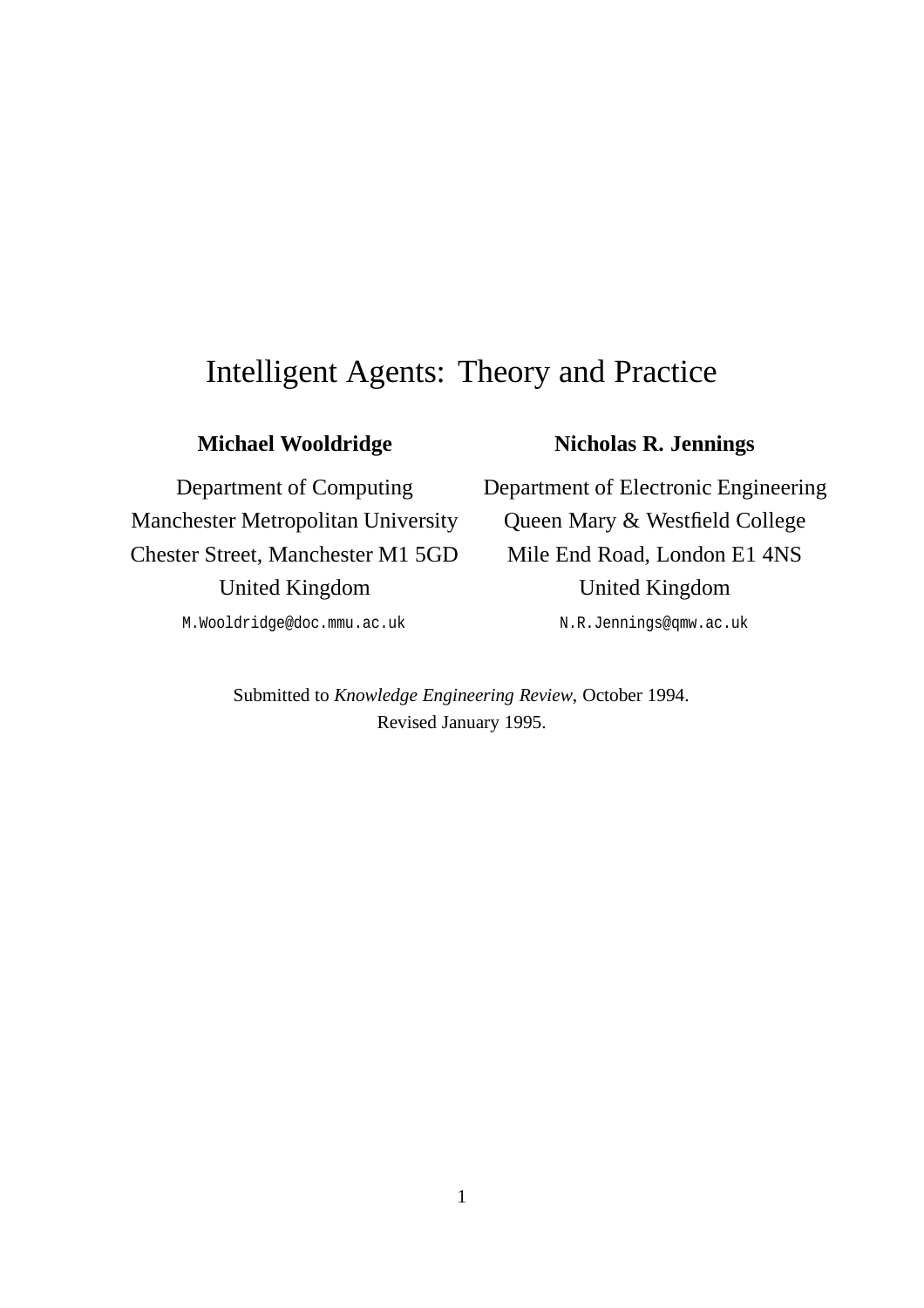#### **Abstract**

The concept of an *agent* has become important in both Artificial Intelligence (AI) and mainstream computer science. Our aim in this paper is to point the reader at what we perceive to be the most important theoretical and practical issues associated with the design and construction of intelligent agents. For convenience, we divide these issues into three areas (though as the reader will see, the divisions are at times somewhat arbitrary). *Agent theory* is concerned with the question of what an agent is, and the use of mathematical formalismsfor representing and reasoning about the properties of agents. *Agent architectures* can be thought of as software engineering models of agents; researchers in this area are primarily concerned with the problem of designing software or hardware systems that will satisfy the properties specified by agent theorists. Finally, *agent languages* are software systems for programming and experimenting with agents; these languages may embody principles proposed by theorists. The paper is *not* intended to serve as a tutorial introduction to all the issues mentioned; we hope instead simply to identify the most important issues, and point to work that elaborates on them. The article includes a short review of current and potential applications of agent technology.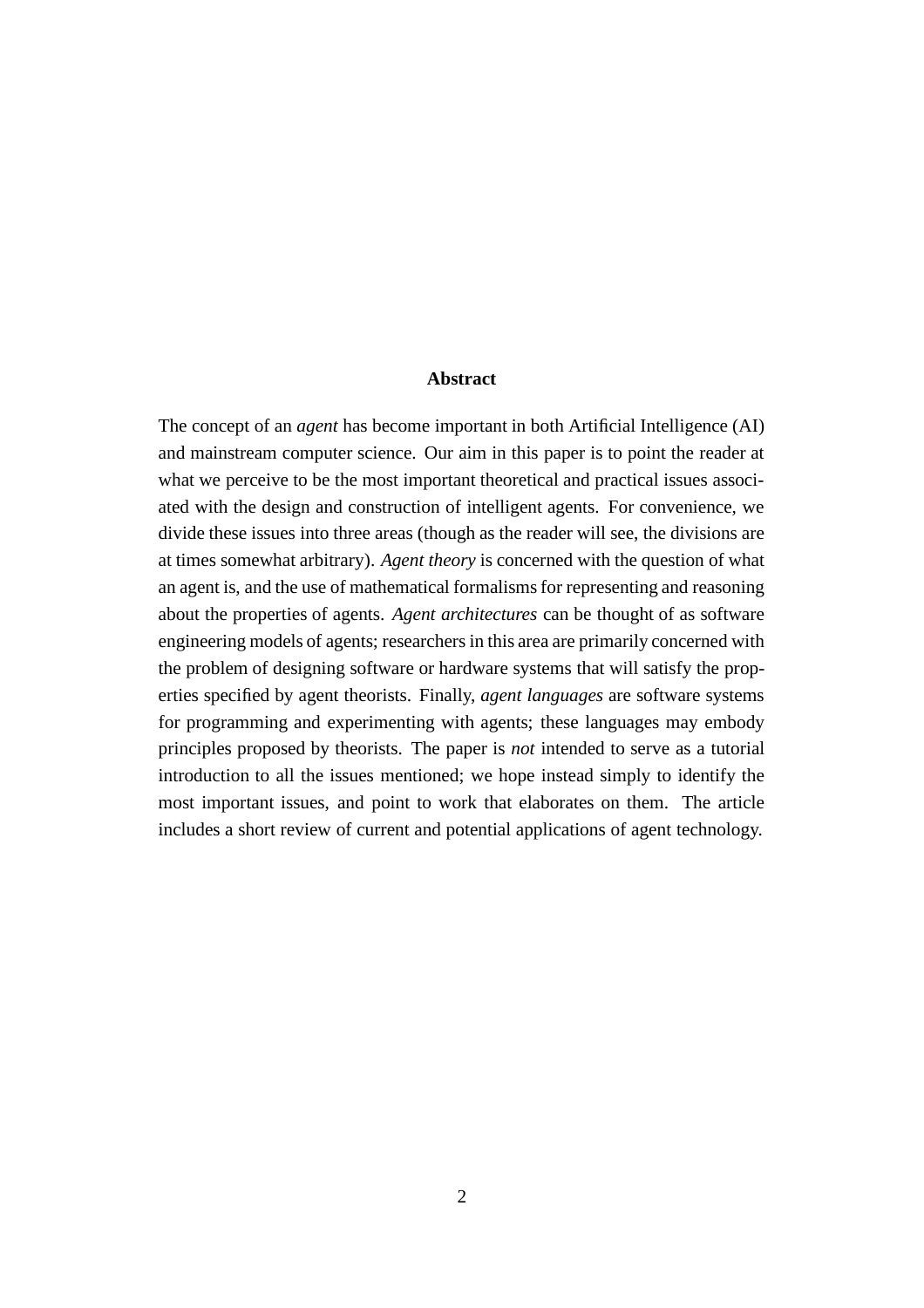## **1 Introduction**

We begin our article with descriptions of three events that occur sometime in the future:

- 1. The key air-traffic control systems in the country of Ruritania suddenly fail, due to freak weather conditions. Fortunately, computerised air-traffic control systems in neighbouring countries negotiate between themselves to track and deal with all affected flights, and the potentially disastrous situation passes without major incident.
- 2. Upon logging in to your computer, you are presented with a list of email messages, sorted into order of importance by your personal digital assistant (PDA). You are then presented with a similar list of news articles; the assistant draws your attention to one particular article, which describes hitherto unknown work that is very close to your own. After an electronic discussion with a number of other PDAs, your PDA has already obtained a relevant technical report for you from an FTP site, in the anticipation that it will be of interest.
- 3. You are editing a file, when your PDA requests your attention: an email message has arrived, that contains notification about a paper you sent to an important conference, and the PDA correctly predicted that you would want to see it as soon as possible. The paper has been accepted, and without prompting, the PDA begins to look into travel arrangements, by consulting a number of databases and other networked information sources. A short time later, you are presented with a summary of the cheapest and most convenient travel options.

We shall not claim that computer systems of the sophistication indicated in these scenarios are just around the corner, but serious academic research *is* underway into similar applications: airtraffic control has long been a research domain in distributed artificial intelligence (DAI) (Steeb et al., 1988); various types of information manager, that filter and obtain information on behalf of their users, have been prototyped (Maes, 1994a); and systems such as those that appear in the third scenario are discussed in (McGregor, 1992; Levy et al., 1994). The key computer-based components that appear in each of the above scenarios are known as *agents*. It is interesting to note that one way of defining AI is by saying that it is the subfield of computer science which aims to construct agents that exhibit aspects of intelligent behaviour. The notion of an 'agent' is thus central to AI. It is perhaps surprising, therefore, that until the mid to late 1980s, researchers from mainstream AI gave relatively little consideration to the issues surrounding agent synthesis. Since then, however, there has been an intense flowering of interest in the subject: agents are now widely discussed by researchers in mainstream computer science, as well as those working in data communications and concurrent systems research, robotics, and user interface design. A British national daily paper recently predicted that: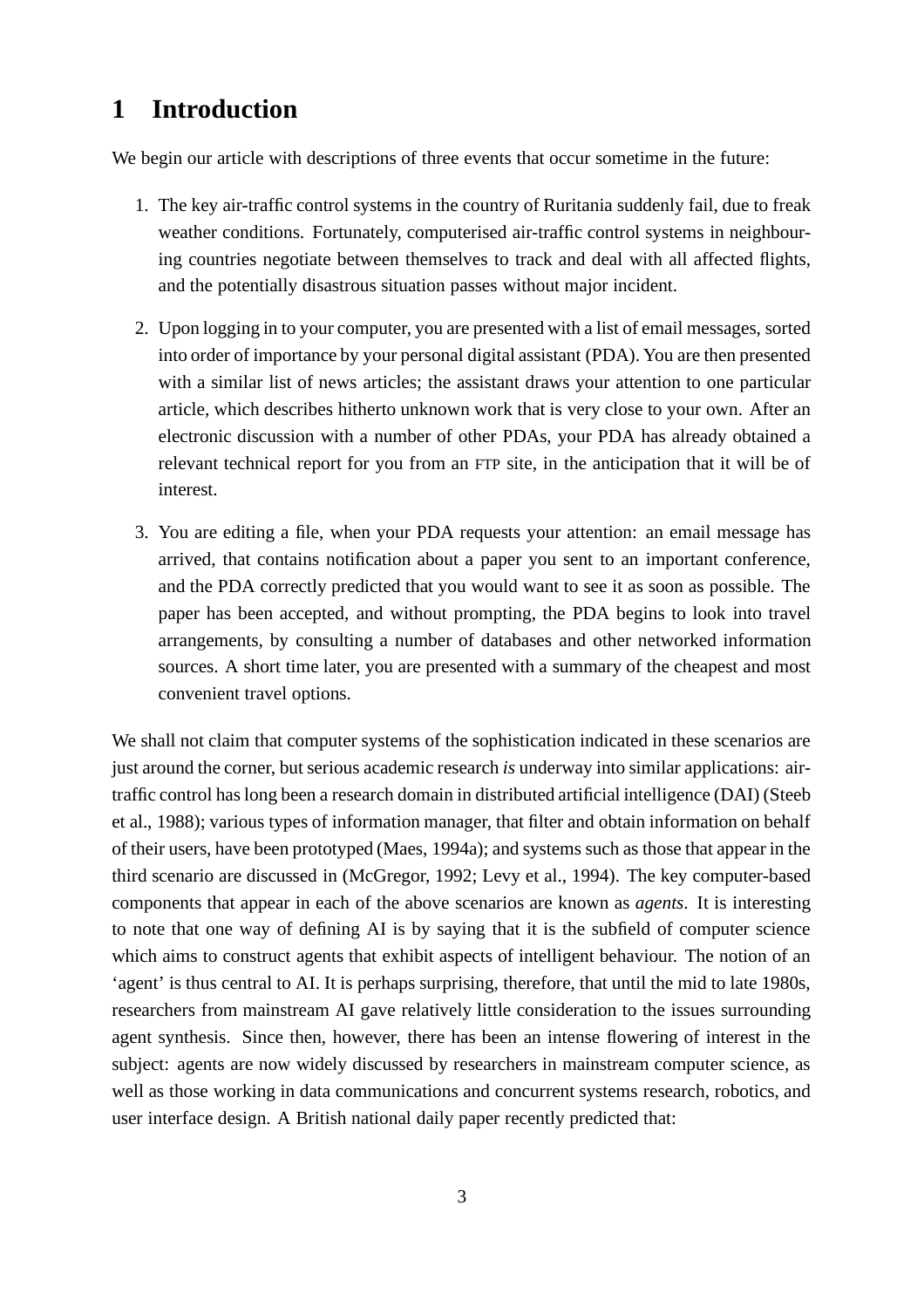'Agent-based computing (ABC) is likely to be the next significant breakthrough in software development.' (Sargent, 1992)

Moreover, the UK-based consultancy firm Ovum has predicted that the *agent technology* industry would be worth some US\$3.5 billion worldwide by the year 2000 (Houlder, 1994). Researchers from both industry and academia are thus taking agent technology seriously: our aim in this paper is to survey what we perceive to be the most important issues in the design and construction of intelligent agents, of the type that might ultimately appear in applications such as those suggested by the fictional scenarios above. We begin our article, in the following sub-section, with a discussion on the subject of exactly what an agent *is*.

## **1.a What** *is* **an Agent?**

Carl Hewitt recently remarked<sup>1</sup> that the question *what is an agent?* is embarrassing for the agent-based computing community in just the same way that the question *what is intelligence?* is embarrassing for the mainstream AI community. The problem is that although the term is widely used, by many people working in closely related areas, it defies attempts to produce a single universally accepted definition. This need not necessarily be a problem: after all, if many people are successfully developing interesting and useful applications, then it hardly matters that they do not agree on potentially trivial terminological details. However, there is also the danger that unless the issue is discussed, 'agent' might become a 'noise' term, subject to both abuse and misuse, to the potential confusion of the research community. It is for this reason that we briefly consider the question.

We distinguish two general usages of the term 'agent': the first is weak, and relatively uncontentious; the second is stronger, and potentially more contentious.

#### **A Weak Notion of Agency**

Perhaps the most general way in which the term agent is used is to denote a hardware or (more usually) software-based computer system that enjoys the following properties:

- *autonomy*: agents operate without the direct intervention of humans or others, and have some kind of control over their actions and internal state (Castelfranchi, 1995);
- *social ability*: agents interact with other agents (and possibly humans) via some kind of *agent-communication language* (Genesereth and Ketchpel, 1994);
- *reactivity*: agents perceive their environment, (which may be the physical world, a user via a graphical user interface, a collection of other agents, the INTERNET, or perhaps all of these combined), and respond in a timely fashion to changes that occur in it;

<sup>&</sup>lt;sup>1</sup>At the thirteenth international workshop on distributed AI.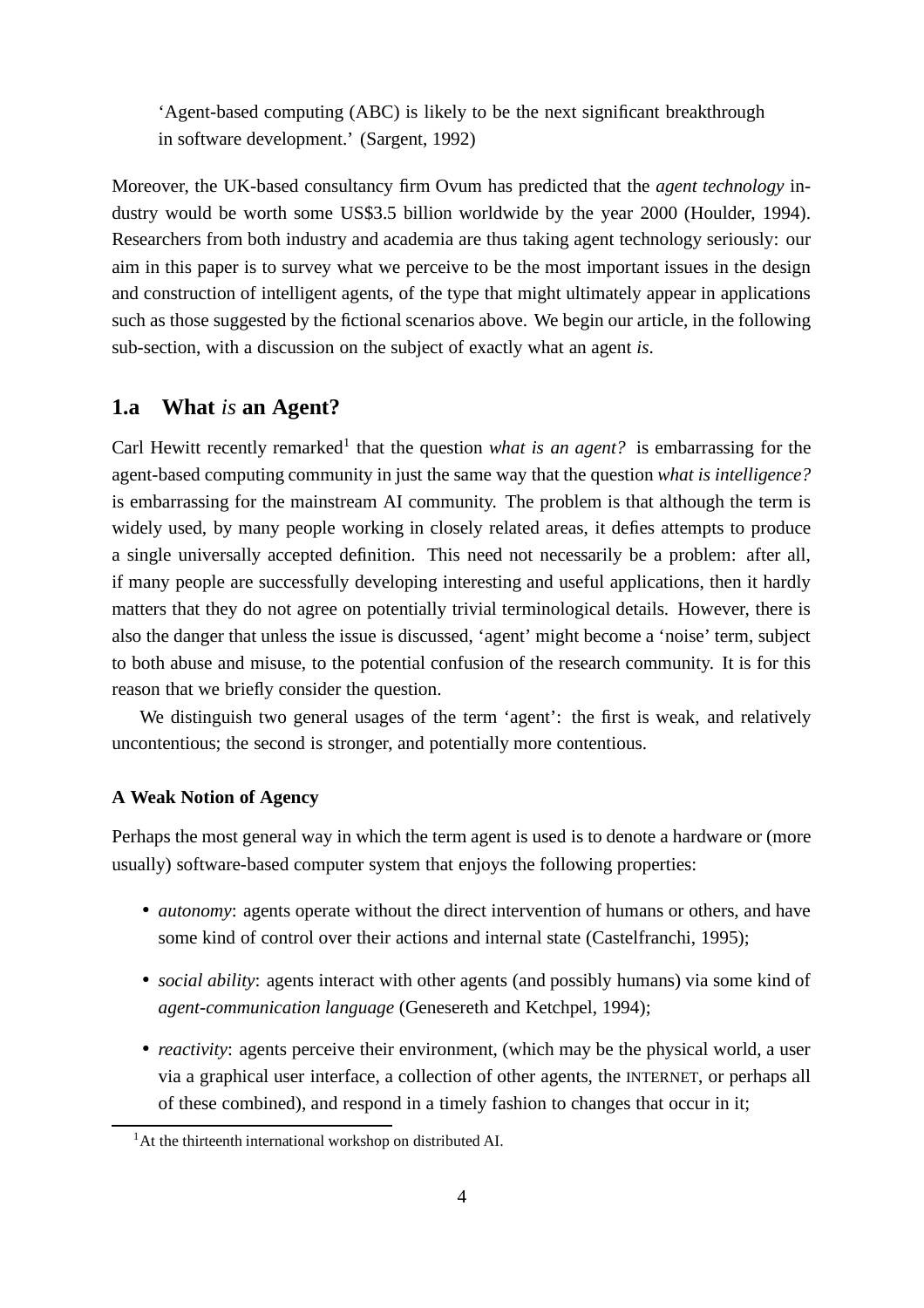• *pro-activeness*: agents do not simply act in response to their environment, they are able to exhibit goal-directed behaviour by *taking the initiative*.

A simple way of conceptualising an agent is thus as a kind of UNIX-like software process, that exhibits the properties listed above. This weak notion of agency has found currency with a surprisingly wide range of researchers. For example, in mainstream computer science, the notion of an agent as a self-contained, concurrently executing software process, that encapsulates some state and is able to communicate with other agents via message passing, is seen as a natural development of the object-based concurrent programming paradigm (Agha, 1986; Agha et al., 1993).

This weak notion of agency is also that used in the emerging discipline of *agent-based software engineering*:

'[Agents] communicate with their peers by exchanging messages in an expressive *agent communication language*. While agents can be as simple as subroutines, typically they are larger entities with some sort of persistent control.' (Genesereth and Ketchpel, 1994, p48)

A *softbot* (software robot) is a kind of agent:

'A *softbot* is an agent that interacts with a software environment by issuing commands and interpreting the environment's feedback. A softbot's effectors are commands (e.g., UNIX shell commands such as mv or compress) meant to change the external environment's state. A softbot's sensors are commands (e.g., pwd or ls in UNIX) meant to provide … information.' (Etzioni et al., 1994, p10)

### **A Stronger Notion of Agency**

For some researchers — particularly those working in AI — the term 'agent' has a stronger and more specific meaning than that sketched out above. These researchers generally mean an agent to be a computer system that, in addition to having the properties identified above, is either conceptualised or implemented using concepts that are more usually applied to humans. For example, it is quite common in AI to characterise an agent using *mentalistic* notions, such as knowledge, belief, intention, and obligation (Shoham, 1993). Some AI researchers have gone further, and considered *emotional* agents (Bates et al., 1992a; Bates, 1994). (Lest the reader suppose that this is just pointless anthropomorphism, it should be noted that there are good arguments in favour of designing and building agents in terms of human-like mental states — see section 2.) Another way of giving agents human-like attributes is to represent them visually, perhaps by using a cartoon-like graphical icon or an animated face (Maes, 1994a, p36) — for obvious reasons, such agents are of particular importance to those interested in human-computer interfaces.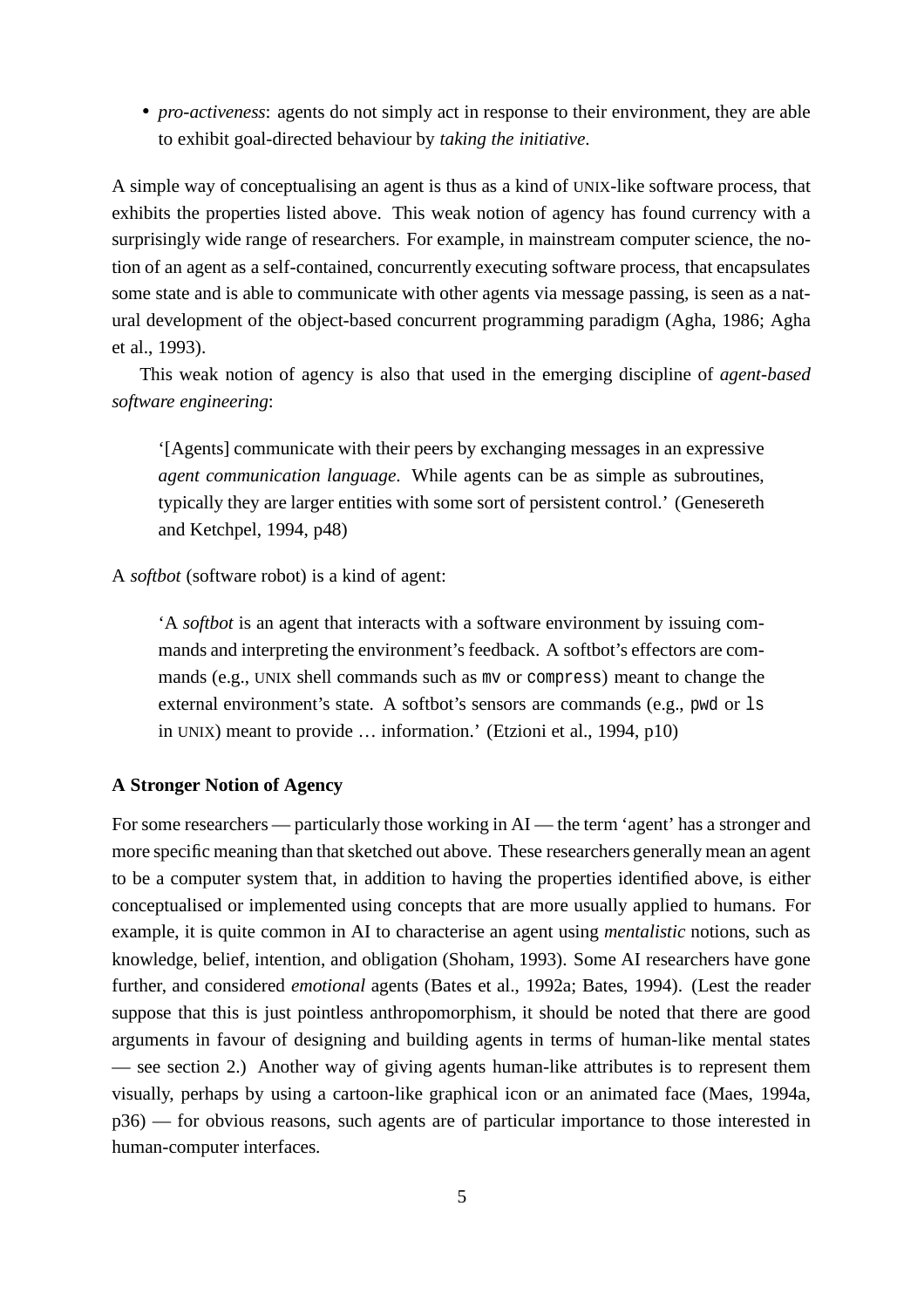## **Other Attributes of Agency**

Various other attributes are sometimes discussed in the context of agency. For example:

- *mobility* is the ability of an agent to move around an electronic network (White, 1994);
- *veracity* is the assumption that an agent will not knowingly communicate false information (Galliers, 1988b, pp159–164);
- *benevolence* is the assumption that agents do not have conflicting goals, and that every agent will therefore always try to do what is asked of it (Rosenschein and Genesereth, 1985, p91); and
- *rationality* is (crudely) the assumption that an agent will act in order to achieve its goals, and will not act in such a way as to prevent its goals being achieved — at least insofar as its beliefs permit (Galliers, 1988b, pp49–54).

(A discussion of some of these notions is given below; various other attributes of agency are formally defined in (Goodwin, 1993).)

## **1.b The Structure of this Article**

Now that we have at least a preliminary understanding of what an agent is, we can embark on a more detailed look at their properties, and how we might go about constructing them. For convenience, we identify three key issues, and structure our survey around these (cf. (Seel, 1989, p1)):

- *Agent theories* are essentially *specifications*. Agent theorists address such questions as: How are we to conceptualise agents? What properties should agents have, and how are we to formally represent and reason about these properties?
- *Agent architectures* represent the move from specification to implementation. Those working in the area of agent architectures address such questions as: How are we to construct computer systems that satisfy the properties specified by agent theorists? What software and/or hardware structures are appropriate? What is an appropriate separation of concerns?
- *Agent languages* are programming languages that may embody the various principles proposed by theorists. Those working in the area of agent languages address such questions as: How are we to program agents? What are the right primitives for this task? How are we to effectively compile or execute agent programs?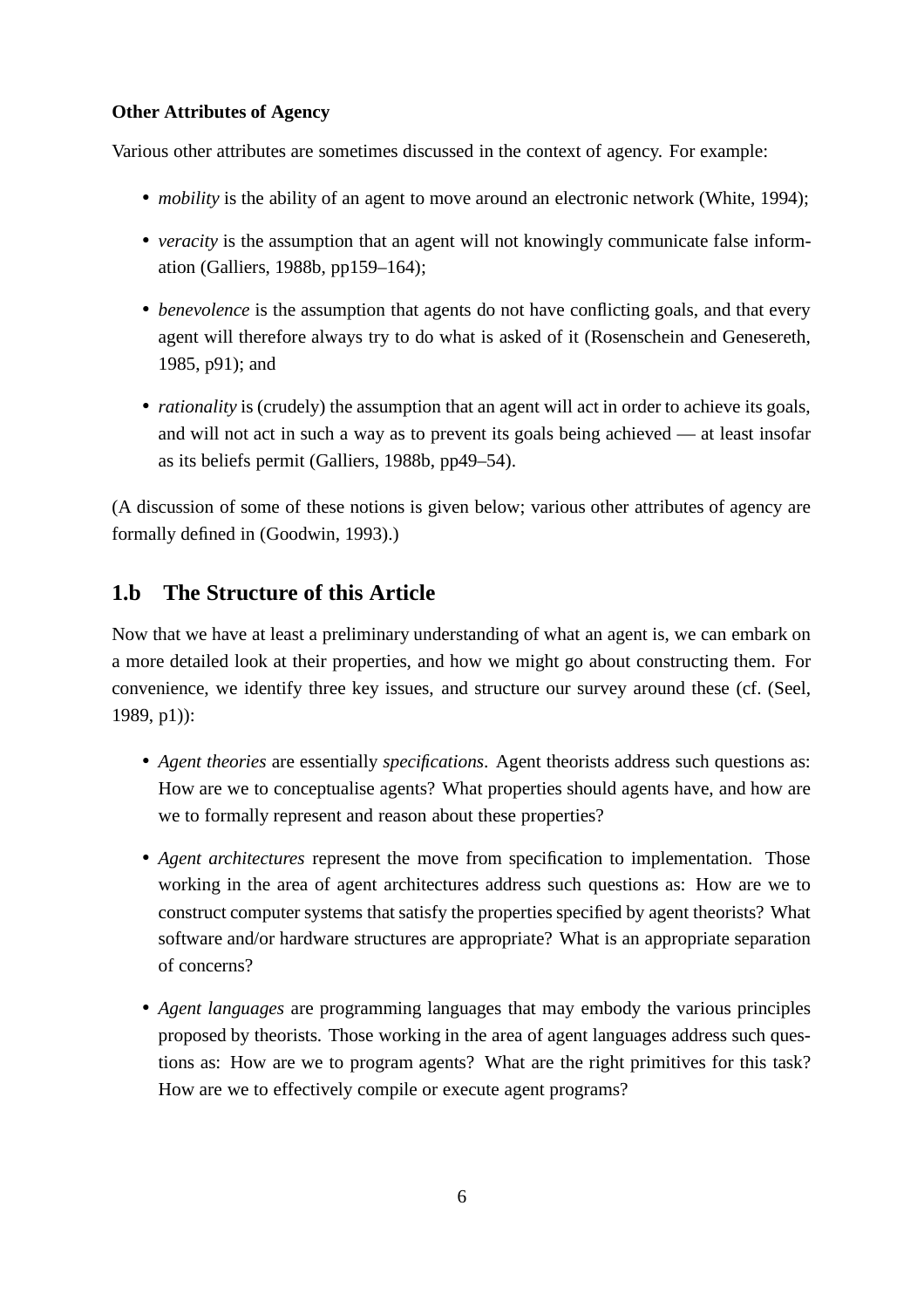As we pointed out above, the distinctions between these three areas are occasionally unclear. The issue of agent theories is discussed in the section 2. In section 3, we discuss architectures, and in section 4, we discuss agent languages. A brief discussion of applications appears in section 5, and some concluding remarks appear in section 6. Each of the three major sections closes with a discussion, in which we give a brief critical review of current work and open problems, and a section pointing the reader to further relevant reading.

Finally, some notes on the scope and aims of the article. First, it is important to realise that we are writing very much from the point of view of AI, and the material we have chosen to review clearly reflects this bias. Secondly, the article is *not* a intended as a review of Distributed AI, although the material we discuss arguably falls under this banner. We have deliberately avoided discussing what might be called the *macro* aspects of agent technology (i.e., those issues relating to the agent *society*, rather than the individual (Gasser, 1991)), as these issues are reviewed more thoroughly elsewhere (see (Bond and Gasser, 1988, pp1–56) and (Chaibdraa et al., 1992)). Thirdly, we wish to reiterate that agent technology is, at the time of writing, one of the most active areas of research in AI and computer science generally. Thus, work on agent theories, architectures, and languages is very much *ongoing*. In particular, many of the fundamental problems associated with agent technology can by no means be regarded as solved. This article therefore represents only a snapshot of past and current work in the field, along with some tentative comments on open problems and suggestions for future work areas. Our hope is that the article will introduce the reader to some of the different ways that agency is treated in (D)AI, and in particular to current thinking on the theory and practice of such agents.

## **2 Agent Theories**

In the preceding section, we gave an informal overview of the notion of agency. In this section, we turn our attention to the *theory* of such agents, and in particular, to *formal* theories. We regard an agent theory as a specification for an agent; agent theorists develop formalisms for representing the properties of agents, and using these formalisms, try to develop theories that capture desirable properties of agents. Our starting point is the notion of an agent as an entity 'which appears to be the subject of beliefs, desires, etc.' (Seel, 1989, p1). The philosopher Dennett has coined the term *intentional system* to denote such systems.

## **2.a Agents as Intentional Systems**

When explaining human activity, it is often useful to make statements such as the following:

Janine took her umbrella because she *believed* it was going to rain. Michael worked hard because he *wanted* to possess a PhD.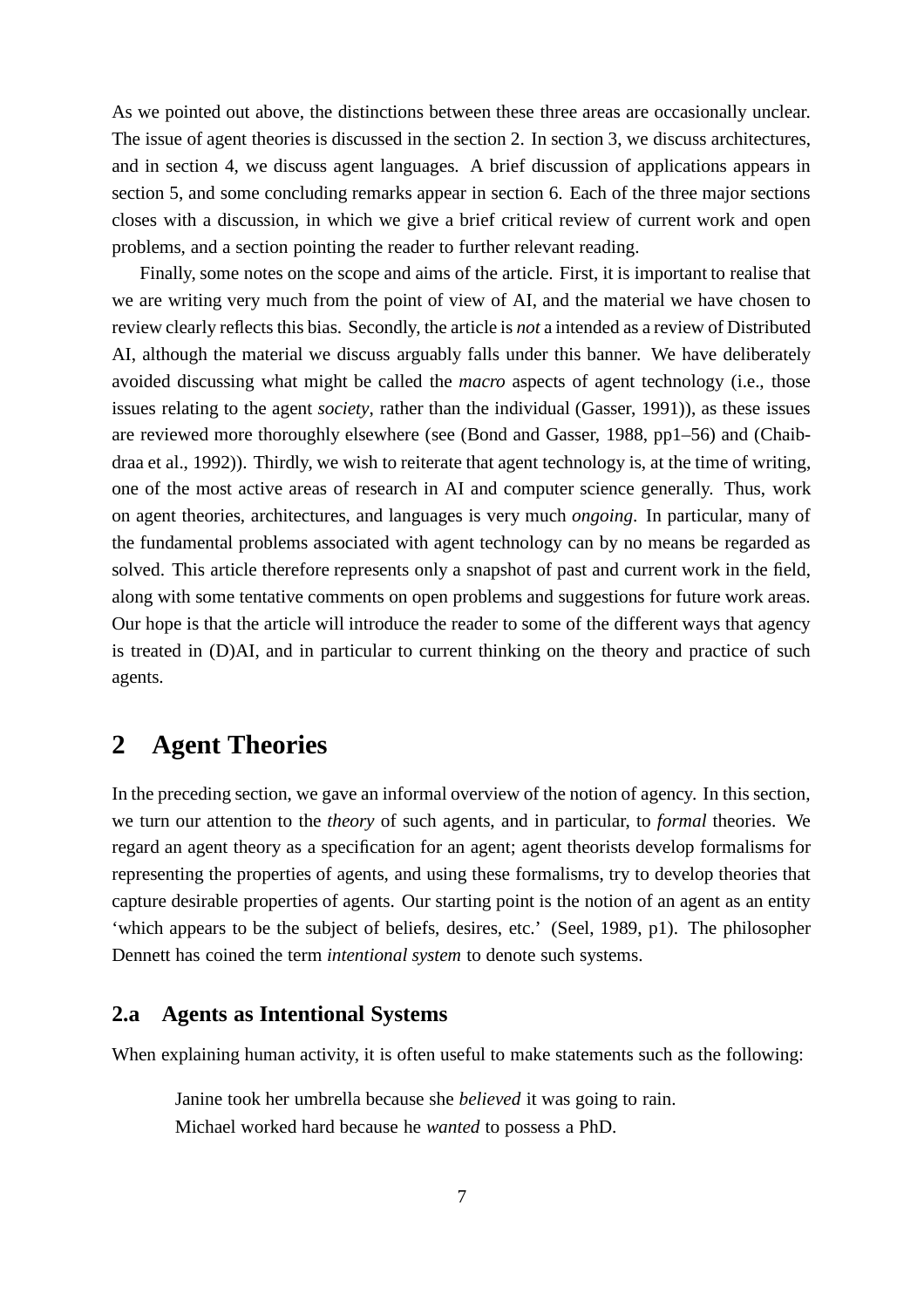These statements make use of a *folk psychology*, by which human behaviour is predicted and explained through the attribution of *attitudes*, such as believing and wanting (as in the above examples), hoping, fearing, and so on. This folk psychology is well established: most people reading the above statements would say they found their meaning entirely clear, and would not give them a second glance.

The attitudes employed in such folk psychological descriptions are called the *intentional* notions. The philosopher Daniel Dennett has coined the term *intentional system* to describe entities 'whose behaviour can be predicted by the method of attributing belief, desires and rational acumen' (Dennett, 1987, p49). Dennett identifies different 'grades' of intentional system:

'A *first-order* intentional system has beliefs and desires (etc.) but no beliefs and desires *about* beliefs and desires. … A *second-order* intentional system is more sophisticated; it has beliefs and desires (and no doubt other intentional states) about beliefs and desires (and other intentional states) — both those of others and its own'. (Dennett, 1987, p243)

One can carry on this hierarchy of intentionality as far as required.

An obvious question is whether it is legitimate or useful to attribute beliefs, desires, and so on, to artificial agents. Isn't this just anthropomorphism? McCarthy, among others, has argued that there are occasions when the *intentional stance* is appropriate:

'To ascribe *beliefs*, *free will*, *intentions*, *consciousness*, *abilities*, or *wants* to a machine is legitimate when such an ascription expresses the same information about the machine that it expresses about a person. It is useful when the ascription helps us understand the structure of the machine, its past or future behaviour, or how to repair or improve it. It is perhaps never logically required even for humans, but expressing reasonably briefly what is actually known about the state of the machine in a particular situation may require mental qualities or qualities isomorphic to them. Theories of belief, knowledge and wanting can be constructed for machines in a simpler setting than for humans, and later applied to humans. Ascription of mental qualities is most straightforward for machines of known structure such as thermostats and computer operating systems, but is most useful when applied to entities whose structure is incompletely known'. (McCarthy, 1978), (quoted in (Shoham, 1990))

What objects can be described by the intentional stance? As it turns out, more or less anything can. In his doctoral thesis, Seel showed that even very simple, automata-like objects can be consistently ascribed intentional descriptions (Seel, 1989); similar work by Rosenschein and Kaelbling, (albeit with a different motivation), arrived at a similar conclusion (Rosenschein and Kaelbling, 1986). For example, consider a light switch: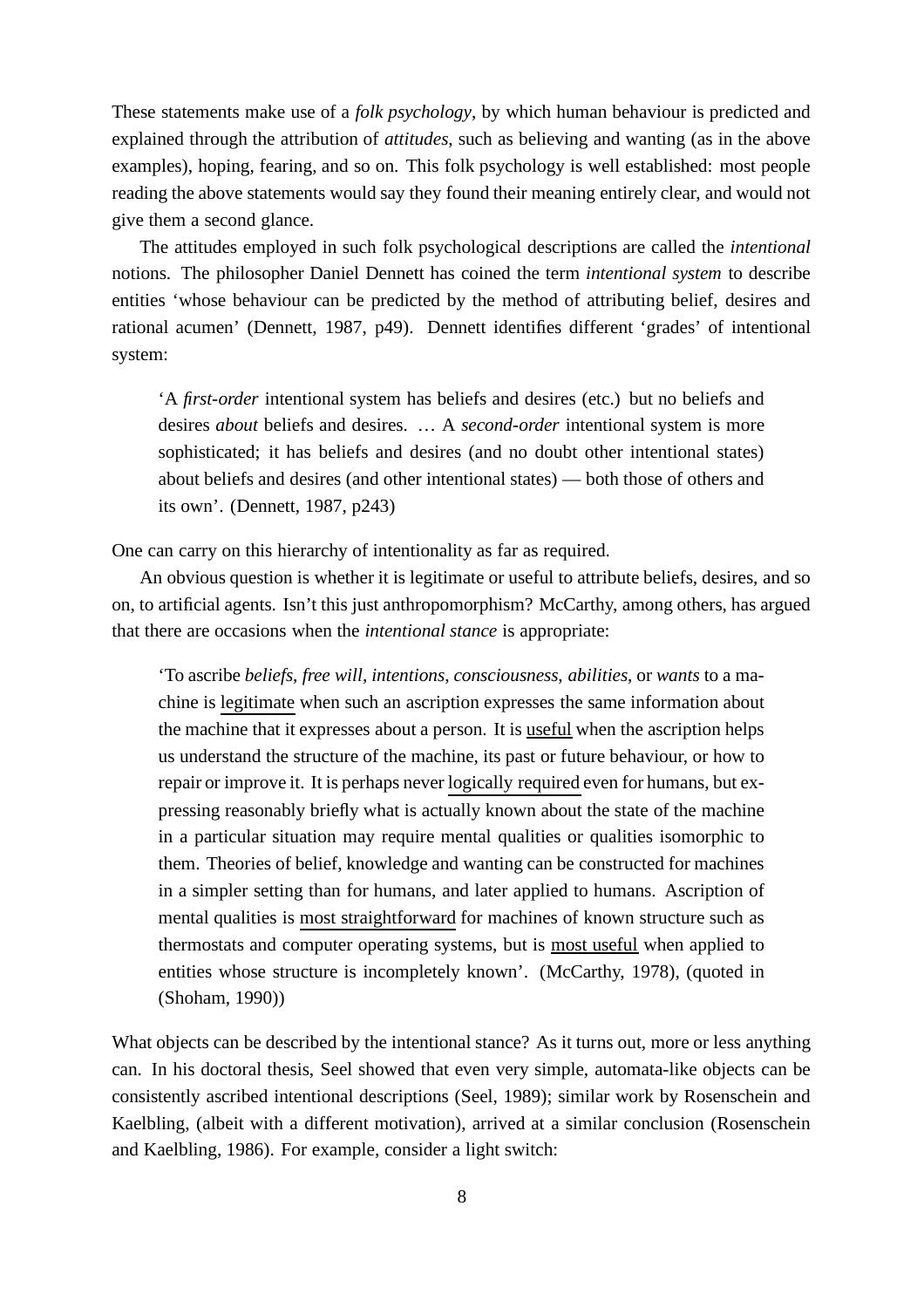'It is perfectly coherent to treat a lightswitch as a (very cooperative) agent with the capability of transmitting current at will, who invariably transmits current when it believes that we want it transmitted and not otherwise; flicking the switch is simply our way of communicating our desires'. (Shoham, 1990, p6)

And yet most adults would find such a description absurd — perhaps even infantile. Why is this? The answer seems to be that while the intentional stance description is perfectly consistent with the observed behaviour of a light switch, and is internally consistent,

'… it does not *buy us anything*, since we essentially understand the mechanism sufficiently to have a simpler, mechanistic description of its behaviour'. (Shoham, 1990, p6)

Put crudely, the more we know about a system, the less we need to rely on animistic, intentional explanations of its behaviour. However, with very complex systems, even if a complete, accurate picture of the system's architecture and working *is* available, a mechanistic, *design stance* explanation of its behaviour may not be practicable. Consider a computer. Although we might have a complete technical description of a computer available, it is hardly practicable to appeal to such a description when explaining why a menu appears when we click a mouse on an icon. In such situations, it may be more appropriate to adopt an intentional stance description, if that description is consistent, and simpler than the alternatives. The intentional notions are thus *abstraction tools*, which provide us with a convenient and familiar way of describing, explaining, and predicting the behaviour of complex systems.

Being an intentional system seems to be a *necessary* condition for agenthood, but is it a *sufficient* condition? In his Master's thesis, Shardlow trawled through the literature of cognitive science and its component disciplines in an attempt to find a unifying concept that underlies the notion of agenthood. He was forced to the following conclusion:

'Perhaps there is something more to an agent than its capacity for beliefs and desires, but whatever that thing is, it admits no unified account within cognitive science'. (Shardlow, 1990)

So, an agent is a system that is most conveniently described by the intentional stance; one whose simplest consistent description requires the intentional stance. Before proceeding, it is worth considering exactly which attitudes are appropriate for representing agents. For the purposes of this survey, the two most important categories are *information attitudes* and *proattitudes*: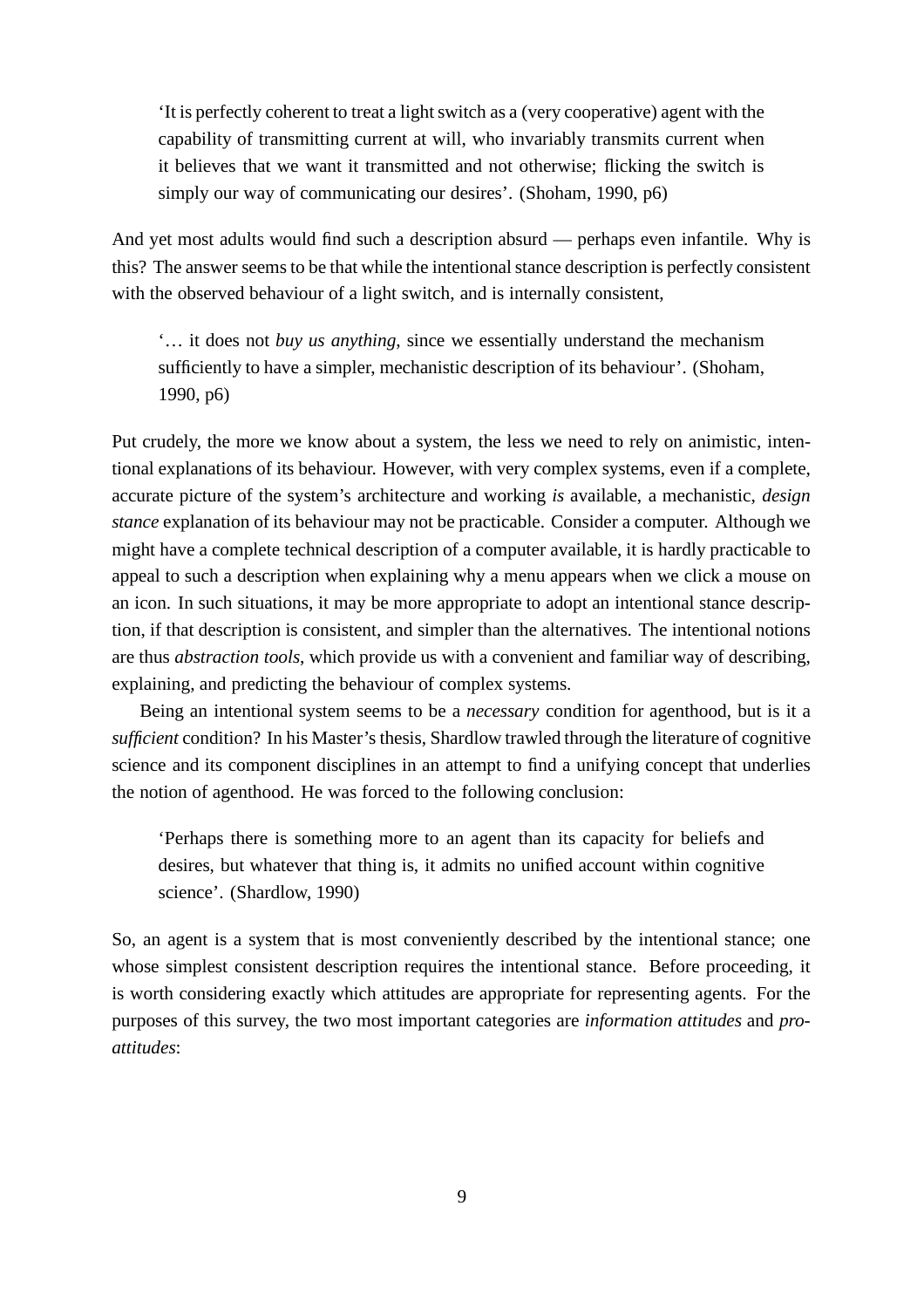|                       |                     |               | desire                   |
|-----------------------|---------------------|---------------|--------------------------|
| information attitudes | belief<br>knowledge | pro-attitudes | intention                |
|                       |                     |               | obligation<br>commitment |
|                       |                     |               |                          |
|                       |                     |               | choice                   |
|                       |                     |               | .                        |

Thus information attitudes are related to the information that an agent has about the world it occupies, whereas pro-attitudes are those that in some way guide the agent's actions. Precisely which *combination* of attitudes is most appropriate to characterise an agent is, as we shall see later, an issue of some debate. However, it seems reasonable to suggest that an agent must be represented in terms of at least one information attitude, and at least one pro-attitude. Note that pro- and information attitudes are closely linked, as a rational agent will make choices and form intentions, etc., on the basis of the information it has about the world. Much work in agent theory is concerned with sorting out exactly what the relationship between the different attitudes is.

The next step is to investigate methods for representing and reasoning about intentional notions.

## **2.b Representing Intentional Notions**

Suppose one wishes to reason about intentional notions in a logical framework. Consider the following statement (after (Genesereth and Nilsson, 1987, pp210–211)):

Janine believes Cronos is the father of Zeus. (1)

A naive attempt to translate (1) into first-order logic might result in the following:

$$
Bel(Janine, Father(Zeus, Cronos)) \tag{2}
$$

Unfortunately, this naive translation does not work, for two reasons. The first is syntactic: the second argument to the *Bel* predicate is a *formula* of first-order logic, and is not, therefore, a term. So (2) is not a well-formed formula of classical first-order logic. The second problem is semantic, and is potentially more serious. The constants *Zeus* and *Jupiter*, by any reasonable interpretation, denote the same individual: the supreme deity of the classical world. It is therefore acceptable to write, in first-order logic:

$$
(Zeus = Jupiter). \tag{3}
$$

Given (2) and (3), the standard rules of first-order logic would allow the derivation of the following:

*Bel(Janine, Father(Jupiter, Cronos)*) 
$$
(4)
$$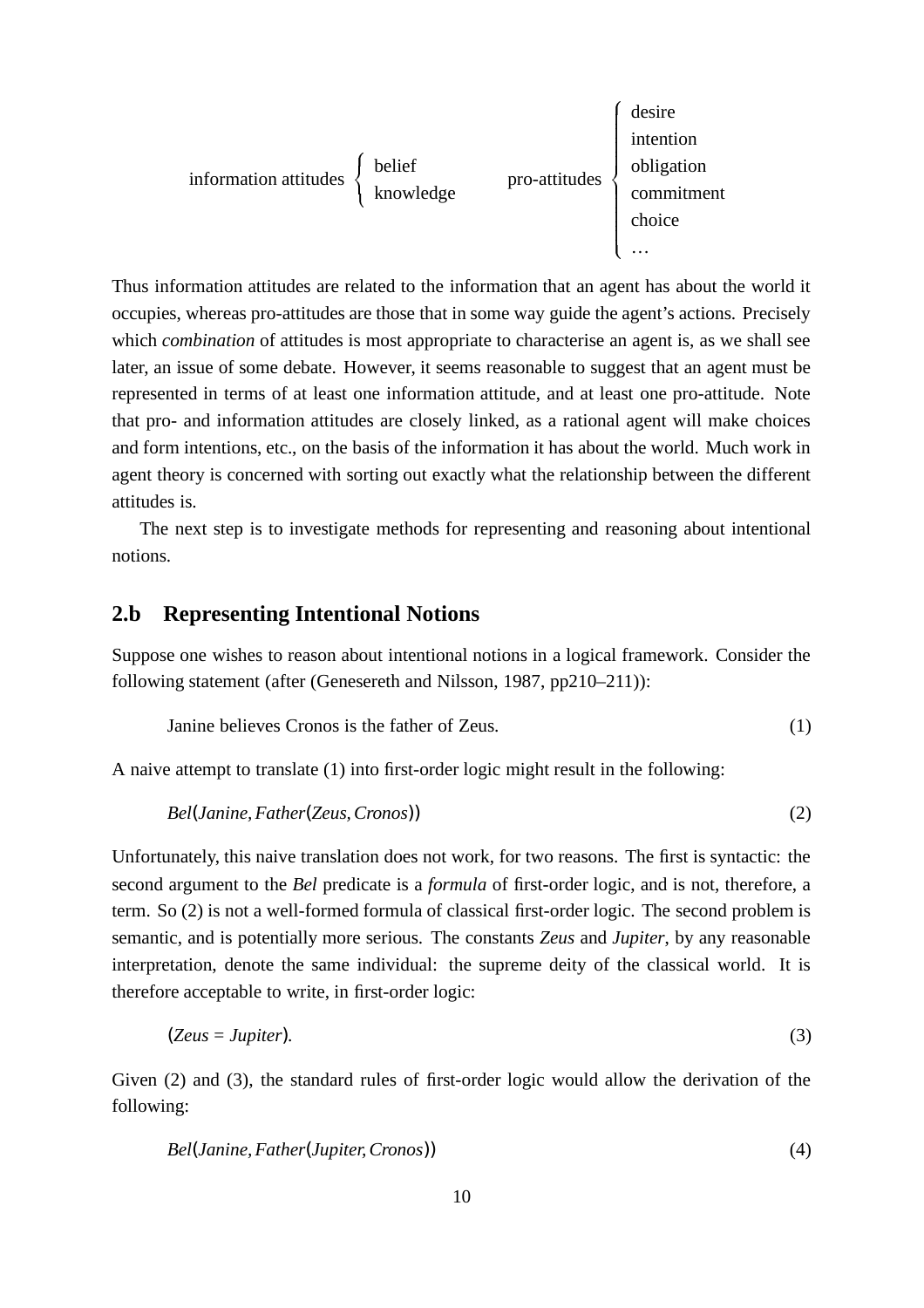But intuition rejects this derivation as invalid: believing that the father of Zeus is Cronos is *not* the same as believing that the father of Jupiter is Cronos. So what is the problem? Why does first-order logic fail here? The problem is that the intentional notions — such as belief and desire — are *referentially opaque*, in that they set up *opaque contexts*, in which the standard substitution rules of first-order logic do not apply. In classical (propositional or first-order) logic, the denotation, or semantic value, of an expression is dependent solely on the denotations of its sub-expressions. For example, the denotation of the propositional logic formula  $p \wedge q$  is a function of the truth-values of p and q. The operators of classical logic are thus said to be *truth functional*. In contrast, intentional notions such as belief are *not* truth functional. It is surely not the case that the truth value of the sentence:

$$
Janine believes p \tag{5}
$$

is dependent solely on the truth-value of  $p^2$ . So substituting equivalents into opaque contexts is not going to preserve meaning. This is what is meant by referential opacity. Clearly, classical logics are not suitable in their standard form for reasoning about intentional notions: alternative formalisms are required.

The number of basic techniques used for alternative formalisms is quite small. Recall, from the discussion above, that there are two problems to be addressed in developing a logical formalism for intentional notions: a syntactic one, and a semantic one. It follows that any formalism can be characterized in terms of two independent attributes: its *language of formulation*, and *semantic model* (Konolige, 1986a, p83).

There are two fundamental approaches to the syntactic problem. The first is to use a *modal* language, which contains non-truth-functional *modal operators*, which are applied to formulae. An alternative approach involves the use of a *meta-language*: a many-sorted first-order language containing terms that denote formulae of some other *object-language*. Intentional notions can be represented using a meta-language predicate, and given whatever axiomatization is deemed appropriate. Both of these approaches have their advantages and disadvantages, and will be discussed in the sequel.

As with the syntactic problem, there are two basic approaches to the semantic problem. The first, best-known, and probably most widely used approach is to adopt a *possible worlds* semantics, where an agent's beliefs, knowledge, goals, and so on, are characterized as a set of so-called *possible worlds*, with an *accessibility relation* holding between them. Possible worlds semantics have an associated *correspondence theory* which makes them an attractive mathematical tool to work with (Chellas, 1980). However, they also have many associated difficulties, notably the well-known *logical omniscience* problem, which implies that agents are perfect reasoners (we discuss this problem in more detail below). A number of variations on the possible-worlds theme have been proposed, in an attempt to retain the correspondence theory, but without logical omniscience. The commonest alternative to the possible worlds

<sup>&</sup>lt;sup>2</sup>Note, however, that the sentence (5) is itself a proposition, in that its denotation is the value true or false.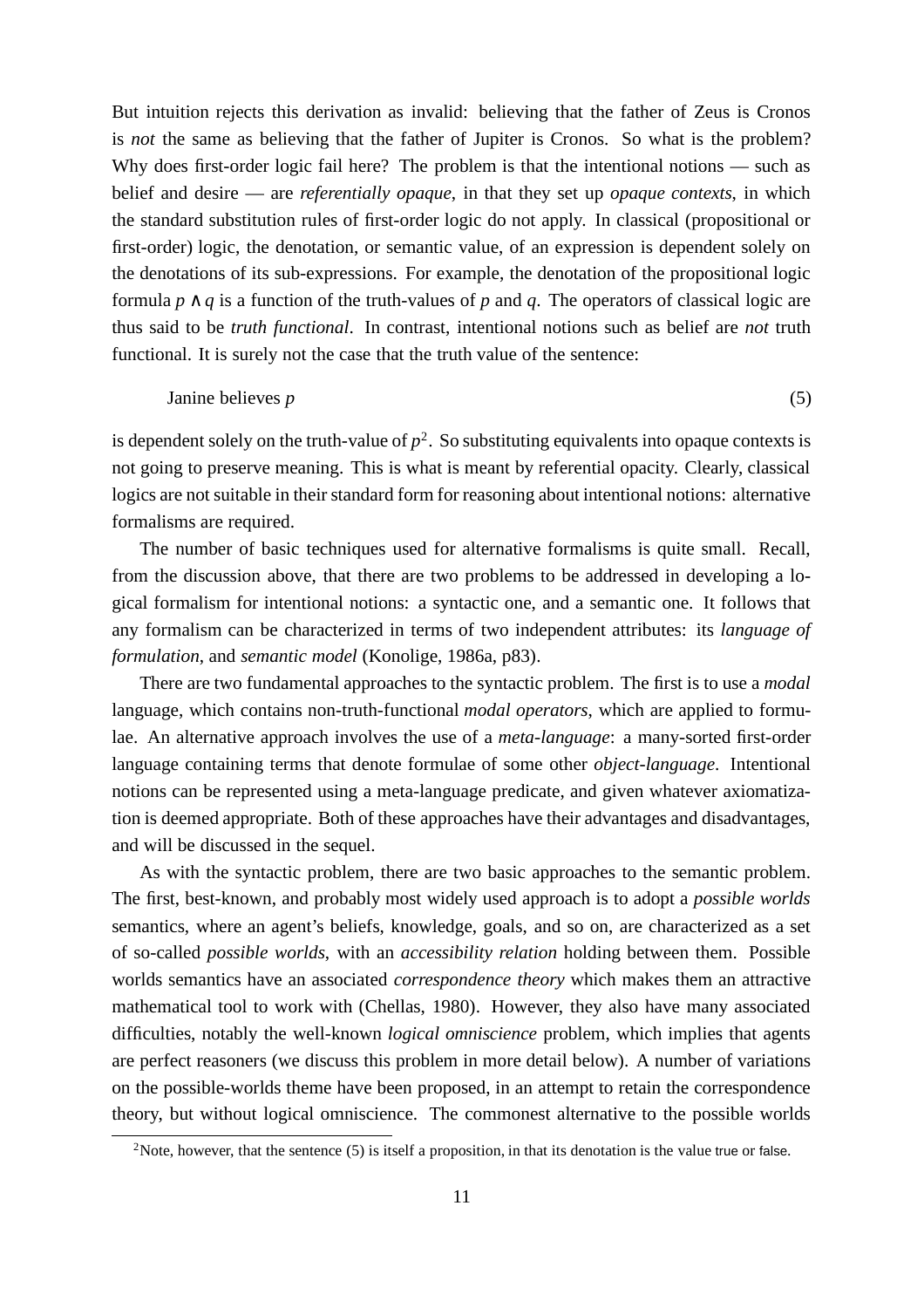model for belief is to use a *sentential*, or *interpreted symbolic structures* approach. In this scheme, beliefs are viewed as symbolic formulae explicitly represented in a data structure associated with an agent. An agent then believes  $\varphi$  if  $\varphi$  is present in its belief data structure. Despite its simplicity, the sentential model works well under certain circumstances (Konolige, 1986a).

In the subsections that follow, we discuss various approaches in some more detail. We begin with a close look at the basic possible worlds model for logics of knowledge (*epistemic* logics) and logics of belief (*doxastic* logics).

### **2.c Possible Worlds Semantics**

The possible worlds model for logics of knowledge and belief was originally proposed by Hintikka (Hintikka, 1962), and is now most commonly formulated in a normal modal logic using the techniques developed by Kripke  $(Kripke, 1963)^3$ . Hintikka's insight was to see that an agent's beliefs could be characterized as a set of *possible worlds*, in the following way. Consider an agent playing a card game such as poker<sup>4</sup>. In this game, the more one knows about the cards possessed by one's opponents, the better one is able to play. And yet complete knowledge of an opponent's cards is generally impossible, (if one excludes cheating). The ability to play poker well thus depends, at least in part, on the ability to deduce what cards are held by an opponent, given the limited information available. Now suppose our agent possessed the ace of spades. Assuming the agent's sensory equipment was functioning normally, it would be rational of her to believe that she possessed this card. Now suppose she were to try to deduce what cards were held by her opponents. This could be done by first calculating all the various different ways that the cards in the pack could possibly have been distributed among the various players. (This is not being proposed as an actual card playing strategy, but for illustration!) For argument's sake, suppose that each possible configuration is described on a separate piece of paper. Once the process was complete, our agent can then begin to systematically eliminate from this large pile of paper all those configurations which are *not possible, given what she knows*. For example, any configuration in which she did not possess the ace of spades could be rejected immediately as impossible. Call each piece of paper remaining after this process a *world*. Each world represents one state of affairs considered possible, given what she knows. Hintikka coined the term *epistemic alternatives* to describe the worlds possible given one's beliefs. Something true in *all* our agent's epistemic alternatives could be said to be believed by the agent. For example, it will be true in all our agent's epistemic alternatives that she has the ace of spades.

On a first reading, this seems a peculiarly roundabout way of characterizing belief, but

<sup>&</sup>lt;sup>3</sup>In Hintikka's original work, he used a technique based on 'model sets', which is equivalent to Kripke's formalism, though less elegant. See (Hughes and Cresswell, 1968, pp351–352) for a comparison and discussion of the two techniques.

<sup>4</sup>This example was adapted from (Halpern, 1987).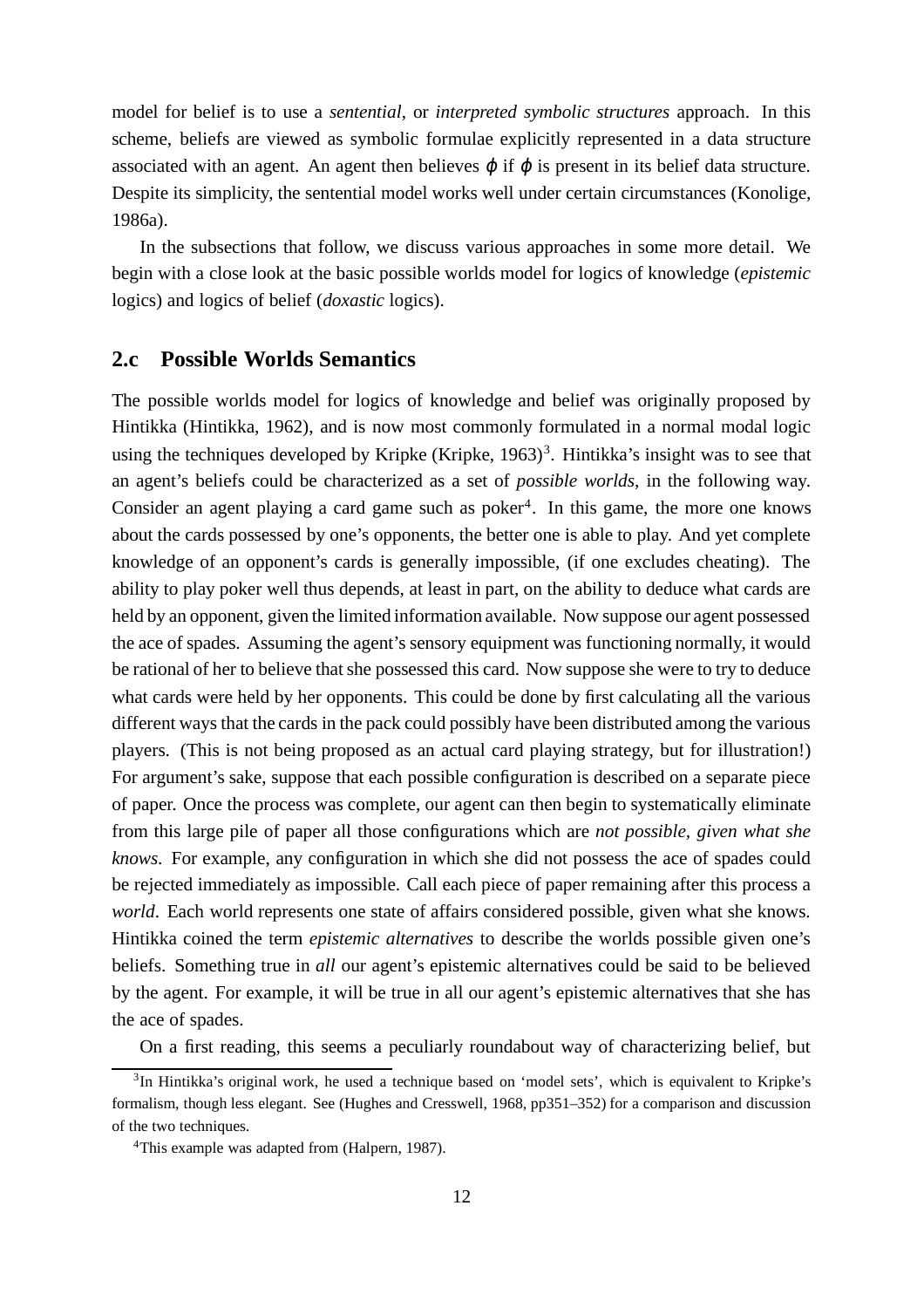it has two advantages. First, it remains neutral on the subject of the cognitive structure of agents. It certainly doesn't posit any internalized collection of possible worlds. It is just a convenient way of characterizing belief. Second, the mathematical theory associated with the formalization of possible worlds is extremely appealing (see below).

The next step is to show how possible worlds may be incorporated into the semantic framework of a logic. Epistemic logics are usually formulated as *normal modal logics* using the semantics developed by Kripke (Kripke, 1963). Before moving on to explicitly epistemic logics, we consider a simple normal modal logic. This logic is essentially classical propositional logic, extended by the addition of two operators: ' $\Box$ ' (necessarily), and ' $\diamondsuit$ ' (possibly). Let *Prop* =  $\{p, q, ...\}$  be a countable set of *atomic propositions*. Then the syntax of the logic is defined by the following rules: (i) if  $p \in Prop$  then *p* is a formula; (ii) if  $\varphi$ ,  $\psi$  are formulae, then so are  $\neg \varphi$  and  $\varphi \vee \psi$ ; and (iii) if  $\varphi$  is a formula then so are  $\neg \varphi$  and  $\Diamond \varphi$ . The operators '¬' (not) and '∨' (or) have their standard meanings. The remaining connectives of classical propositional logic can be defined as abbreviations in the usual way. The formula  $\Box \varphi$  is read: 'necessarily  $\varphi$ ', and the formula  $\Diamond \varphi$  is read: 'possibly  $\varphi$ '. The semantics of the modal connectives are given by introducing an *accessibility relation* into models for the language. This relation defines what worlds are considered accessible from every other world. The formula  $\Box \varphi$  is then true if  $\varphi$  is true in every world accessible from the current world;  $\Diamond \varphi$  is true if  $\varphi$ is true in at least one world accessible from the current world. The two modal operators are *duals* of each other, in the sense that the universal and existential quantifiers of first-order logic are duals:

$$
\Box \varphi \Leftrightarrow \neg \Diamond \neg \varphi \qquad \Diamond \varphi \Leftrightarrow \neg \Box \neg \varphi.
$$

It would thus have been possible to take either one as primitive, and introduce the other as a derived operator. The two basic properties of this logic are as follows. First, the following axiom schema is valid:  $\Box(\varphi \Rightarrow \psi) \Rightarrow (\Box \varphi \Rightarrow \Box \psi)$ . This axiom is called K, in honour of Kripke. The second property is as follows: if  $\varphi$  is valid, then  $\Box \varphi$  is valid. Now, since K is valid, it will be a theorem of any complete axiomatization of normal modal logic. Similarly, the second property will appear as a rule of inference in any axiomatization of normal modal logic; it is generally called the *necessitation* rule. These two properties turn out to be the most problematic features of normal modal logics when they are used as logics of knowledge/belief (this point will be examined later).

The most intriguing properties of normal modal logics follow from the properties of the accessibility relation, *R*, in models. To illustrate these properties, consider the following axiom schema:  $\Box \varphi \Rightarrow \varphi$ . It turns out that this axiom is *characteristic* of the class of models with a *reflexive* accessibility relation. (By characteristic, we mean that it is true in all and only those models in the class.) There are a host of axioms which correspond to certain properties of *R*: the study of the way that properties of *R* correspond to axioms is called *correspondence theory*. For our present purposes, we identify just four axioms: the axiom called T, (which corresponds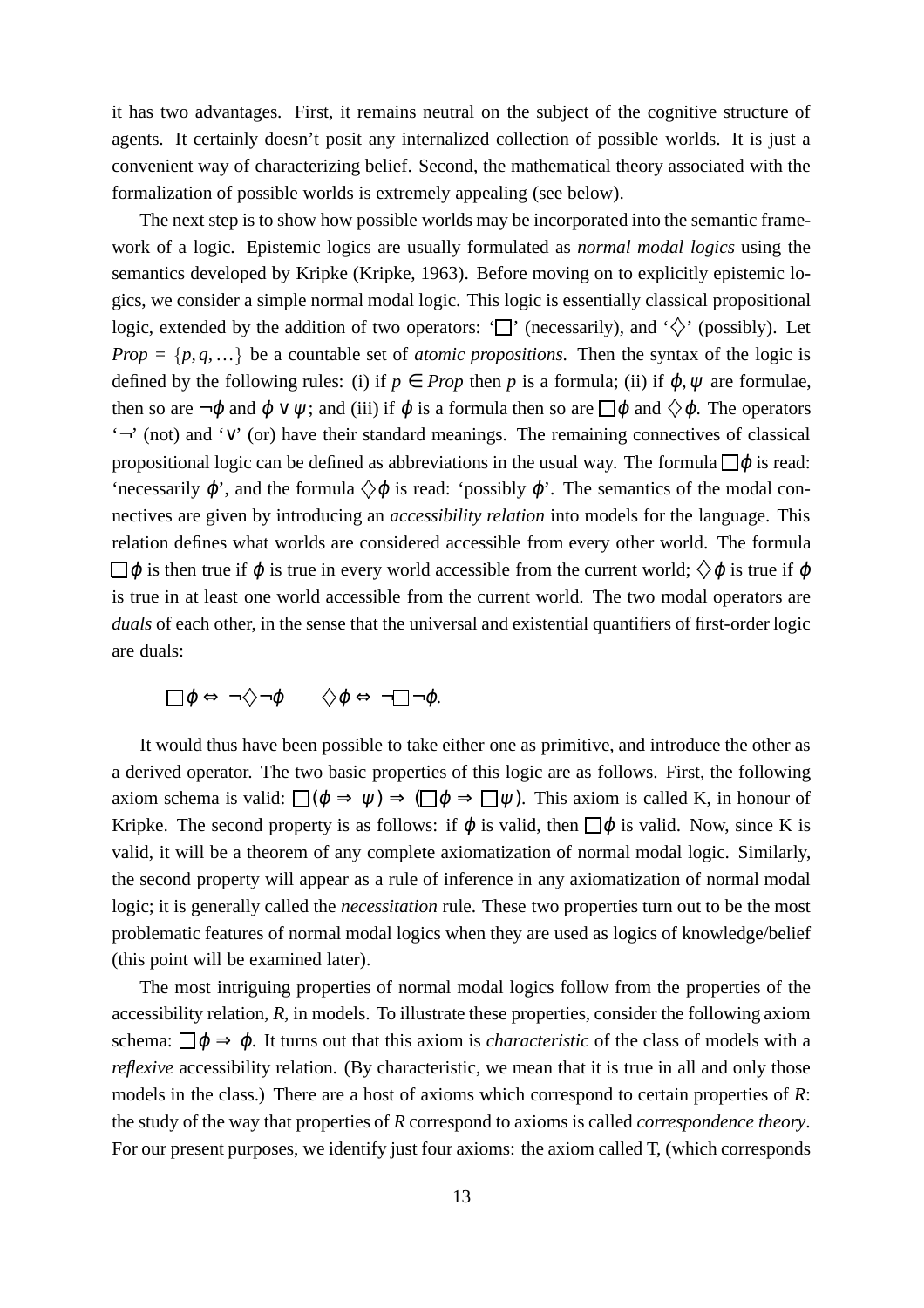to a reflexive accessibility relation); D (serial accessibility relation); 4 (transitive accessibility relation); and 5 (euclidean accessibility relation):

$$
\begin{array}{ccc}\n\text{T} & \Box \varphi \Rightarrow \varphi & \text{D} & \Box \varphi \Rightarrow \Diamond \varphi \\
\text{4} & \Box \varphi \Rightarrow \Box \Box \varphi & \text{5} & \Diamond \varphi \Rightarrow \Box \Diamond \varphi.\n\end{array}
$$

The results of correspondence theory make it straightforward to derive completeness results for a range of simple normal modal logics. These results provide a useful point of comparison for normal modal logics, and account in a large part for the popularity of this style of semantics.

To use the logic developed above as an epistemic logic, the formula  $\Box \varphi$  is read as: 'it is known that  $\varphi'$ . The worlds in the model are interpreted as epistemic alternatives, the accessibility relation defines what the alternatives are from any given world.

The logic defined above deals with the knowledge of a single agent. To deal with multiagent knowledge, one adds to a model structure an indexed set of accessibility relations, one for each agent. The language is then extended by replacing the single modal operator  $\Box$  by an indexed set of unary modal operators  $\{K_i\}$ , where  $i \in \{1, ..., n\}$ . The formula  $K_i\varphi$  is read: '*i* knows that  $\varphi$ '. Each operator  $K_i$  is given exactly the same properties as ' $\Box$ '.

The next step is to consider how well normal modal logic serves as a logic of knowledge/belief. Consider first the necessitation rule and axiom K, since any normal modal system is committed to these. The necessitation rule tells us that an agent knows all valid formulae. Amongst other things, this means an agent knows all propositional tautologies. Since there are an infinite number of these, an agent will have an infinite number of items of knowledge: immediately, one is faced with a counter-intuitive property of the knowledge operator. Now consider the axiom K, which says that an agent's knowledge is closed under implication. Together with the necessitation rule, this axiom implies that an agent's knowledge is closed under logical consequence: an agent believes all the logical consequences of its beliefs. This also seems counter intuitive. For example, suppose, like every good logician, our agent knows Peano's axioms. Now Fermat's last theorem follows from Peano's axioms — but it took the combined efforts of some of the best minds over the past century to prove it. Yet if our agent's beliefs are closed under logical consequence, then our agent must know it. So consequential closure, implied by necessitation and the K axiom, seems an overstrong property for resource bounded reasoners.

These two problems — that of knowing all valid formulae, and that of knowledge/belief being closed under logical consequence — together constitute the famous *logical omniscience* problem. It has been widely argued that this problem makes the possible worlds model unsuitable for representing resource bounded believers — and any real system is resource bounded.

#### **Axioms for Knowledge and Belief**

We now consider the appropriateness of the axioms  $D, T, 4$ , and 5 for logics of knowledge/belief. The axiom D says that an agent's beliefs are non-contradictory; it can be re-written as:  $K_i\varphi \Rightarrow$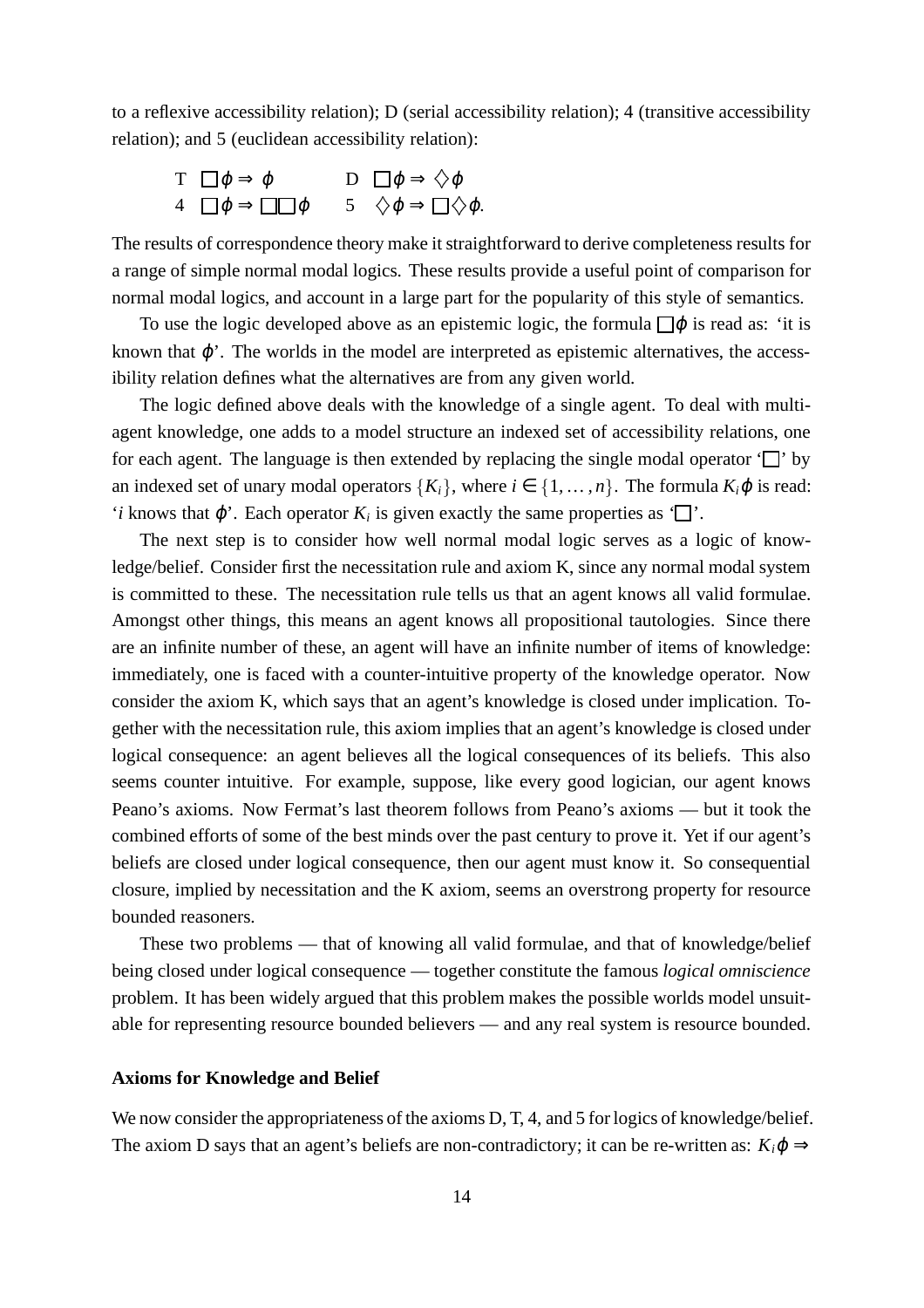$\neg K_i\neg \varphi$ , which is read: 'if *i* knows  $\varphi$ , then *i* doesn't know  $\neg \varphi'$ . This axiom seems a reasonable property of knowledge/belief. The axiom T is often called the *knowledge* axiom, since it says that what is known is true. It is usually accepted as the axiom that distinguishes knowledge from belief: it seems reasonable that one could believe something that is false, but one would hesitate to say that one could *know* something false. Knowledge is thus often defined as true belief: *i* knows  $\varphi$  if *i* believes  $\varphi$  and  $\varphi$  is true. So defined, knowledge satisfies T. Axiom 4 is called the *positive introspection axiom*. Introspection is the process of examining one's own beliefs, and is discussed in detail in (Konolige, 1986a, Chapter 5). The positive introspection axiom says that an agent is aware of what it knows. Similarly, axiom 5 is the *negative introspection axiom*, which says that an agent is aware of what it doesn't know. Positive and negative introspection together imply an agent has perfect knowledge about what it does and doesn't know (cf. (Konolige, 1986a, Equation (5.11), p79)). Whether or not the two types of introspection are appropriate properties for knowledge/belief is the subject of some debate. However, it is generally accepted that positive introspection is a less demanding property than negative introspection, and is thus a more reasonable property for resource bounded reasoners.

Given the comments above, the axioms KTD45 are often chosen as a logic of (idealised) *knowledge*, and KD45 as a logic of (idealised) *belief*.

## **2.d Alternatives to the Possible Worlds Model**

As a result of the difficulties with logical omniscience, many researchers have attempted to develop alternative formalisms for representing belief. Some of these are attempts to adapt the basic possible worlds model; others represent significant departures from it. In the subsections that follow, we examine some of these attempts.

#### **Levesque — belief and awareness**

In a 1984 paper, Levesque proposed a solution to the logical omniscience problem that involves making a distinction between *explicit* and *implicit* belief (Levesque, 1984). Crudely, the idea is that an agent has a relatively small set of explicit beliefs, and a very much larger (infinite) set of implicit beliefs, which includes the logical consequences of the explicit beliefs. To formalise this idea, Levesque developed a logic with two operators; one each for implicit and explicit belief. The semantics of the explicit belief operator were given in terms of a weakened possible worlds semantics, by borrowing some ideas from situation semantics (Barwise and Perry, 1983; Devlin, 1991). The semantics of the implicit belief operator were given in terms of a standard possible worlds approach. A number of objections have been raised to Levesque's model (Reichgelt, 1989b, p135): first, it does not allow quantification this drawback has been rectified by Lakemeyer (Lakemeyer, 1991); second, it does not seem to allow for nested beliefs; third, the notion of a situation, which underlies Levesque's logic is, if anything, more mysterious than the notion of a world in possible worlds; and fourth, under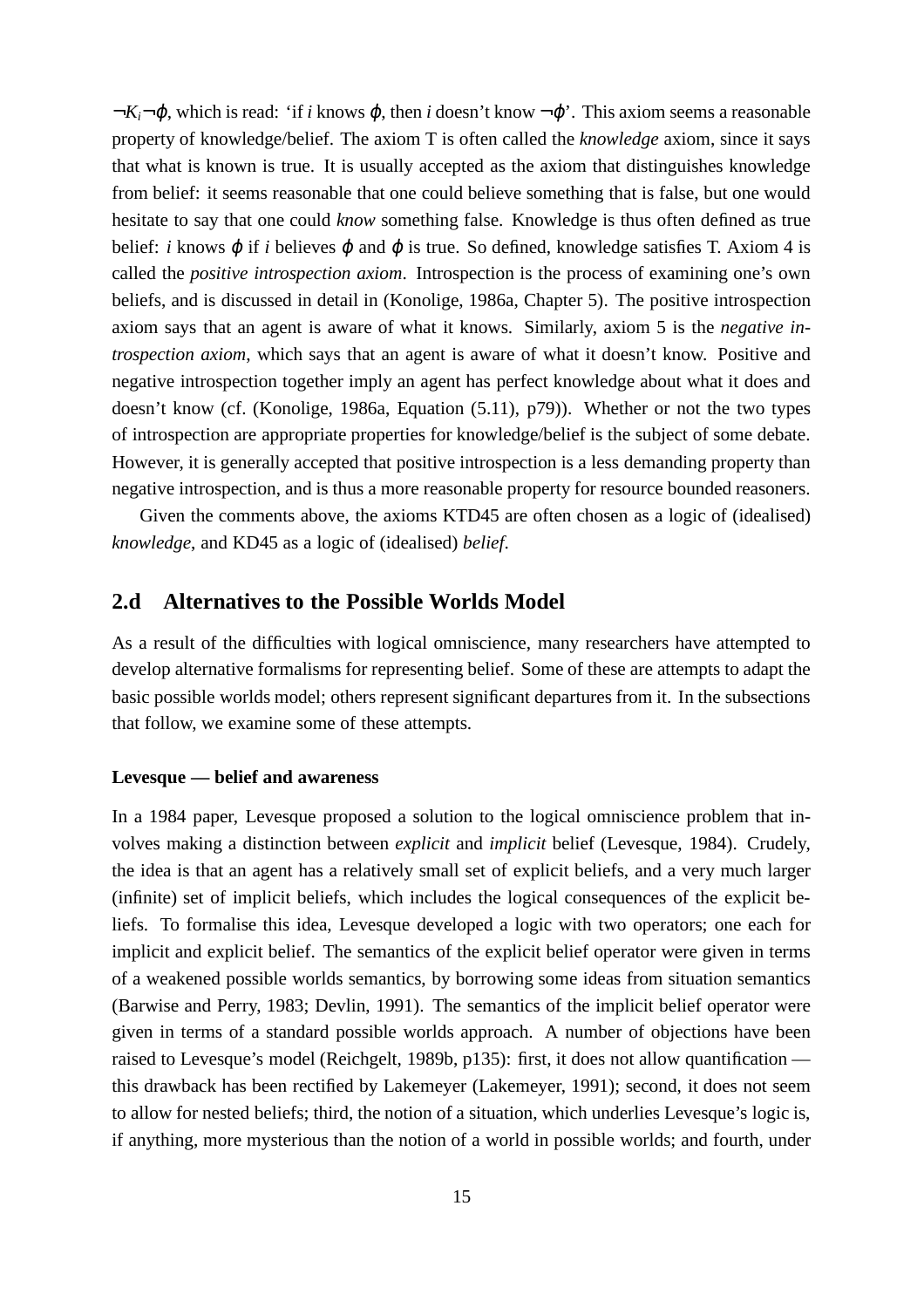certain circumstances, Levesque's proposal still makes unrealistic predictions about agent's reasoning capabilities.

In an effort to recover from this last negative result, Fagin and Halpern have developed a 'logic of general awareness', based on a similar idea to Levesque's but with a very much simpler semantics (Fagin and Halpern, 1985). However, this proposal has itself been criticised by some (Konolige, 1986b).

#### **Konolige — the deduction model**

A more radical approach to modelling resource bounded believers was proposed by Konolige (Konolige, 1986a). His *deduction model of belief* is, in essence, a direct attempt to model the 'beliefs' of symbolic AI systems. Konolige observed that a typical knowledge-based system has two key components: a database of symbolically represented 'beliefs', (which may take the form of rules, frames, semantic nets, or, more generally, formulae in some logical language), and some logically incomplete inference mechanism. Konolige modelled such systems in terms of *deduction structures*. A deduction structure is a pair  $d = (\Delta, \rho)$ , where  $\Delta$  is a base set of formula in some logical language, and  $\rho$  is a set of inference rules, (which may be logically incomplete), representing the agent's reasoning mechanism. To simplify the formalism, Konolige assumed that an agent would apply its inference rules wherever possible, in order to generate the *deductive closure* of its base beliefs under its deduction rules. We model deductive closure in a function *close*:

 $close((\Delta, \rho)) \stackrel{\text{\tiny def}}{=} \{\pmb{\phi} \mid \Delta \vdash_{\rho} \pmb{\phi}\}$ 

where  $\Delta \vdash_{\rho} \varphi$  means that  $\varphi$  can be proved from  $\Delta$  using only the rules in  $\rho$ . A belief logic can then be defined, with the semantics to a modal belief connective [*i*], where *i* is an agent, given in terms of the deduction structure  $d_i$  modelling *i*'s belief system:  $[i] \varphi$  iff  $\varphi \in \text{close}(d_i)$ .

Konolige went on to examine the properties of the deduction model at some length, and developed a variety of proof methods for his logics, including resolution and tableau systems (Geissler and Konolige, 1986). The deduction model is undoubtedly simple; however, as a direct model of the belief systems of AI agents, it has much to commend it.

#### **Meta-languages and syntactic modalities**

A meta-language is one in which it is possible to represent the properties of another language. A first-order meta-language is a first-order logic, with the standard predicates, quantifiers, terms, and so on, whose domain contains formulae of some other language, called the *object* language. Using a meta-language, it is possible to represent a relationship between a meta-language term denoting an agent, and an object language term denoting some formula. For example, the metalanguage formula *Bel*(*Janine*, <sup>|</sup> *Father*(*Zeus, Cronos*)<sup>|</sup>) might be used to represent the example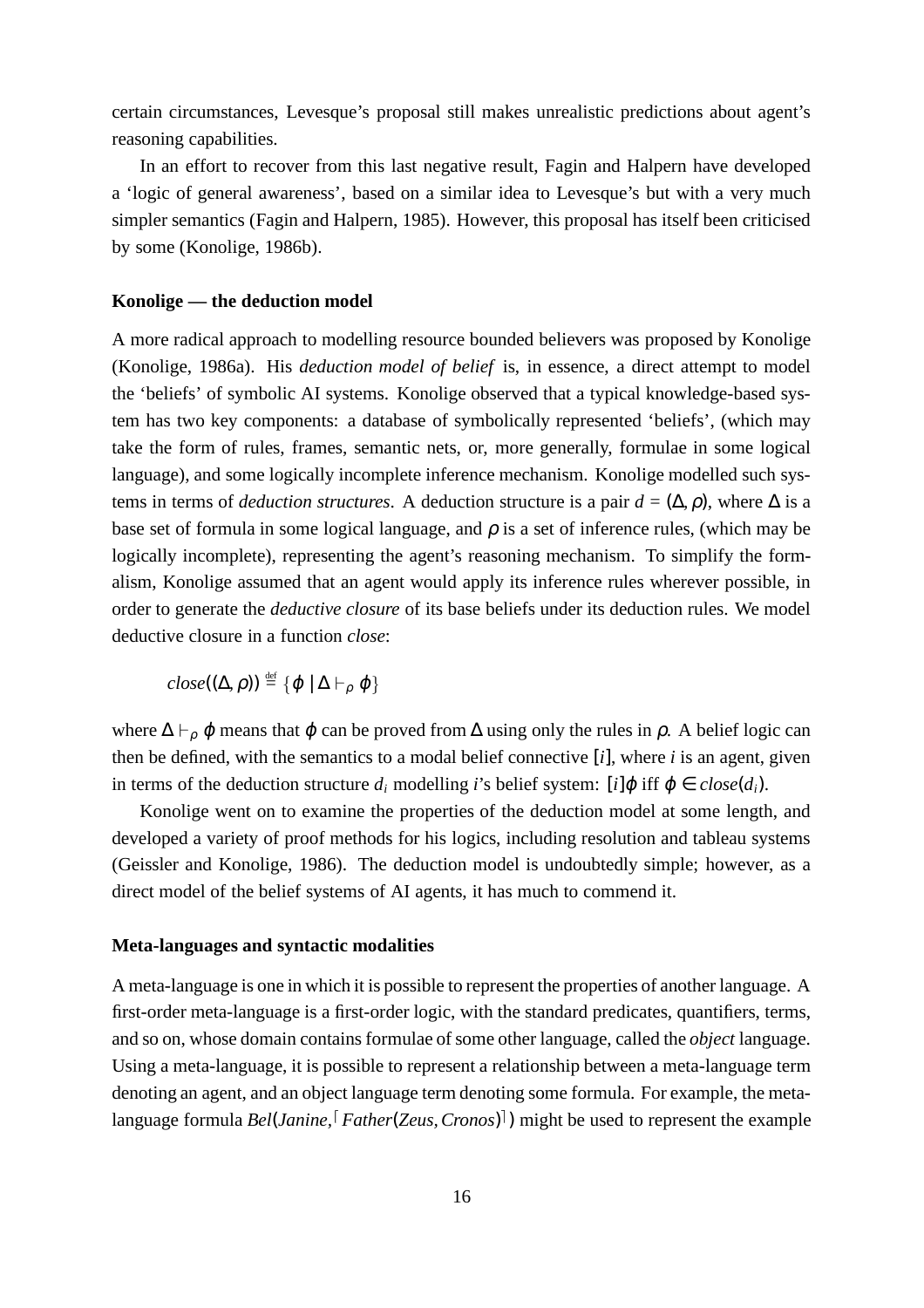(1) that we saw earlier. The quote marks,  $\lceil \ldots \rceil$ , are used to indicate that their contents are a meta-language term denoting the corresponding object-language formula.

Unfortunately, meta-language formalisms have their own package of problems, not the least of which is that they tend to fall prey to inconsistency (Montague, 1963; Thomason, 1980). However, there have been some fairly successful meta-language formalisms, including those by Konolige (Konolige, 1982), Haas (Haas, 1986), Morgenstern (Morgenstern, 1987), and Davies (Davies, 1993). Some results on retrieving consistency appeared in the late 1980s (Perlis, 1985; Perlis, 1988; des Rivieres and Levesque, 1986; Turner, 1990).

## **2.e Pro-attitudes: Goals and Desires**

An obvious approach to developing a logic of goals or desires is to adapt possible worlds semantics — see, e.g., (Cohen and Levesque, 1990a; Wooldridge, 1994). In this view, each goal-accessible world represents one way the world might be if the agent's goals were realised. However, this approach falls prey to the *side effect* problem, in that it predicts that agents have a goal of the logical consequences of their goals (cf. the logical omniscience problem, discussed above). This is not a desirable property: one might have a goal of going to the dentist, with the necessary consequence of suffering pain, without having a goal of suffering pain. The problem is discussed, (in the context of intentions), in (Bratman, 1990). The basic possible worlds model has been adapted by some researchers in an attempt to overcome this problem (Wainer, 1994). Other, related semantics for goals have been proposed (Doyle et al., 1991; Kiss and Reichgelt, 1992; Rao and Georgeff, 1991b).

## **2.f Theories of Agency**

All of the formalisms considered so far have focussed on just one aspect of agency. However, it is to be expected that a realistic agent theory will be represented in a logical framework that *combines* these various components. Additionally, we expect an agent logic to be capable of representing the *dynamic* aspects of agency. A complete agent theory, expressed in a logic with these properties, must define how the attributes of agency are related. For example, it will need to show how an agent's information and pro-attitudes are related; how an agent's cognitive state changes over time; how the environment affects an agent's cognitive state; and how an agent's information and pro-attitudes lead it to perform actions. Giving a good account of these relationships is the most significant problem faced by agent theorists.

An all-embracing agent theory is some time off, and yet significant steps have been taken towards it. In the following subsections, we briefly review some of this work.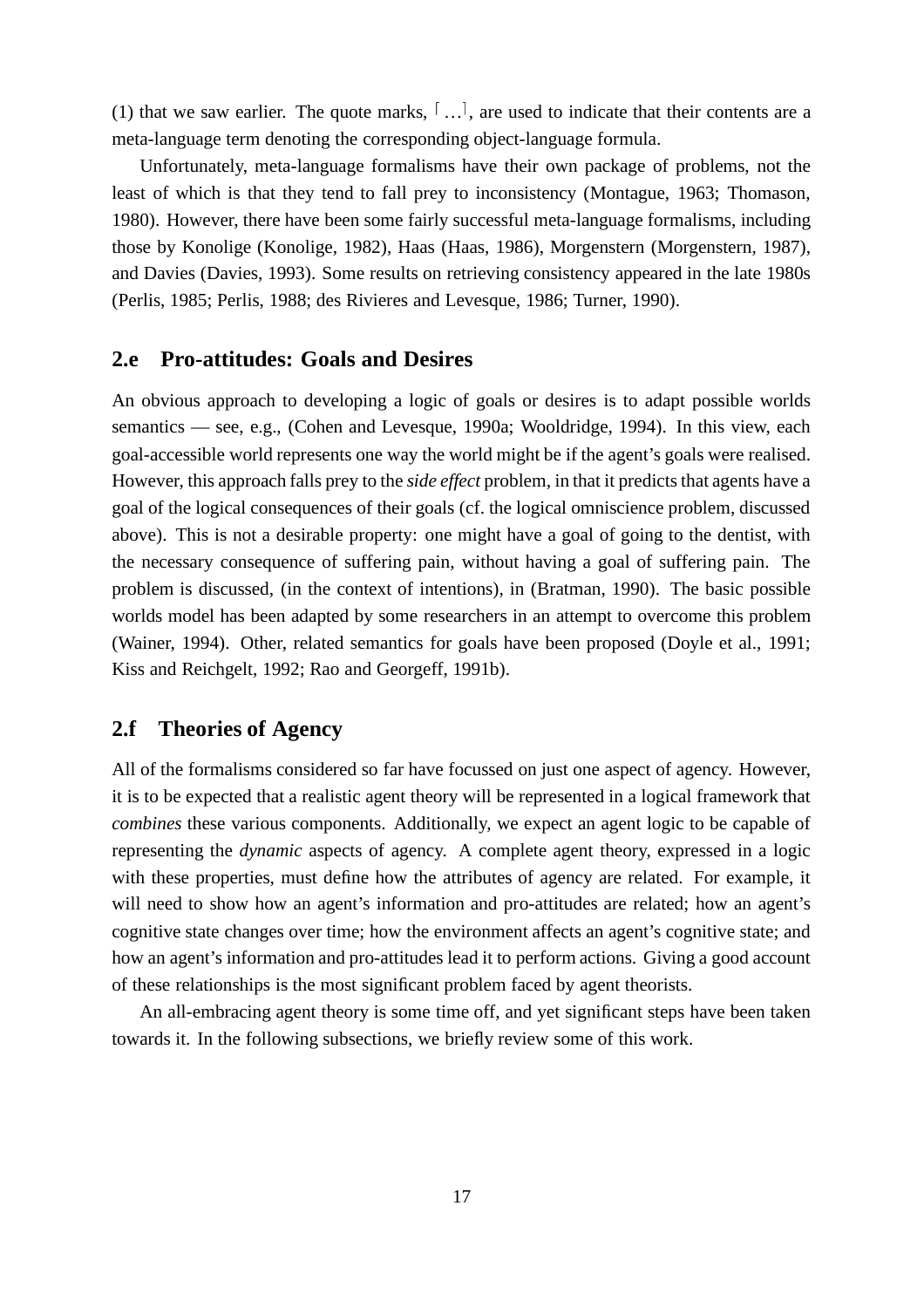#### **Moore — knowledge and action**

Moore was in many ways a pioneer of the use of logics for capturing aspects of agency (Moore, 1990). His main concern was the study of *knowledge pre-conditions for actions* — the question of what an agent needs to know in order to be able to perform some action. He formalised a model of *ability* in a logic containing a modality for knowledge, and a dynamic logic-like apparatus for modelling action (cf. (Harel, 1984)). This formalism allowed for the possibility of an agent having incomplete information about how to achieve some goal, and performing actions in order to find out how to achieve it. Critiques of the formalism (and attempts to improve on it) may be found in (Morgenstern, 1987; Lespérance, 1989).

#### **Cohen and Levesque — intention**

One of the best-known and most influential contributions to the area of agent theory is due to Cohen and Levesque (Cohen and Levesque, 1990a). Their formalism was originally used to develop a theory of intention (as in 'I intend to...'), which the authors required as a pre-requisite for a theory of speech acts (Cohen and Levesque, 1990b). However, the logic has subsequently proved to be so useful for reasoning about agents that it has been used in an analysis of conflict and cooperation in multi-agent dialogue (Galliers, 1988b; Galliers, 1988a), as well as several studies in the theoretical foundations of cooperative problem solving (Levesque et al., 1990; Jennings, 1992; Castelfranchi, 1990; Castelfranchi et al., 1992). Here, we shall review its use in developing a theory of intention.

Following Bratman, (Bratman, 1987; Bratman, 1990), Cohen and Levesque identify seven properties that must be satisfied by a reasonable theory of intention:

- 1. Intentions pose problems for agents, who need to determine ways of achieving them.
- 2. Intentions provide a 'filter' for adopting other intentions, which must not conflict.
- 3. Agents track the success of their intentions, and are inclined to try again if their attempts fail.
- 4. Agents believe their intentions are possible.
- 5. Agents do not believe they will not bring about their intentions.
- 6. Under certain circumstances, agents believe they will bring about their intentions.
- 7. Agents need not intend all the expected side effects of their intentions.

Given these criteria, Cohen and Levesque adopt a two-tiered approach to the problem of formalizing intention. First, they construct a *logic of rational agency*, 'being careful to sort out the relationships among the basic modal operators' (Cohen and Levesque, 1990a, p221). Over this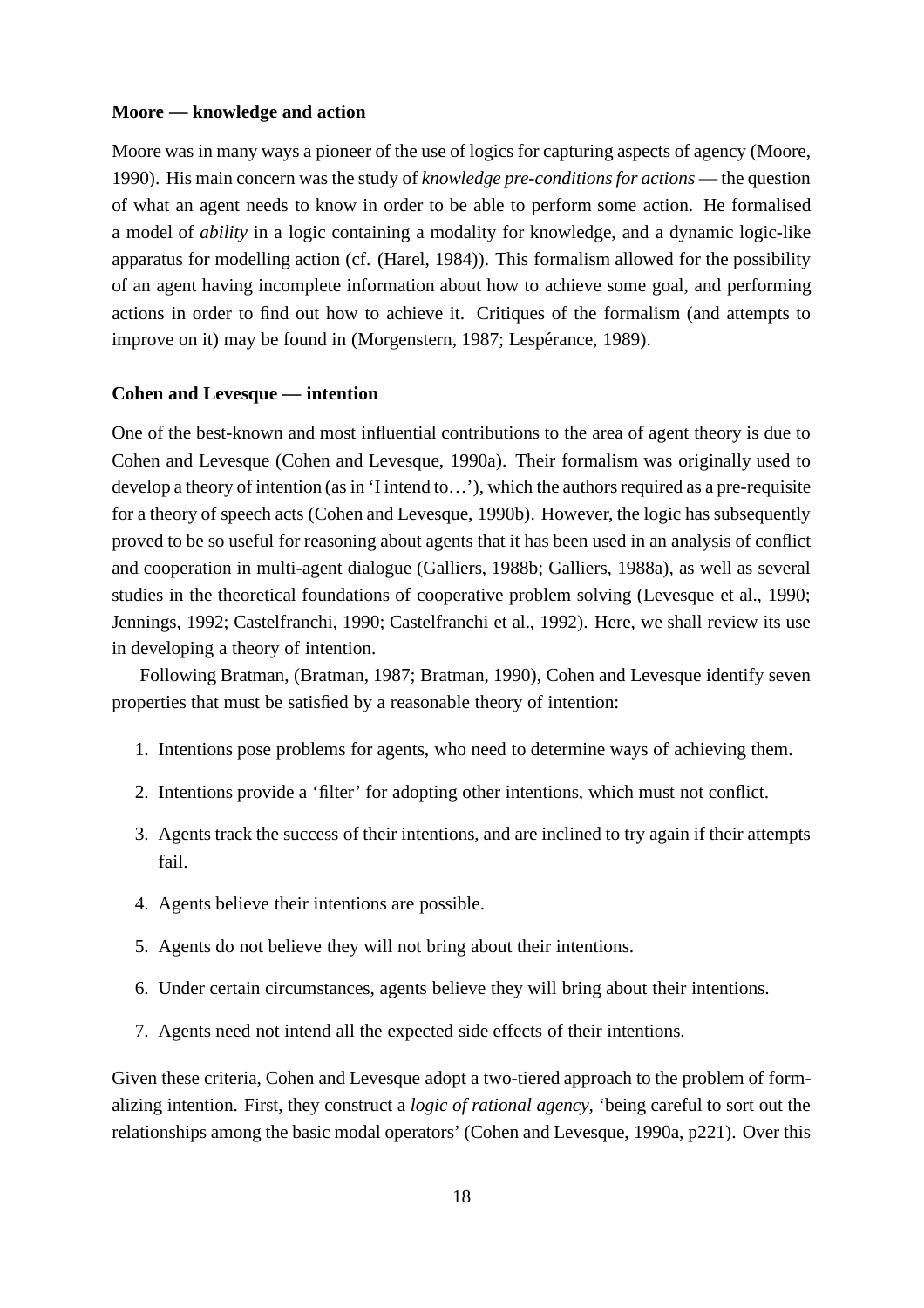framework, they introduce a number of derived constructs, which constitute a 'partial theory of rational action' (Cohen and Levesque, 1990a, p221); intention is one of these constructs.

The first major derived construct is the *persistent goal*. An agent has a persistent goal of  $\varphi$  iff:

- 1. It has a goal that  $\phi$  eventually becomes true, and believes that  $\phi$  is not currently true.
- 2. Before it drops the goal  $\varphi$ , one of the following conditions must hold: (i) the agent believes  $\varphi$  has been satisfied; or (ii) the agent believes  $\varphi$  will never be satisfied.

It is a small step from persistent goals to a first definition of intention, as in 'intending to act': an agent intends to do action  $\alpha$  iff it has a persistent goal to have brought about a state wherein it believed it was about to do  $\alpha$ , and then did  $\alpha$ . Cohen and Levesque go on to show how such a definition meets many of Bratman's criteria for a theory of intention (outlined above). A critique of Cohen and Levesque's theory of intention may be found in (Singh, 1992).

#### **Rao and Georgeff — belief, desire, intention architectures**

As we observed earlier, there is no clear consensus in either the AI or philosophy communities about precisely which combination of information and pro-attitudes are best suited to characterising rational agents. In the work of Cohen and Levesque, described above, just two basic attitudes were used: beliefs and goals. Further attitudes, such as intention, were defined in terms of these. In related work, Rao and Georgeff have developed a logical framework for agent theory based on three primitive modalities: beliefs, desires, and intentions (Rao and Georgeff, 1991b; Rao and Georgeff, 1991a; Rao and Georgeff, 1993). Their formalism is based on a branching model of time, (cf. (Emerson and Halpern, 1986)), in which belief-, desire- and intention-accessible worlds are themselves branching time structures.

They are particularly concerned with the notion of*realism* — the question of how an agent's beliefs about the future affect its desires and intentions. In other work, they also consider the potential for adding (social) plans to their formalism (Rao and Georgeff, 1992b; Kinny et al., 1992).

#### **Singh**

A quite different approach to modelling agents was taken by Singh, who has developed an interesting family of logics for representing intentions, beliefs, knowledge, know-how, and communication in a branching-time framework (Singh, 1990b; Singh, 1991a; Singh and Asher, 1991; Singh, 1991b); these articles are collected and expanded in (Singh, 1994). Singh's formalism is extremely rich, and considerable effort has been devoted to establishing its properties. However, its complexity prevents a detailed discussion here.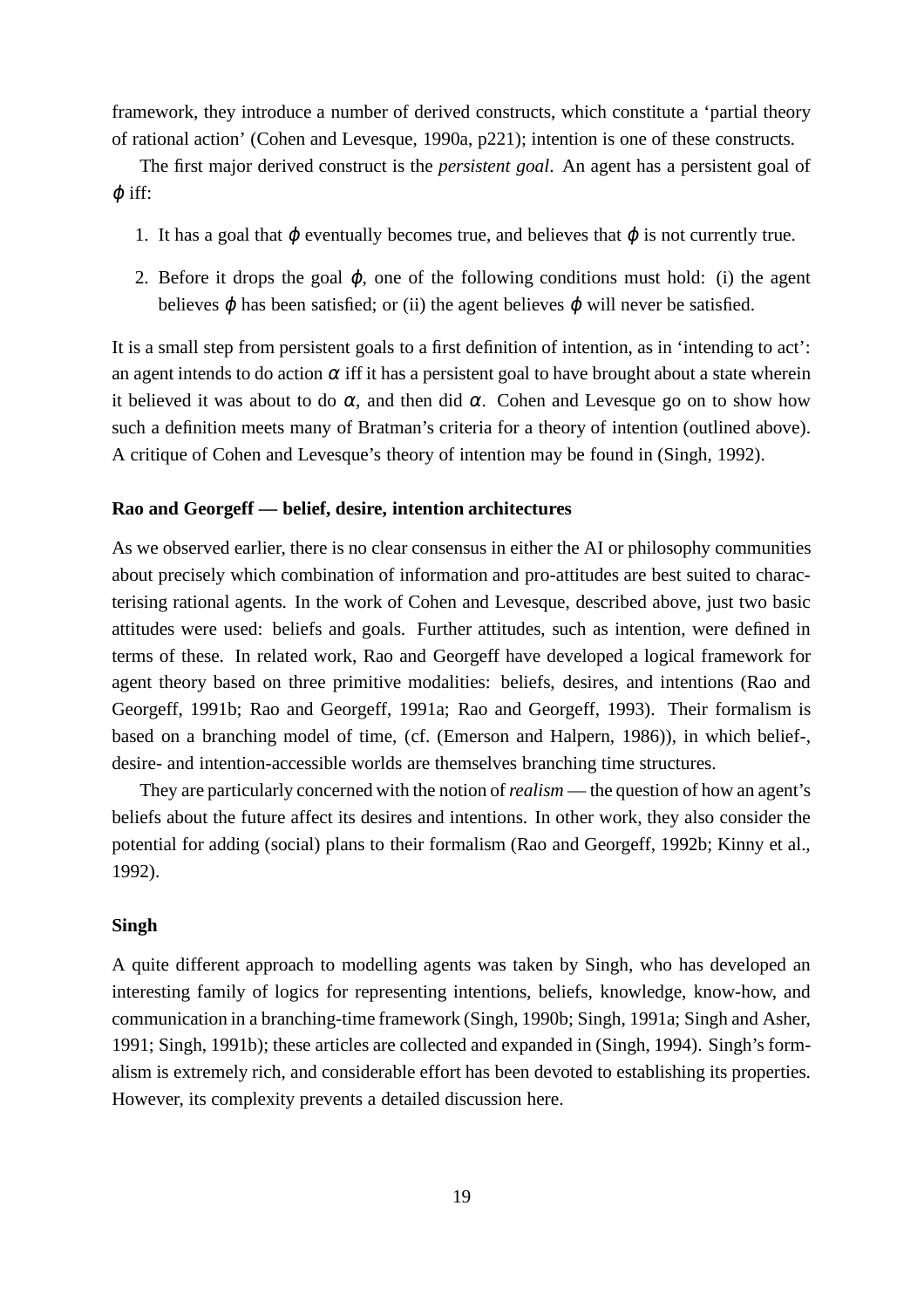### **Werner**

In an extensive sequence of papers, Werner has laid the foundations of a general model of agency, which draws upon work in economics, game theory, situated automata theory, situation semantics, and philosophy (Werner, 1988; Werner, 1989; Werner, 1990; Werner, 1991). At the time of writing, however, the properties of this model have not been investigated in depth.

## **Wooldridge — modelling multi-agent systems**

For his 1992 doctoral thesis, Wooldridge developed a family of logics for representing the properties of multi-agent systems (Wooldridge, 1992; Wooldridge and Fisher, 1992). Unlike the approaches cited above, Wooldridge's aim was not to develop a general framework for agent theory. Rather, he hoped to construct formalisms that might be used in the specification and verification of realistic multi-agent systems. To this end, he developed a simple, and in some sense general, model of multi-agent systems, and showed how the histories traced out in the execution of such a system could be used as the semantic foundation for a family of both linear and branching time temporal belief logics. He then gave examples of how these logics could be used in the specification and verification of protocols for cooperative action.

## **2.g Communication**

Formalisms for representing communication in agent theory have tended to be based on *speech act theory*, as originated by Austin (Austin, 1962), and further developed by Searle (Searle, 1969) and others (Cohen and Perrault, 1979; Cohen and Levesque, 1990a). Briefly, the key axiom of speech act theory is that communicative utterances are *actions*, in just the sense that physical actions are. They are performed by a speaker with the intention of bringing about a desired change in the world: typically, the speaker intends to bring about some particular mental state in a listener. Speech acts may *fail* in the same way that physical actions may fail: a listener generally has control over her mental state, and cannot be guaranteed to react in the way that the speaker intends. Much work in speech act theory has been devoted to classifying the various different types of speech acts. Perhaps the two most widely recognised categories of speech acts are *representatives* (of which *informing* is the paradigm example), and *directives* (of which *requesting* is the paradigm example).

Although not directly based on work in speech acts, (and arguably more to do with architectures than theories), we shall here mention work on *agent communication languages* (Genesereth and Ketchpel, 1994). The best known work on agent communication languages is that by the ARPA knowledge sharing effort (Patil et al., 1992). This work has been largely devoted to developing two related languages: the knowledge query and manipulation language (KQML) and the knowledge interchange format (KIF). KQML provides the agent designer with a standard syntax for messages, and a number of *performatives* that define the *force* of a message. Example performatives include *tell*, *perform*, and *reply*; the inspiration for these message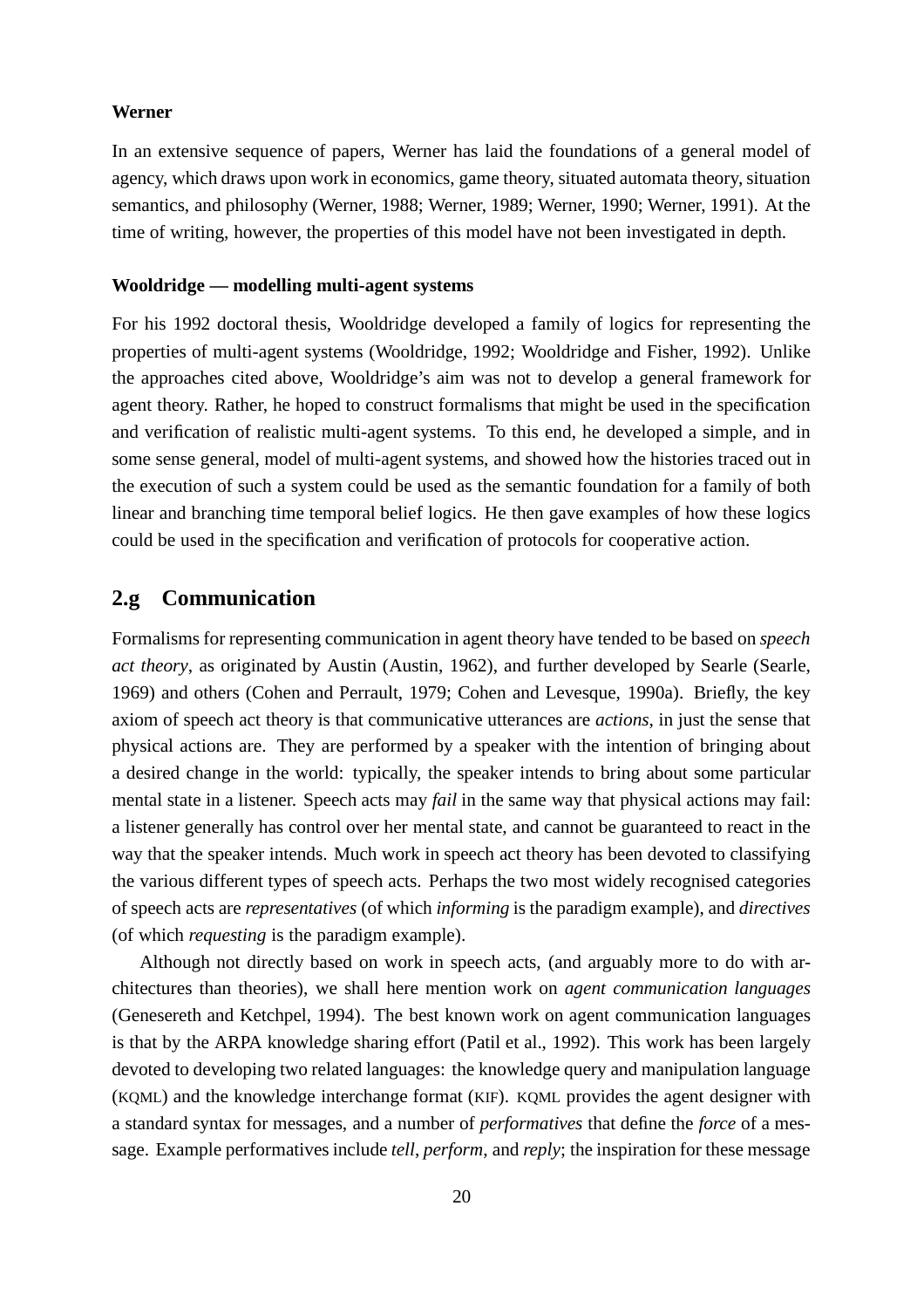types comes largely from speech act theory. KIF provides a syntax for message *content* — KIF is essentially the first-order predicate calculus, recast in a LISP-like syntax.

## **2.h Discussion**

Formalismsfor reasoning about agents have come a long way since Hintikka's pioneering work on logics of knowledge and belief (Hintikka, 1962). Within AI, perhaps the main emphasis of subsequent work has been on attempting to develop formalisms that capture the relationship between the various elements that comprise an agent's cognitive state; the paradigm example of this work is the well-known theory of intention developed by Cohen and Levesque (Cohen and Levesque, 1990a). Despite the very real progress that has been made, there still remain many fairly fundamental problems and issues still outstanding.

On a technical level, we can identify a number of issues that remain open. First, the problems associated with possible worlds semantics (notably, logical omniscience) cannot be regarded as solved. As we observed above, possible worlds remain the semantics of choice for many researchers, and yet they do not in general represent a realistic model of agents with limited resources — and of course all real agents are resource-bounded. One solution is to *ground* possible worlds semantics, giving them a precise interpretation in terms of the world. This was the approach taken in Rosenschein and Kaelbling's situated automata paradigm, and can be very successful. However, it is not clear how such a grounding could be given to proattitudes such as desires or intentions (although some attempts have been made (Singh, 1990a; Wooldridge, 1992; Werner, 1990)). There is obviously much work remaining to be done on formalisms for knowledge and belief, in particular in the area of modelling resource bounded reasoners.

With respect to logics that combine different attitudes, perhaps the most important problems still outstanding relate to intention. In particular, the relationship between intention and action has not been formally represented in a satisfactory way. The problem seems to be that having an intention to act makes it more likely that an agent will act, but does not generally guarantee it. While it seems straightforward to build systems that appear to have intentions, (Wooldridge, 1995), it seems much harder to capture this relationship formally. Other problems that have not yet really been addressed in the literature include the management of multiple, possibly conflicting intentions, and the formation, scheduling, and reconsideration of intentions.

The question of exactly *which combination* of attitudes is required to characterise an agent is also the subject of some debate. As we observed above, a currently popular approach is to use a combination of beliefs, desires, and intentions (hence BDI architectures (Rao and Georgeff, 1991b)). However, there are alternatives: Shoham, for example, suggests that the notion of choice is more fundamental (Shoham, 1990). Comparatively little work has yet been done on formally comparing the suitability of these various combinations. One might draw a parallel with the use of temporal logics in mainstream computer science, where the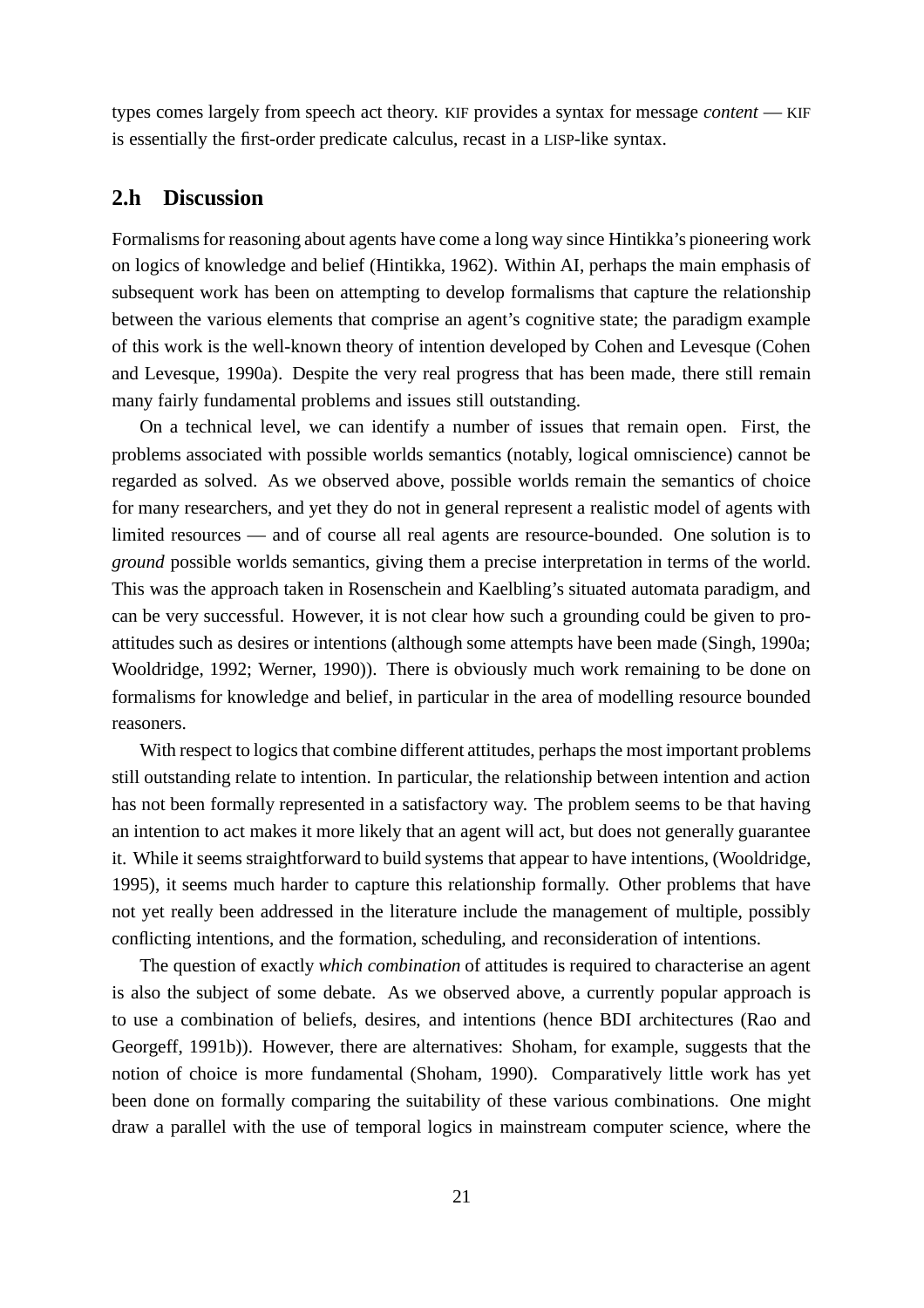expressiveness of specification languages is by now a well-understood research area (Emerson and Halpern, 1986). Perhaps the obvious requirement for the short term is experimentation with real agent specifications, in order to gain a better understanding of the relative merits of different formalisms.

More generally, the kinds of logics used in agent theory tend to be rather elaborate, typically containing many modalities which interact with each other in subtle ways. Very little work has yet been carried out on the theory underlying such logics (perhaps the only notable exception is (Catach, 1988)). Until the general principles and limitations of such multi-modal logics become understood, we might expect that progress with using such logics will be slow. One area in which work is likely to be done in the near future is theorem proving techniques for multi-modal logics.

Finally, there is often some confusion about the role played by a theory of agency. The view we take is that such theories represent *specifications* for agents. The advantage of treating agent theories as specifications, and agent logics as specification languages, is that the problems and issues we then face are familiar from the discipline of software engineering: How useful or expressive is the specification language? How concise are agent specifications? How does one refine or otherwise transform a specification into an implementation? However, the view of agent theories as specifications is not shared by all researchers. Some intend their agent theories to be used as knowledge representation formalisms, which raises the difficult problem of algorithms to reason with such theories. Still others intend their work to formalise a concept of interest in cognitive science or philosophy (this is, of course, what Hintikka intended in his early work on logics of knowledge of belief). What *is* clear is that it is important to be precise about the role one expects an agent theory to play.

## **2.i Further Reading**

For a recent discussion on the role of logic and agency, which lays out in more detail some contrasting views on the subject, see (Israel, 1993, pp17–24). For a detailed discussion of intentionality and the intentional stance, see (Dennett, 1978; Dennett, 1987). A number of papers on AI treatments of agency may be found in (Allen et al., 1990). For an introduction to modal logic, see (Chellas, 1980); a slightly older, though more wide ranging introduction, may be found in (Hughes and Cresswell, 1968). As for the use of modal logics to model knowledge and belief, see (Halpern and Moses, 1992), which includes complexity results and proof procedures. Related work on modelling knowledge has been done by the distributed systems community, who give the worlds in possible worlds semantics a precise interpretation; for an introduction and further references, see (Halpern, 1987; Fagin et al., 1992). Overviews of formalisms for modelling belief and knowledge may be found in (Halpern, 1986; Konolige, 1986a; Reichgelt, 1989a; Wooldridge, 1992). A variant on the possible worlds framework, called the *recursive modelling method*, is described in (Gmytrasiewicz and Durfee, 1993); a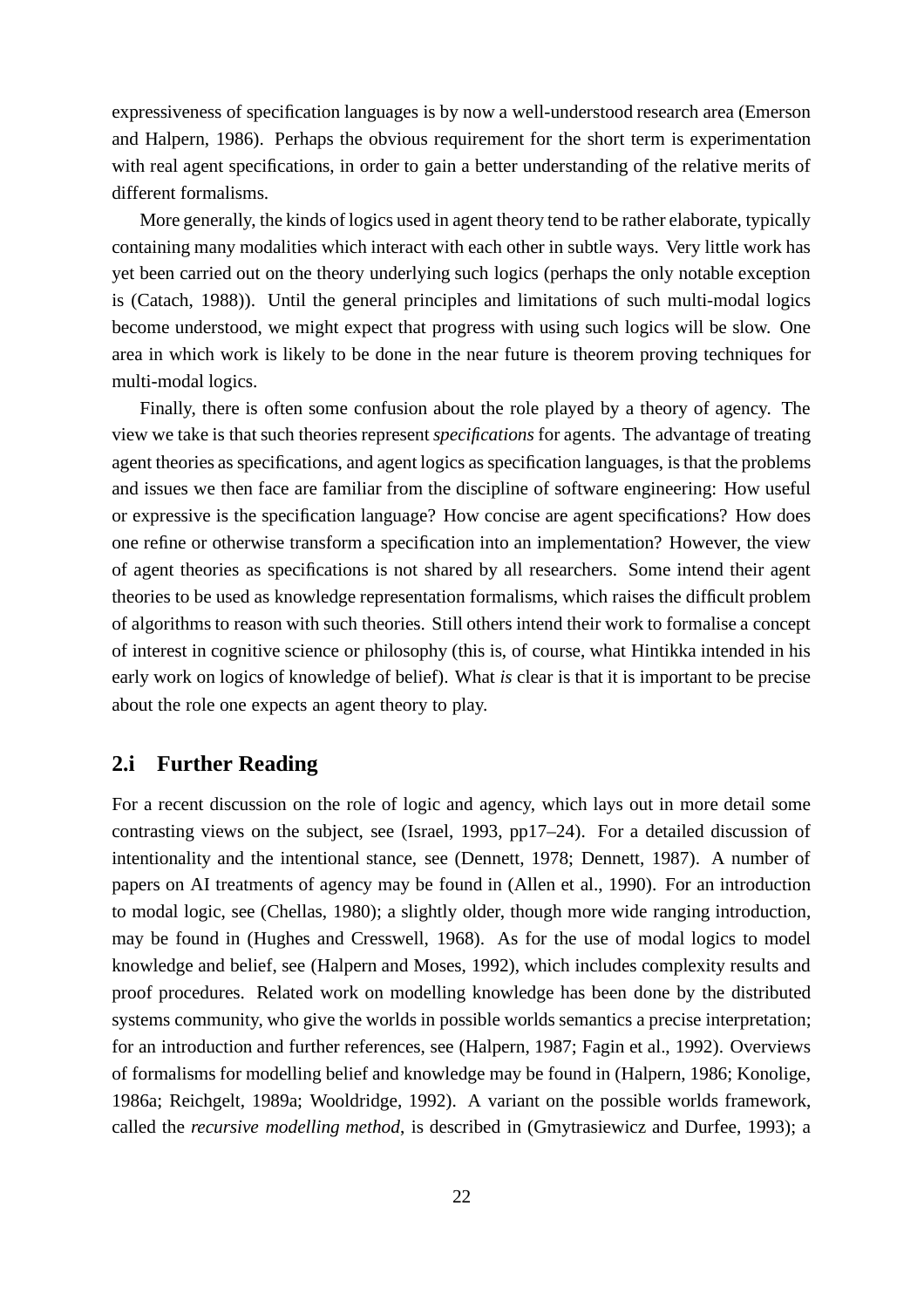deep theory of belief may be found in (Mack, 1994). *Situation semantics*, developed in the early 1980s and recently the subject of renewed interest, represent a fundamentally new approach to modelling the world and cognitive systems (Barwise and Perry, 1983; Devlin, 1991). However, situation semantics are not (yet) in the mainstream of (D)AI, and it is not obvious what impact the paradigm will ultimately have.

Logics which integrate time with mental states are discussed in (Kraus and Lehmann, 1988; Halpern and Vardi, 1989; Wooldridge and Fisher, 1994); the last of these presents a tableaubased proof method for a temporal belief logic. Two other important references for temporal aspects are (Shoham, 1988; Shoham, 1989). Thomas has developed some logics for representing agent theories as part of her framework for agent programming languages; see (Thomas et al., 1991; Thomas, 1993) and section 4. For an introduction to temporal logics and related topics, see (Goldblatt, 1987; Emerson, 1990). A non-formal discussion of intention may be found in (Bratman, 1987), or more briefly (Bratman, 1990). Further work on modelling intention may be found in (Grosz and Sidner, 1990; Sadek, 1992; Goldman and Lang, 1991; Konolige and Pollack, 1993; Bell, 1995; Dongha, 1995). Related work, focussing less on single-agent attitudes, and more on social aspects, is (Levesque et al., 1990; Jennings, 1993a; Wooldridge, 1994; Wooldridge and Jennings, 1994).

Finally, although we have not discussed formalisms for reasoning about action here, we suggested above that an agent logic would need to incorporate some mechanism for representing agent's actions. Our reason for avoiding the topic is simply that the field is so big, it deserves a whole review in its own right. Good starting points for AI treatments of action are (Allen, 1984; Allen et al., 1990; Allen et al., 1991). Other treatments of action in agent logics are based on formalisms borrowed from mainstream computer science, notably dynamic logic (originally developed to reason about computer programs) (Harel, 1984). The logic of *seeing to it that* has been discussed in the formal philosophy literature, but has yet to impact on (D)AI (Belnap and Perloff, 1988; Perloff, 1991; Belnap, 1991; Segerberg, 1989).

## **3 Agent Architectures**

Until now, this article has been concerned with agent theory — the construction of formalisms for reasoning about agents, and the properties of agents expressed in such formalisms. Our aim in this section is to shift the emphasis from theory to practice. We consider the issues surrounding the construction of computer systems that satisfy the properties specified by agent theorists. This is the area of *agent architectures*. Maes defines an agent architecture as:

'[A] particular methodology for building [agents]. It specifies how … the agent can be decomposed into the construction of a set of component modules and how these modules should be made to interact. The total set of modules and their interactions has to provide an answer to the question of how the sensor data and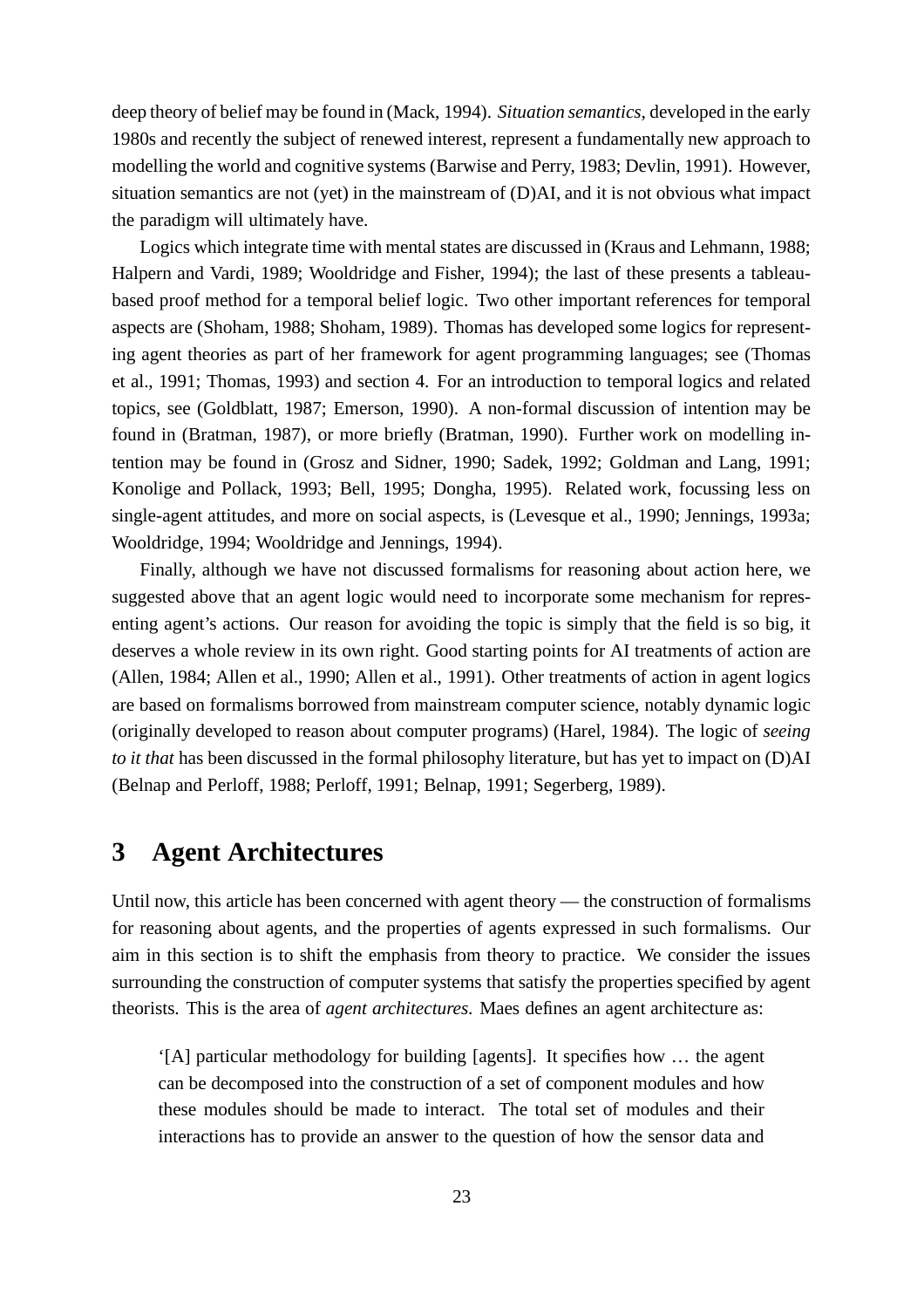the current internal state of the agent determine the actions … and future internal state of the agent. An architecture encompasses techniques and algorithms that support this methodology.' (Maes, 1991, p115).

Kaelbling considers an agent architecture to be:

'[A] specific collection of software (or hardware) modules, typically designated by boxes with arrows indicating the data and control flow among the modules. A more abstract view of an architecture is as a general methodology for designing particular modular decompositions for particular tasks.' (Kaelbling, 1991, p86)

The classical approach to building agents is to view them as a particular type of knowledgebased system. This paradigm is known as *symbolic AI*: we begin our review of architectures with a look at this paradigm, and the assumptions that underpin it.

## **3.a Classical Approaches: Deliberative Architectures**

The foundation upon which the symbolic AI paradigm rests is the *physical-symbol system hypothesis*, formulated by Newell and Simon (Newell and Simon, 1976). A physical symbol system is defined to be a physically realizable set of physical entities (symbols) that can be combined to form structures, and which is capable of running processes that operate on those symbols according to symbolically coded sets of instructions. The physical-symbol system hypothesis then says that such a system is capable of general intelligent action.

It is a short step from the notion of a physical symbol system to McCarthy's dream of a *sentential processing automaton*, or *deliberative agent*. (The term 'deliberative agent' seems to have derived from Genesereth's use of the term 'deliberate agent' to mean a specific type of symbolic architecture (Genesereth and Nilsson, 1987, pp325–327).) We define a deliberative agent or agent architecture to be one that contains an explicitly represented, symbolic model of the world, and in which decisions (for example about what actions to perform) are made via logical (or at least pseudo-logical) reasoning, based on pattern matching and symbolic manipulation. The idea of deliberative agents based on purely logical reasoning is highly seductive: to get an agent to realise some theory of agency one might naively suppose that it is enough to simply give it logical representation of this theory and 'get it to *do a bit of theorem proving*' (Shardlow, 1990, section 3.2). If one aims to build an agent in this way, then there are at least two important problems to be solved:

- 1. The transduction problem: that of translating the real world into an accurate, adequate symbolic description, in time for that description to be useful.
- 2. The representation/reasoning problem: that of how to symbolically represent information about complex real-world entities and processes, and how to get agents to reason with this information in time for the results to be useful.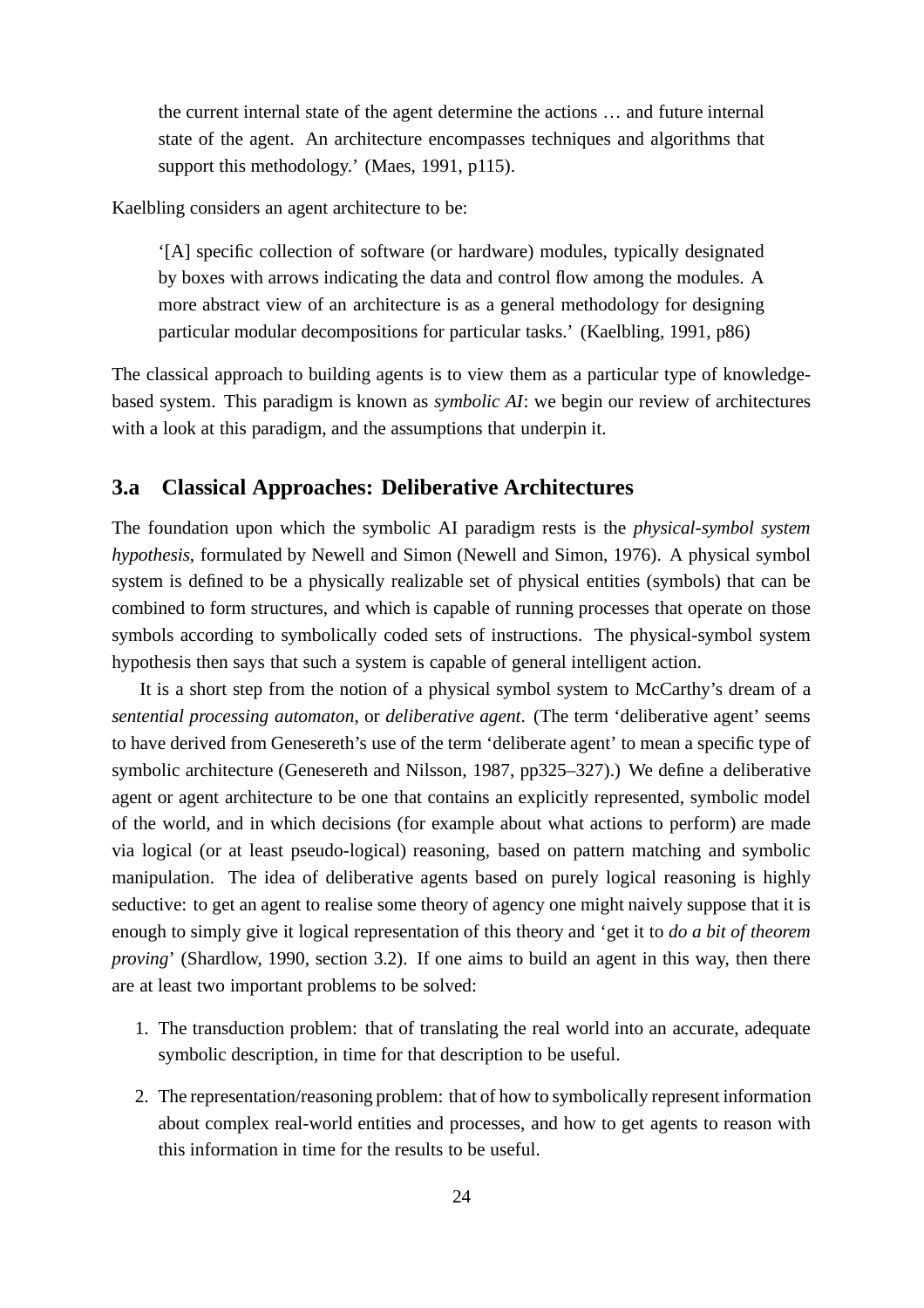The former problem has led to work on vision, speech understanding, learning, etc. The latter has led to work on knowledge representation, automated reasoning, automatic planning, etc. Despite the immense volume of work that these problems have generated, most researchers would accept that neither is anywhere near solved. Even seemingly trivial problems, such as commonsense reasoning, have turned out to be extremely difficult (cf. the CYC project (Guha and Lenat, 1994)). The underlying problem seems to be the difficulty of theorem proving in even very simple logics, and the complexity of symbol manipulation algorithms in general: recall that first-order logic is not even *decidable*, and modal extensions to it (including representations of belief, desire, time, and so on) tend to be *highly* undecidable. Thus, the idea of building 'agents as theorem provers' — what might be called an extreme logicist view of agency — although it is very attractive in theory, seems, for the time being at least, to be unworkable in practice. Perhaps more troubling for symbolic AI is that many symbol manipulation algorithms of interest are intractable. It seems hard to build useful symbol manipulation algorithms that will be guaranteed to terminate with useful results in an acceptable fixed time bound. And yet such algorithms seem essential if agents are to operate in any real-world, time-constrained domain. Good discussions of this point appear in (Kaelbling, 1986; Russell and Wefald, 1991).

It is because of these problems that some researchers have looked to alternative techniques for building agents; such alternatives are discussed in section 3.b. First, however, we consider efforts made within the symbolic AI community to construct agents.

#### **Planning agents**

Since the early 1970s, the AI planning community has been closely concerned with the design of artificial agents; in fact, it seems reasonable to claim that most innovations in agent design have come from this community. Planning is essentially automatic programming: the design of a course of action that, when executed, will result in the achievement of some desired goal. Within the symbolic AI community, it has long been assumed that some form of AI planning system will be a central component of any artificial agent. Perhaps the best-known early planning system was STRIPS (Fikes and Nilsson, 1971). This system takes a symbolic description of both the world and a desired goal state, and a set of action descriptions, which characterise the pre- and post-conditions associated with various actions. It then attempts to find a sequence of actions that will achieve the goal, by using a simple means-ends analysis, which essentially involves matching the post-conditions of actions against the desired goal. The STRIPS planning algorithm was very simple, and proved to be ineffective on problems of even moderate complexity. Much effort was subsequently devoted to developing more effective techniques. Two major innovations were *hierarchical* and *non-linear* planning (Sacerdoti, 1974; Sacerdoti, 1975). However, in the mid 1980s, Chapman established some theoretical results which indicate that even such refined techniques will ultimately turn out to be unusable in any time-constrained system (Chapman, 1987). These results have had a profound influence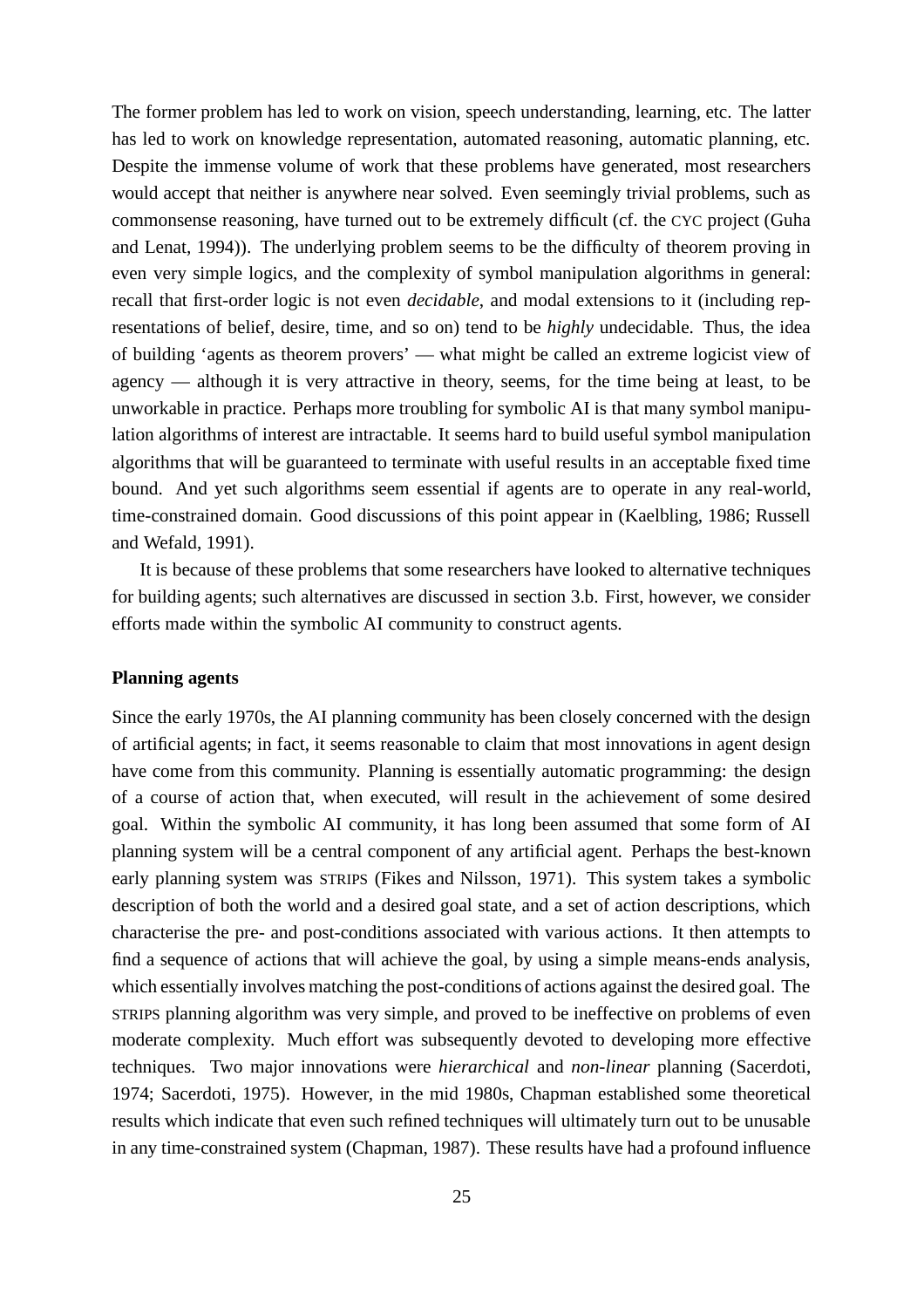on subsequent AI planning research; perhaps more than any other, they have caused some researchers to question the whole symbolic AI paradigm, and have thus led to the work on alternative approaches that we discuss in section 3.b.

In spite of these difficulties, various attempts have been made to construct agents whose primary component is a planner. For example: the Integrated Planning, Execution and Monitoring (IPEM) system is based on a sophisticated non-linear planner (Ambros-Ingerson and Steel, 1988); Wood's AUTODRIVE system has planning agents operating in a highly dynamic environment (a traffic simulation) (Wood, 1993); Etzioni has built 'softbots' that can plan and act in a UNIX environment (Etzioni et al., 1994); and finally, Cohen's PHEONIX system includes planner-based agents that operate in the domain of simulated forest fire management (Cohen et al., 1989).

#### **Bratman, Israel and Pollack —** IRMA

In section 2, we saw that some researchers have considered frameworks for agent theory based on beliefs, desires, and intentions (Rao and Georgeff, 1991b). Some researchers have also developed agent architectures based on these attitudes. One example is the *Intelligent Resourcebounded Machine Architecture* (IRMA) (Bratman et al., 1988). This architecture has four key symbolic data structures: a plan library, and explicit representations of beliefs, desires, and intentions. Additionally, the architecture has: a reasoner, for reasoning about the world; a means-ends analyser, for determining which plans might be used to achieve the agent's intentions; an *opportunity analyser*, which monitors the environment in order to determine further options for the agent; a *filtering process*; and a *deliberation process*. The filtering process is responsible for determining the subset of the agent's potential courses of action that have the property of being consistent with the agent's current intentions. The choice between competing options is made by the deliberation process. The IRMA architecture has been evaluated in an experimental scenario known as the *Tileworld* (Pollack and Ringuette, 1990).

#### **Vere and Bickmore —** HOMER

An interesting experiment in the design of intelligent agents was conducted by Vere and Bickmore (Vere and Bickmore, 1990). They argued that the enabling technologies for intelligent agents are sufficiently developed to be able to construct a prototype autonomous agent, with linguistic ability, planning and acting capabilities, and so on. They developed such an agent, and christened it HOMER. This agent is a simulated robot submarine, which exists in a twodimensional 'Seaworld', about which it has only partial knowledge. HOMER takes instructions from a user in a limited subset of English with about an 800 word vocabulary; instructions can contain moderately sophisticated temporal references. HOMER can plan how to achieve its instructions, (which typically relate to collecting and moving items around the Seaworld), and can then execute its plans, modifying them as required during execution. The agent has a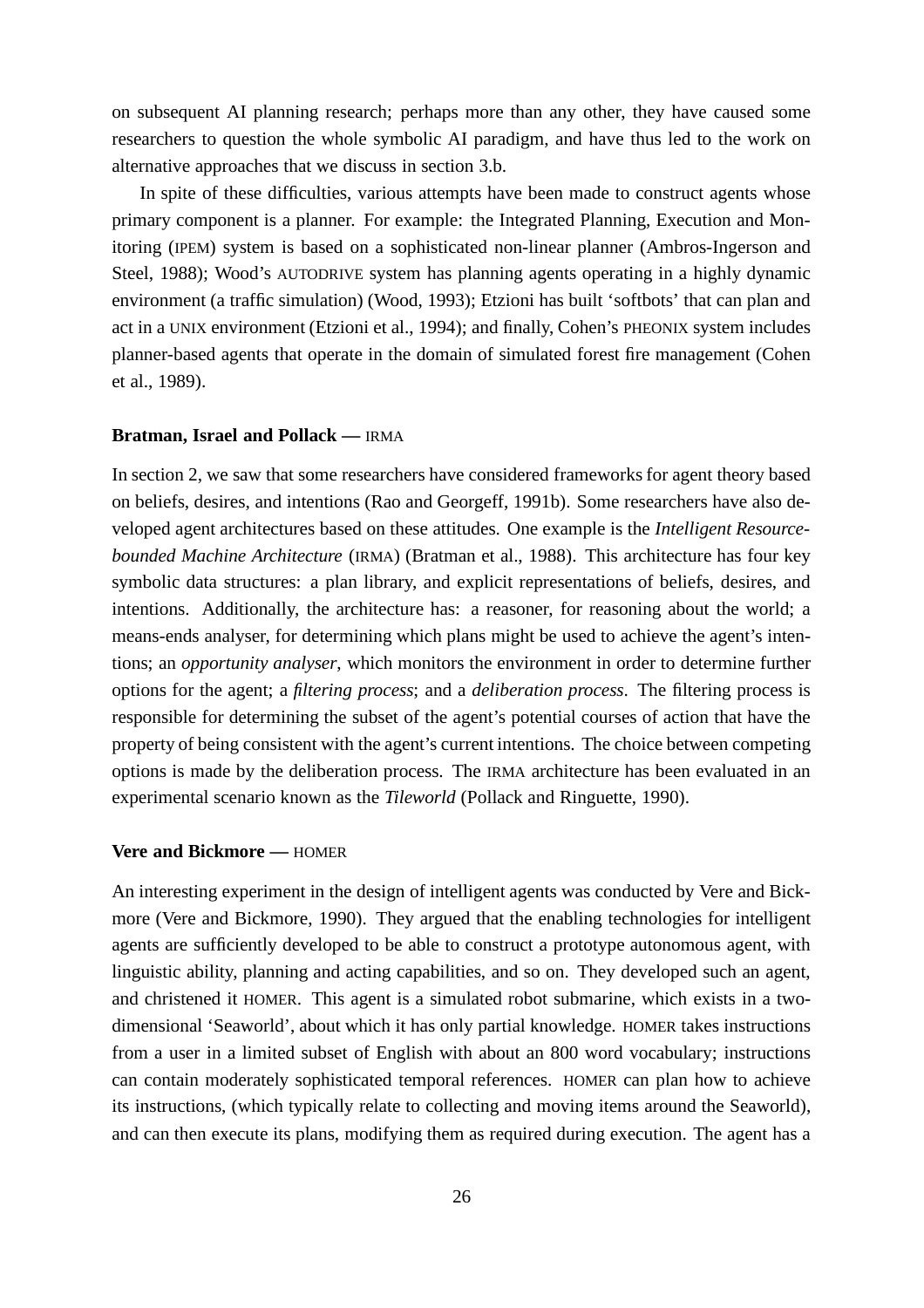limited *episodic memory*, and using this, is able to answer questions about its past experiences.

### **Jennings —** GRATE\*

GRATE\* is a layered architecture in which the behaviour of an agent is guided by the mental attitudes of beliefs, desires, intentions and joint intentions (Jennings, 1993b). Agents are divided into two distinct parts: a domain level system and a cooperation and control layer. The former solves problems for the organisation; be it in the domain of industrial control, finance or transportation. The latter is a meta-level controller which operates on the domain level system with the aim of ensuring that the agent's domain level activities are coordinated with those of others within the community. The cooperation layer is composed of three generic modules: a control module which interfaces to the domain level system, a situation assessment module and a cooperation module. The assessment and cooperation modules provide an implementation of a model of joint responsibility (Jennings, 1992), which specifies how agents should act both locally and towards other agents whilst engaged in cooperative problem solving. The performance of a GRATE\* community has been evaluated against agents which only have individual intentions, and agents which behave in a selfish manner, in the domain of electricity transportation management. A significant improvement was noted when the situation became complex and dynamic (Jennings, 1995).

## **3.b Alternative Approaches: Reactive Architectures**

As we observed above, there are many unsolved (some would say insoluble) problems associated with symbolic AI. These problems have led some researchers to question the viability of the whole paradigm, and to the development of what are generally know as *reactive* architectures. For our purposes, we shall define a reactive architecture to be one that does not include any kind of central symbolic world model, and does not use complex symbolic reasoning.

### **Brooks — behaviour languages**

Possibly the most vocal critic of the symbolic AI notion of agency has been Rodney Brooks, a researcher at MIT who apparently became frustrated by AI approaches to building control mechanisms for autonomous mobile robots. In a 1985 paper, he outlined an alternative architecture for building agents, the so called *subsumption architecture* (Brooks, 1986). The review of alternative approaches begins with Brooks' work.

In recent papers, (Brooks, 1990; Brooks, 1991b; Brooks, 1991a), Brooks has propounded three key theses:

1. Intelligent behaviour can be generated *without* explicit representations of the kind that symbolic AI proposes.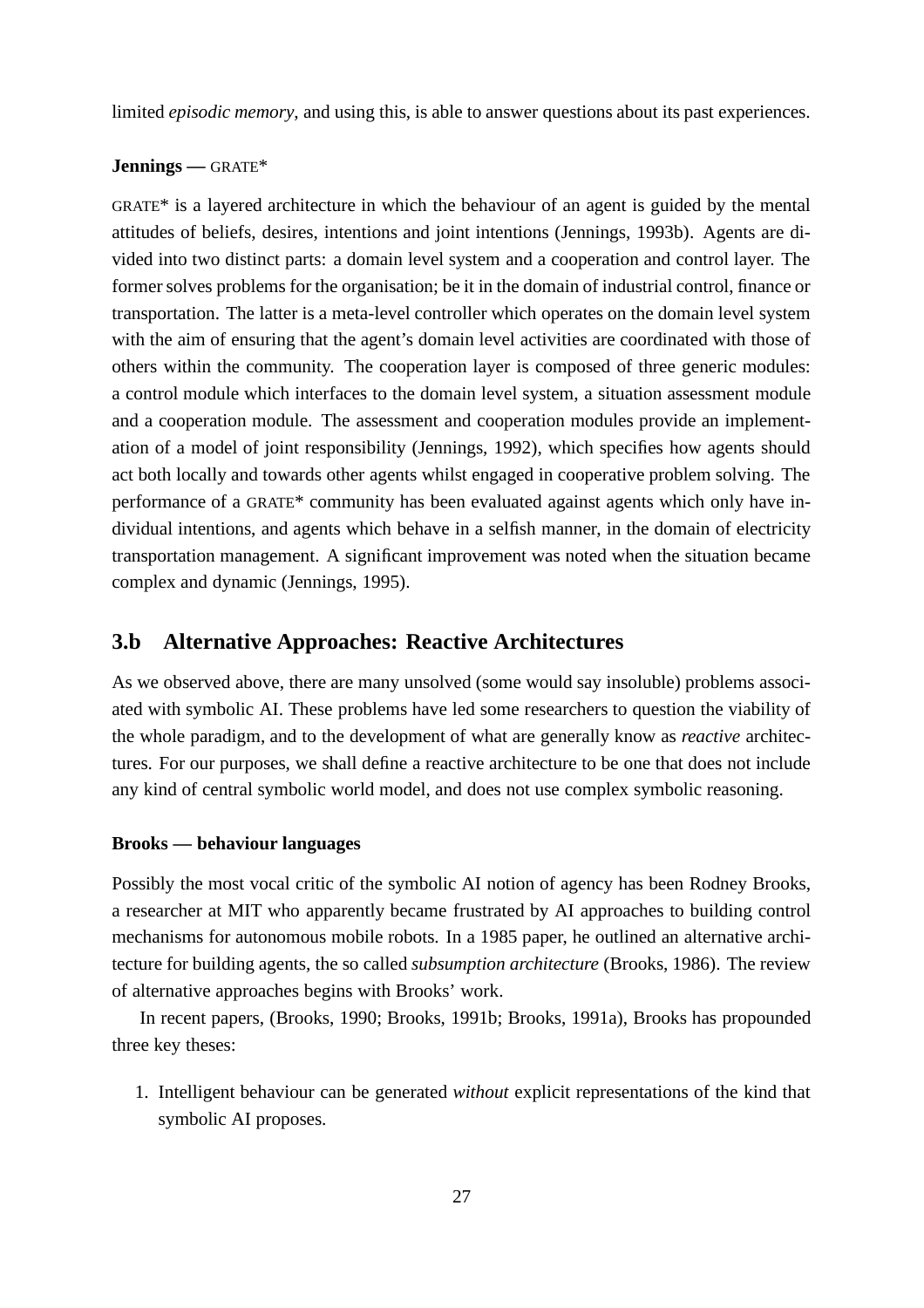- 2. Intelligent behaviour can be generated *without* explicit abstract reasoning of the kind that symbolic AI proposes.
- 3. Intelligence is an *emergent* property of certain complex systems.

Brooks identifies two key ideas that have informed his research:

- 1. Situatedness and embodiment: 'Real' intelligence is situated in the world, not in disembodied systems such as theorem provers or expert systems.
- 2. Intelligence and emergence: 'Intelligent' behaviour arises as a result of an agent's interaction with its environment. Also, intelligence is 'in the eye of the beholder'; it is not an innate, isolated property.

If Brooks was just a Dreyfus-style critic of AI, his ideas might not have gained much currency. However, to demonstrate his claims, he has built a number of robots, based on the subsumption architecture. A subsumption architecture is a hierarchy of task-accomplishing *behaviours*. Each behaviour 'competes' with others to exercise control over the robot. Lower layers represent more primitive kinds of behaviour, (such as avoiding obstacles), and have precedence over layers further up the hierarchy. It should be stressed that the resulting systems are, in terms of the amount of computation they need to do, *extremely* simple, with no explicit reasoning of the kind found in symbolic AI systems. But despite this simplicity, Brooks has demonstrated the robots doing tasks that would be impressive if they were accomplished by symbolic AI systems. Similar work has been reported by Steels, who described simulations of 'Mars explorer' systems, containing a large number of subsumption-architecture agents, that can achieve near-optimal performance in certain tasks (Steels, 1990).

#### **Agre and Chapman —** PENGI

At about the same time as Brooks was describing his first results with the subsumption architecture, Chapman was completing his Master's thesis, in which he reported the theoretical difficulties with planning described above, and was coming to similar conclusions about the inadequacies of the symbolic AI model himself. Together with his co-worker Agre, he began to explore alternatives to the AI planning paradigm (Chapman and Agre, 1986).

Agre observed that most everyday activity is 'routine' in the sense that it requires little if any — new abstract reasoning. Most tasks, once learned, can be accomplished in a routine way, with little variation. Agre proposed that an efficient agent architecture could be based on the idea of 'running arguments'. Crudely, the idea is that as most decisions are routine, they can be encoded into a low-level structure (such as a digital circuit), which only needs periodic updating, perhaps to handle new kinds of problems. His approach was illustrated with the celebrated PENGI system (Agre and Chapman, 1987). PENGI is a simulated computer game, with the central character controlled using a scheme such as that outlined above.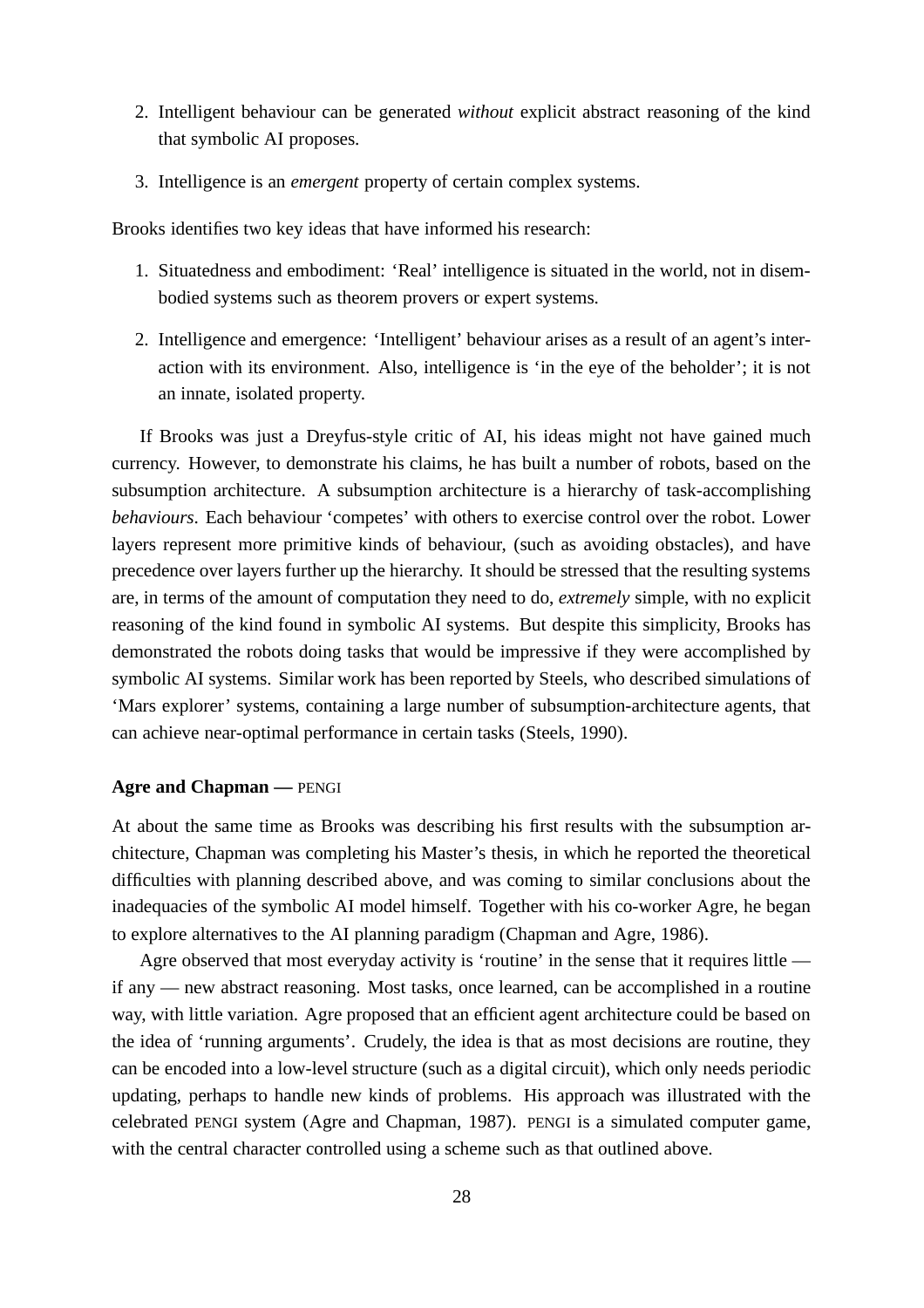### **Rosenschein and Kaelbling — situated automata**

Another sophisticated approach is that of Rosenschein and Kaelbling (Rosenschein, 1985; Rosenschein and Kaelbling, 1986; Kaelbling and Rosenschein, 1990; Kaelbling, 1991). In their *situated automata* paradigm, an agent is specified in declarative terms. This specification is then compiled down to a digital machine, which satisfies the declarative specification. This digital machine can operate in a provably time-bounded fashion; it does not do any symbol manipulation, and in fact no symbolic expressions are represented in the machine at all. The logic used to specify an agent is essentially a modal logic of knowledge (see above). The technique depends upon the possibility of giving the worlds in possible worlds semantics a concrete interpretation in terms of the states of an automaton:

'[An agent] … *x* is said to carry the information that *p* in world state *s*, written  $s \models K(x, p)$ , if for all world states in which *x* has the same value as it does in *s*, the proposition *p* is true.' (Kaelbling and Rosenschein, 1990, p36)

An agent is specified in terms of two components: perception and action. Two programs are then used to synthesise agents: RULER is used to specify the perception component of an agent; GAPPS is used to specify the action component.

RULER takes as its input three components:

'[A] specification of the semantics of the [agent's] inputs ("whenever bit 1 is on, it is raining"); a set of static facts ("whenever it is raining, the ground is wet"); and a specification of the state transitions of the world ("if the ground is wet, it stays wet until the sun comes out"). The programmer then specifies the desired semantics for the output ("if this bit is on, the ground is wet"), and the compiler ... [synthesises] a circuit whose output will have the correct semantics. … All that declarative "knowledge" has been reduced to a very simple circuit." (Kaelbling, 1991, p86)

The GAPPS program takes as its input a set of *goal reduction rules*, (essentially rules that encode information about how goals can be achieved), and a top level goal, and generates a program that can be translated into a digital circuit in order to realise the goal. Once again, the generated circuit does not represent or manipulate symbolic expressions; all symbolic manipulation is done at compile time.

The situated automata paradigm has attracted much interest, as it appears to combine the best elements of both reactive and symbolic, declarative systems. However, at the time of writing, the theoretical limitations of the approach are not well understood; there are similarities with the automatic synthesis of programs from temporal logic specifications, a complex area of much ongoing work in mainstream computer science (see the comments in (Emerson, 1990)).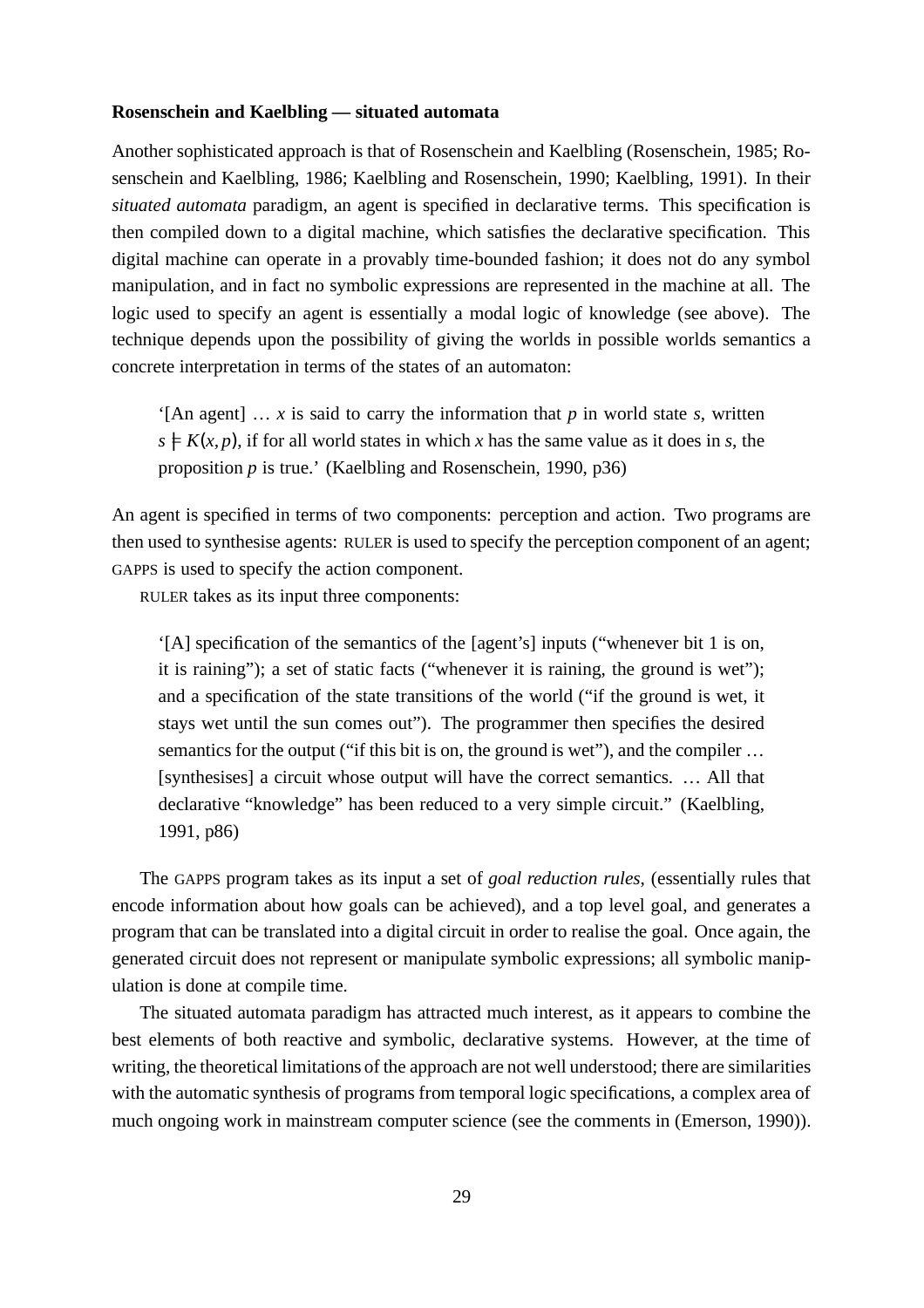### **Maes — Agent Network Architecture**

Pattie Maes has developed an agent architecture in which an agent is defined as a set of *competence modules* (Maes, 1989; Maes, 1990b; Maes, 1991). These modules loosely resemble the behaviours of Brooks' subsumption architecture (above). Each module is specified by the designer in terms of pre- and post-conditions (rather like STRIPS operators), and an *activation level*, which gives a real-valued indication of the *relevance* of the module in a particular situation. The higher the activation level of a module, the more likely it is that this module will influence the behaviour of the agent. Once specified, a set of competence modules is compiled into a *spreading activation network*, in which the modules are linked to one-another in ways defined by their pre- and post-conditions. For example, if module  $a$  has post-condition  $\varphi$ , and module *b* has pre-condition  $\varphi$ , then *a* and *b* are connected by a *successor* link. Other types of link include predecessor links and conflicter links. When an agent is executing, various modules may become more active in given situations, and may be executed. The result of execution may be a command to an effector unit, or perhaps the increase in activation level of a successor module.

There are obvious similarities between the agent network architecture and neural network architectures. Perhaps the key difference is that it is difficult to say what the meaning of a node in a neural net is; it only has a meaning in the context of the net itself. Since competence modules are defined in declarative terms, however, it is very much easier to say what their meaning is.

## **3.c Hybrid Architectures**

Many researchers have suggested that neither a completely deliberative nor completely reactive approach is suitable for building agents. They have argued the case for *hybrid* systems, which attempt to marry classical and alternative approaches.

An obvious approach is to build an agent out of two (or more) subsystems: a deliberative one, containing a symbolic world model, which develops plans and makes decisions in the way proposed by mainstream symbolic AI; and a reactive one, which is capable of reacting to events that occur in the environment without engaging in complex reasoning. Often, the reactive component is given some kind of precedence over the deliberative one, so that it can provide a rapid response to important environmental events. This kind of structuring leads naturally to the idea of a *layered* architecture, of which TOURINGMACHINES (Ferguson, 1992a) and INTERRAP (Müller and Pischel, 1994) are good examples. (These architectures are described below.) In such an architecture, an agent's control subsystems are arranged into a hierarchy, with higher layers dealing with information at increasing levels of abstraction. Thus, for example, the very lowest layer might map raw sensor data directly onto effector outputs, while the uppermost layer deals with long-term goals. A key problem in such architectures is what kind control framework to embed the agent's subsystems in, to manage the interactions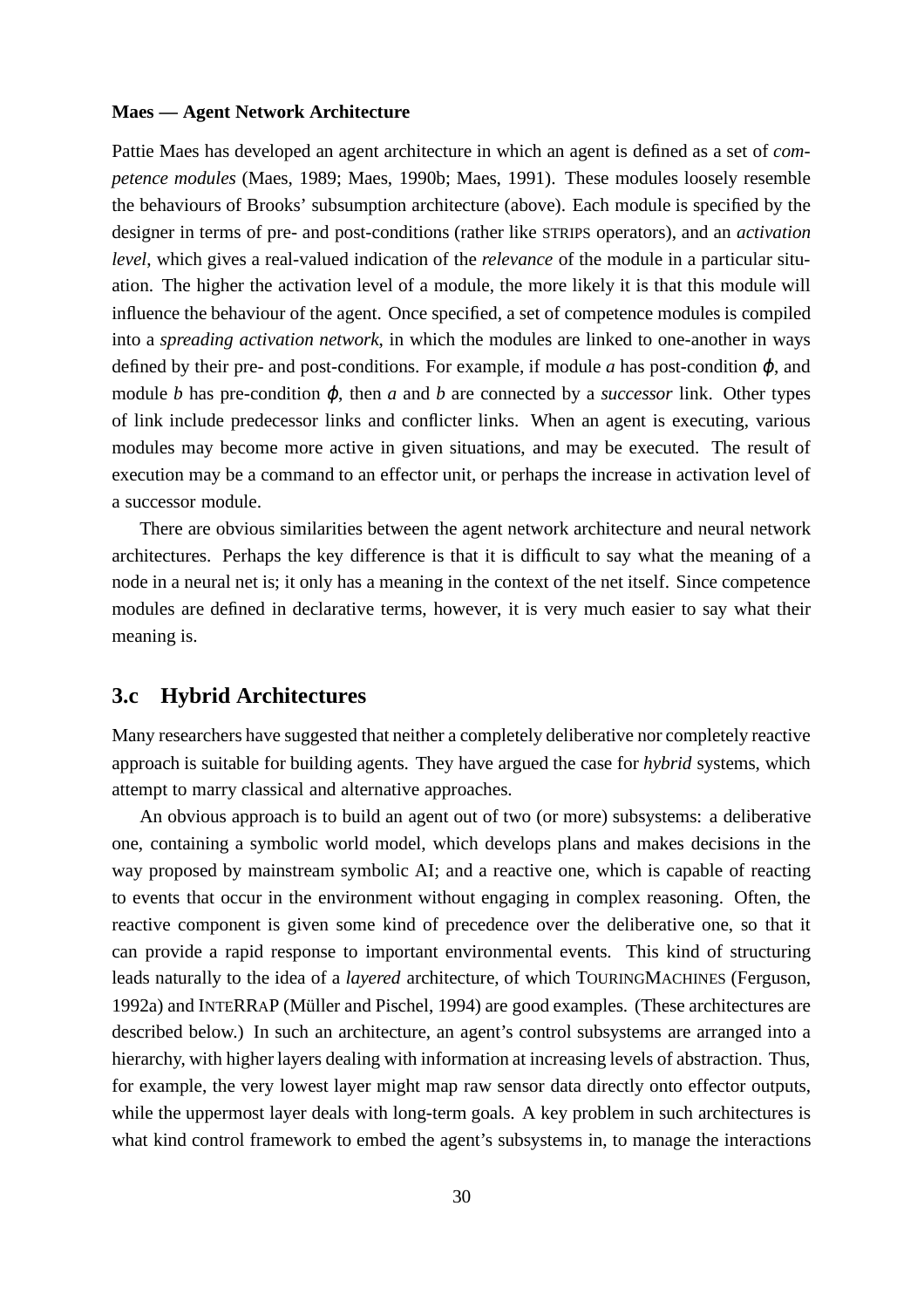between the various layers.

#### **Georgeff and Lansky —** PRS

One of the best-known agent architectures is the *Procedural Reasoning System* (PRS), developed by Georgeff and Lansky (Georgeff and Lansky, 1987). Like IRMA, (see above), the PRS is a belief-desire-intention architecture, which includes a plan library, as well as explicit symbolic representations of beliefs, desires, and intentions. Beliefs are facts, either about the external world or the system's internal state. These facts are expressed in classical first-order logic. Desires are represented as *system behaviours* (rather than as static representations of goal states). A PRS plan library contains a set of partially-elaborated plans, called *knowledge areas* (KAs), each of which is associated with an *invocation condition*. This condition determines when the KA is to be *activated*. KAs may be activated in a goal-driven or data-driven fashion; KAs may also be *reactive*, allowing the PRS to respond rapidly to changes in its environment. The set of currently active KAs in a system represent its *intentions*. These various data structures are manipulated by a *system interpreter*, which is responsible for updating beliefs, invoking KAs, and executing actions. The PRS has been evaluated in a simulation of maintenance procedures for the space shuttle, as well as other domains (Georgeff and Ingrand, 1989).

### **Ferguson —** TOURINGMACHINES

For his 1992 Doctoral thesis, Ferguson developed the TOURINGMACHINES hybrid agent architecture (Ferguson, 1992b; Ferguson, 1992a)<sup>5</sup>. The architecture consists of *perception* and *action* subsystems, which interface directly with the agent's environment, and three *control layers*, embedded in a *control framework*, which mediates between the layers. Each layer is an independent, activity-producing, concurrently executing process.

The *reactive layer* generates potential courses of action in response to events that happen too quickly for other layers to deal with. It is implemented as a set of situation-action rules, in the style of Brooks' subsumption architecture (see above).

The *planning layer* constructs plans and selects actions to execute in order to achieve the agent's goals. This layer consists of two components: a planner, and a *focus of attention mechanism*. The planner integrates plan generation and execution, and uses a library of partially elaborated plans, together with a topological world map, in order to construct plans that will accomplish the agent's main goal. The purpose of the focus of attention mechanism is to limit the amount of information that the planner must deal with, and so improve its efficiency. It does this by filtering out irrelevant information from the environment.

<sup>&</sup>lt;sup>5</sup>It is worth noting that Ferguson's thesis gives a good overview of the problems and issues associated with building rational, resource-bounded agents. Moreover, the description given of the TOURINGMACHINES architecture is itself extremely clear. We recommend it as a point of departure for further reading.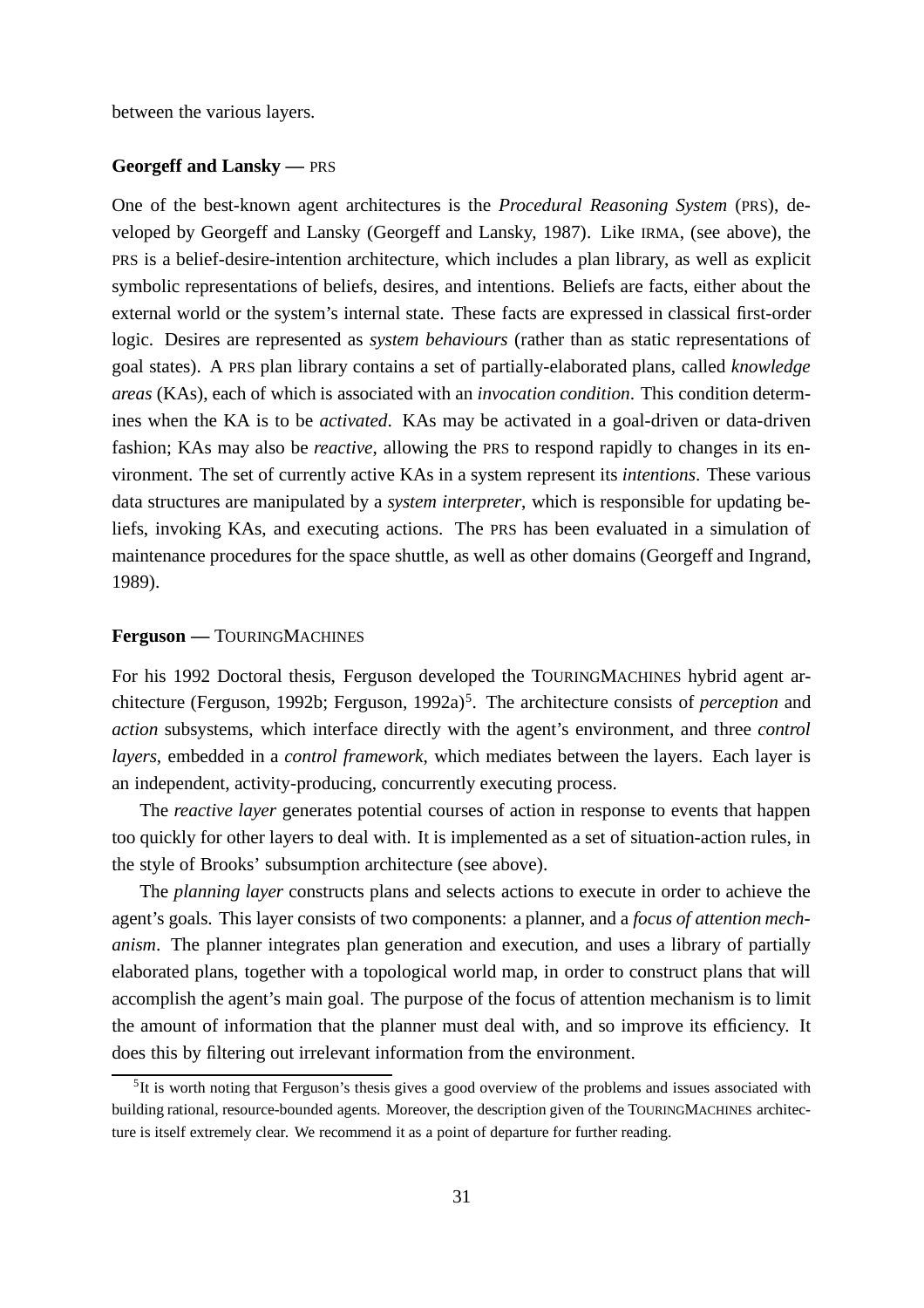The *modelling layer* contains symbolic representations of the cognitive state of other entities in the agent's environment. These models are manipulated in order to identify and resolve *goal conflicts* — situations where an agent can no longer achieve its goals, as a result of unexpected interference.

The three layers are able to communicate with each other (via message passing), and are embedded in a control framework. The purpose of this framework is to mediate between the layers, and in particular, to deal with conflicting action proposals from the different layers. The control framework does this by using *control rules*.

#### **Burmeister** *et al.* **—** COSY

The COSY architecture is a hybrid BDI-architecture that includes elements of both the PRS and IRMA, and was developed specifically for a multi-agent testbed called DASEDIS (Burmeister and Sundermeyer, 1992; Haddadi, 1994). The architecture has five main components: (i) sensors; (ii) actuators; (iii) communications; (iv) cognition; and (v) intention. The first three components are straightforward: the sensors receive non-communicative perceptual input, the actuators allow the agent to perform non-communicative actions, and the communications component allows the agent to send messages. Of the remaining two components, the *intention* component contains 'long-term goals, attitudes, responsibilities and the like … the control elements taking part in the reasoning and decision-making of the cognition component' (Haddadi, 1994, p15), and the cognition component is responsible for mediating between the intentions of the agent and its beliefs about the world, and choosing an appropriate action to perform. Within the cognition component is the knowledge base containing the agent's beliefs, and three procedural components: a *script execution* component, a *protocol execution* component, and a *reasoning, deciding, and reacting* component. A script is very much like a script in Schank's original sense: it is a stereotypical recipe or plan for achieving a goal. Protocols are stereotypical dialogues representing cooperation frameworks such as the contract net (Smith, 1980). The reasoning, deciding and reacting component is perhaps the key component in COSY. It is made up of a number of other subsystems, and is structured rather like the PRS and IRMA (see above). An *agenda* is maintained, that contains a number of active scripts. These scripts may be invoked in a goal-driven fashion (to satisfy one of the agent's intentions), or a data-driven fashion (in response to the agent's current situation). A *filter* component chooses between competing scripts for execution.

## **Müller** *et al.* — INTERRAP

INTERRAP, like Ferguson's TOURINGMACHINES, is a layered architecture, with each successive layer representing a higher level of abstraction than the one below it (Müller and Pischel, 1994; Müller et al., 1995; Müller, 1994). In INTERRAP, these layers are further subdivided into two vertical layers: one containing layers of knowledge bases, the other containing various control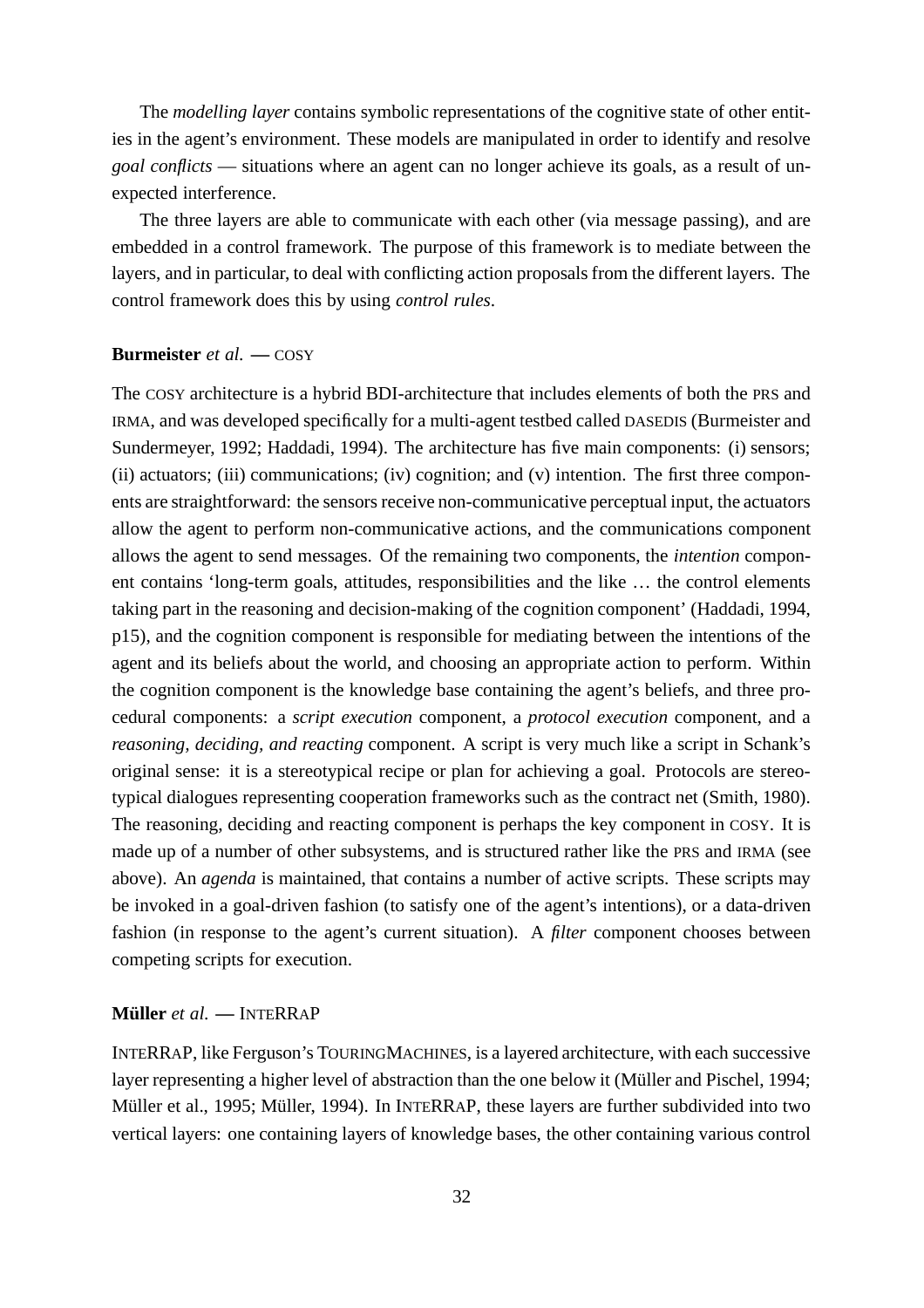components, that interact with the knowledge bases at their level. At the lowest level is the *world interface* control component, and the corresponding *world model* knowledge base. The world interface component, as its name suggests, manages the interface between the agent and its environment, and thus deals with acting, communicating, and perception.

Above the world interface component is the *behaviour-based* component. The purpose of this component is to implement and control the basic reactive capability of the agent. This component manipulates a set of *patterns of behaviour* (PoB). A PoB is a structure containing a pre-condition that defines when the PoB is to be activated, various conditions that define the circumstances under which the PoB is considered to have succeeded or failed, a post-condition (*a` la* STRIPS (Fikes and Nilsson, 1971)), and an executable *body*, that defines what action should be performed if the PoB is executed. (The action may be a primitive, resulting in a call on the agent's world interface, or may involve calling on a higher-level layer to generate a plan.)

Above the behaviour-based component in INTERRAP is the *plan-based component*. This component contains a planner that is able to generate single-agent plans in response to requests from the behaviour-based component. The knowledge-base at this layer contains a set of plans, including a plan library. The highest layer in INTERRAP is the *cooperation component*. This component is able to generate joint plans, that satisfy the goals of a number of agents, by elaborating plans selected from a plan library. These plans are generated in response to requests from the plan-based component.

Control in INTERRAP is both data- and goal-driven. Perceptual input is managed by the world-interface, and typically results in a change to the world model. As a result of changes to the world model, various patterns of behaviour may be activated, dropped, or executed. As a result of PoB execution, the plan-based component and cooperation component may be asked to generate plans and joint plans respectively, in order to achieve the goals of the agent. This ultimately results in primitive actions and messages being generated by the world interface.

## **3.d Discussion**

The deliberative, symbolic paradigm is, at the time of writing, the dominant approach in (D)AI. This state of affairs is likely to continue, at least for the near future. There seem to be several reasons for this. Perhaps most importantly, many symbolic AI techniques (such as rule-based systems) carry with them an associated technology and methodology that is becoming familiar to mainstream computer scientists and software engineers. Despite the well-documented problems with symbolic AI systems, this makes symbolic AI agents (such as GRATE\* (Jennings, 1993b)) an attractive proposition when compared to reactive systems, which have as yet no associated methodology. The need for a development methodology seems to be one of the most pressing requirements for reactive systems. Anecdotal descriptions of current reactive systems implementations indicate that each such system must be individually hand-crafted through a potentially lengthy period of experimentation (Wavish and Graham, 1995). This kind of ap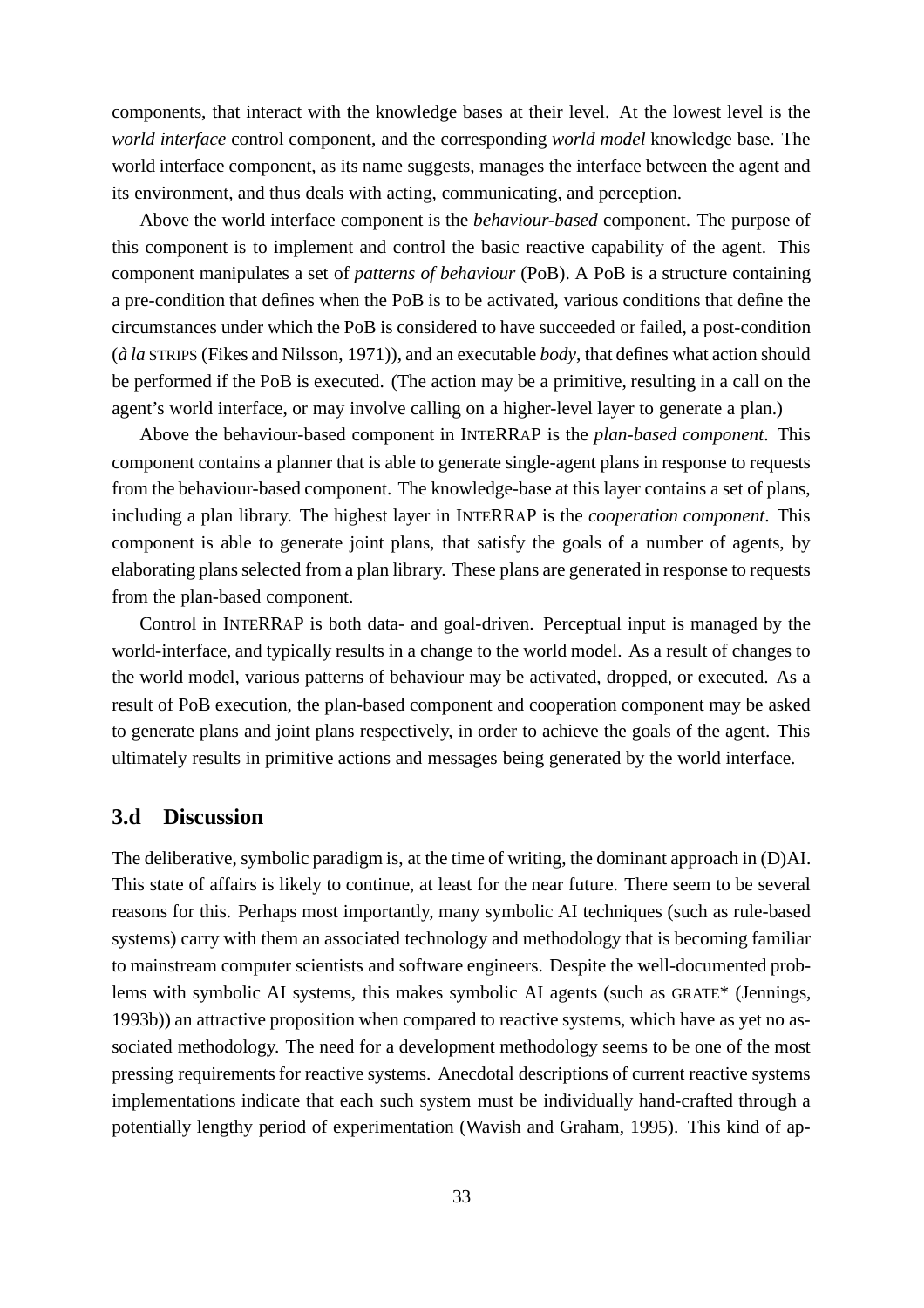proach seems unlikely to be usable for large systems. Some researchers have suggested that techniques from the domain of genetic algorithms or machine learning might be used to get around these development problems, though this work is at a very early stage.

There is a pressing need for research into the capabilities of reactive systems, and perhaps in particular to the types of application for which these types of system are best suited; some preliminary work has been done in this area, using a problem domain known as the TILEWORLD (Pollack and Ringuette, 1990). With respect to reactive systems, Ferguson suggests that:

'[T]he strength of purely non-deliberative architectures lies in their ability to exploit *local* patterns of activity in their current surroundings in order to generate more or less hardwired action responses … for a given set of stimuli. Successful operation using this method pre-supposes: (i) that the complete set of environmental stimuli required for unambiguously determining action sequences is always present and readily identifiable — in other words, that the agent's activity can be *situationally determined*; (ii) that the agent has no *global* task constraints … which need to be reasoned about at run time; and (iii) that the agent's goal or desire system is capable of being represented *implicitly* in the agent's structure according to a fixed, pre-compiled ranking scheme.' (Ferguson, 1992a, pp29–30)

Hybrid architectures, such as the PRS, TOURINGMACHINES, INTERRAP, and COSY, are currently a very active area of work, and arguably have some advantages over both purely deliberative and purely reactive architectures. However, an outstanding problem with such architectures is that of combining multiple interacting subsystems (deliberative and reactive) *cleanly*, in a wellmotivated control framework. Humans seem to manage different levels of abstract behaviour with comparative ease; it is not clear that current hybrid architectures can do so.

Another area where as yet very little work has been done is the *generation* of goals and intentions. Most work in AI assumes that an agent has a single, well-defined goal that it must achieve. But if agents are ever to be really autonomous, and act pro-actively, then they must be able to generate their own goals when either the situation demands, or the opportunity arises. Some preliminary work in this area is (Norman and Long, 1995). Similarly, little work has yet been done into the management and scheduling of multiple, possibly conflicting goals; some preliminary work is reported in (Dongha, 1995).

Finally, we turn to the relationship between agent theories and agent architectures. To what extent do the agent architectures reviewed above correspond to the theories discussed in section 2? What, if any, is the theory that underpins an architecture? With respect to purely deliberative architectures, there is a wealth of underlying theory. The close relationship between symbolic processing systems and mathematical logic means that the semantics of such architectures can often be represented as a logical system of some kind. There is a wealth of work establishing such relationships in AI, of which a particularly relevant example is (Rao and Georgeff, 1992a). This article discusses the relationship between the abstract BDI logics de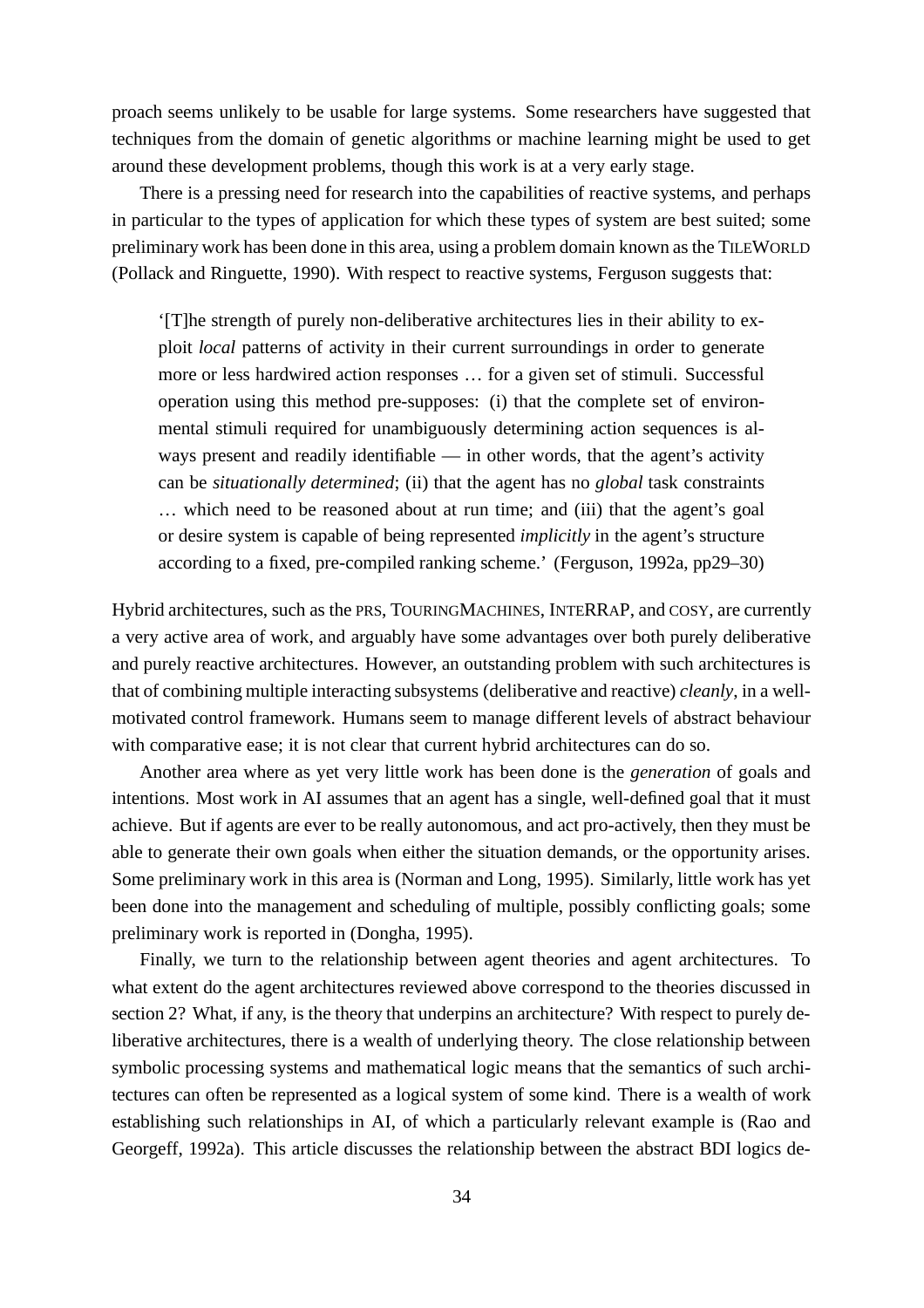veloped by Rao *et al.* for reasoning about agents, and an abstract 'agent interpreter', based on the PRS. However, the relationship between the logic and the architecture is not formalised; the BDI logic is not used to give a formal semantics to the architecture, and in fact it is difficult to see how such a logic could be used for this purpose. A serious attempt to define the semantics of a (somewhat simple) agent architecture is presented in (Wooldridge, 1995), where a formal model of the system MYWORLD, in which agents are directly programmed in terms of beliefs and intentions, is used as the basis upon which to develop a logic for reasoning about MYWORLD systems. Although the logic contains modalities for representing beliefs and intentions, the semantics of these modalities are given in terms of the agent architecture itself, and the problems associated with possible worlds do not, therefore, arise; this work builds closely on Konolige's models of the beliefs of symbolic AI systems (Konolige, 1986a). However, more work needs to be done using this technique to model more complex architectures, before the limitations and advantages of the approach are well-understood.

Like purely deliberative architectures, some reactive systems are also underpinned by a relatively transparent theory. Perhaps the best example is the situated automata paradigm, where an agent is specified in terms of a logic of knowledge, and this specification is compiled down to a simple digital machine that can be realistically said to realise its corresponding specification. However, for other purely reactive architectures, based on more *ad hoc* principles, it is not clear that there is any transparent underlying theory. It could be argued that hybrid systems also tend to be *ad hoc*, in that while their structures are well-motivated from a design point of view, it is not clear how one might reason about them, or what their underlying theory is. In particular, architectures that contain a number of independent activity producing subsystems, which compete with each other in real time to control the agent's activities, seem to defy attempts at formalisation. It is a matter of debate whether this need be considered a serious disadvantage, but one argument is that unless we have a good theoretical model of a particular agent or agent architecture, then we shall never really understand *why* it works. This is likely to make it difficult to generalise and reproduce results in varying domains.

### **3.e Further Reading**

Most introductory textbooks on AI discuss the physical symbol system hypothesis; a good recent example of such a text is (Ginsberg, 1993). A detailed discussion of the way that this hypothesis has affected thinking in symbolic AI is provided in (Shardlow, 1990). There are many objections to the symbolic AI paradigm, in addition to those we have outlined above. Again, introductory textbooks provide the stock criticisms and replies.

There is a wealth of material on planning and planning agents. See (Georgeff, 1987) for an overview of the state of the art in planning (as it was in 1987), (Allen et al., 1990) for a thorough collection of papers on planning, (many of the papers cited above are included), and (Wilkins, 1988) for a detailed description of SIPE, a sophisticated planning system used in a real-world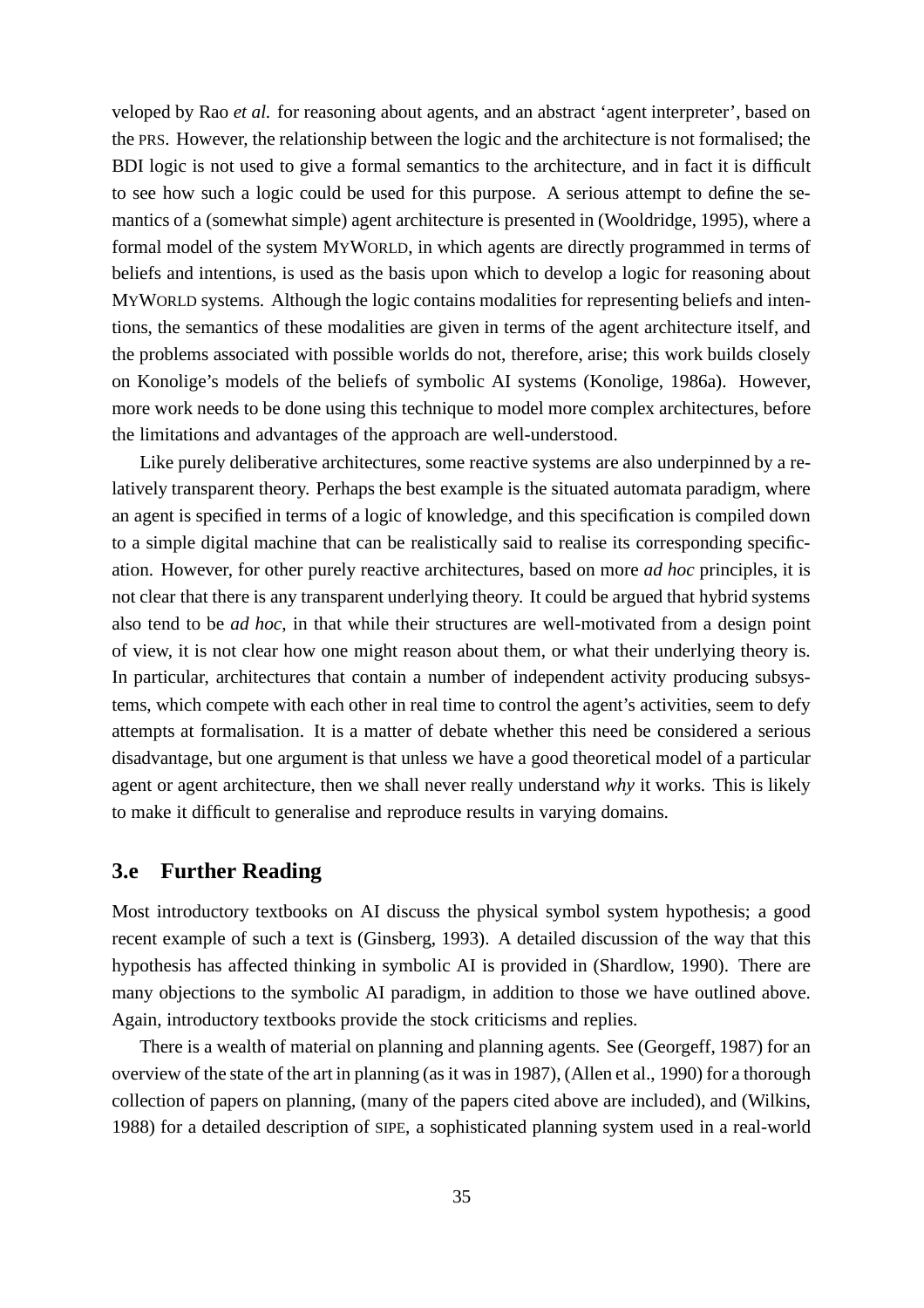application (the control of a brewery!) Another important collection of planning papers is (Georgeff and Lansky, 1986). The book by Dean and Wellman and the book by Allen *et al.* contain much useful related material (Dean and Wellman, 1991; Allen et al., 1991). There is now a regular international conference on planning; the proceedings of the first were published as (Hendler, 1992).

The collection of papers edited by Maes (Maes, 1990a) contains many interesting papers on alternatives to the symbolic AI paradigm. Kaelbling (Kaelbling, 1986) presents a clear discussion of the issues associated with developing resource-bounded rational agents, and proposes an agent architecture somewhat similar to that developed by Brooks. A proposal by Nilsson for *teleo reactive programs* — goal directed programs that nevertheless respond to their environment — is described in (Nilsson, 1992). The proposal draws heavily on the situated automata paradigm; other work based on this paradigm is described in (Shoham, 1990; Kiss and Reichgelt, 1992). Schoppers has proposed compiling plans in advance, using traditional planning techniques, in order to develop *universal plans*, which are essentially decision trees that can be used to efficiently determine an appropriate action in any situation (Schoppers, 1987). Another proposal for building 'reactive planners' involves the use of *reactive action packages* (Firby, 1987).

Other hybrid architectures are described in (Hayes-Roth, 1990; Downs and Reichgelt, 1991; Aylett and Eustace, 1994; Bussmann and Demazeau, 1994).

## **4 Agent Languages**

As agent technology becomes more established, we might expect to see a variety of software tools become available for the design and construction of agent-based systems; the need for software support tools in this area was identified as long ago as the mid-1980s (Gasser et al., 1987). The emergence of a number of prototypical *agent languages* is one sign that agent technology is becoming more widely used, and that many more agent-based applications are likely to be developed in the near future. By an *agent language*, we mean a system that allows one to program hardware or software computer systems in terms of some of the concepts developed  $\langle$  by agent theorists. At the very least, we expect such a language to include some structure corresponding to an agent. However, we might also expect to see some other attributes of agency (beliefs, goals, or other mentalistic notions) used to program agents. Some of the languages we consider below embody this strong notion of agency; others do not. However, all have properties that make them interesting from the point of view of this review.

### **Concurrent Object Languages**

Concurrent object languages are in many respects the ancestors of agent languages. The notion of a self-contained concurrently executing object, with some internal state that is not directly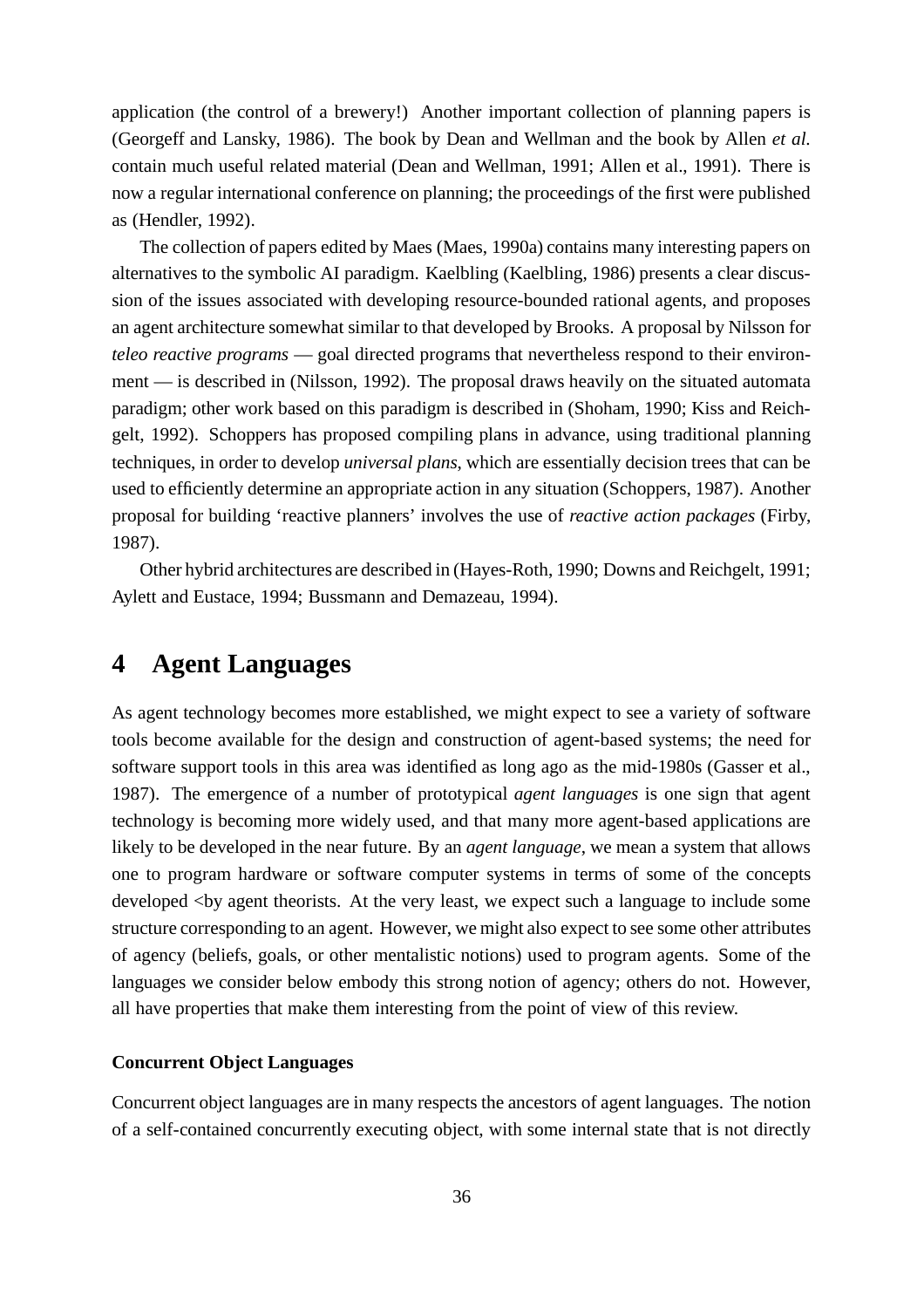accessible to the outside world, responding to messages from other such objects, is very close to the concept of an agent as we have defined it. The earliest concurrent object framework was Hewitt's Actor model (Hewitt, 1977; Agha, 1986); another well-known example is the ABCL system (Yonezawa, 1990). For a discussion on the relationship between agents and concurrent object programming, see (Gasser and Briot, 1992).

### **Shoham — agent-oriented programming**

Yoav Shoham has proposed a 'new programming paradigm, based on a societal view of computation' (Shoham, 1990, p4),(Shoham, 1993). The key idea that informs this *agent-oriented programming* (AOP) paradigm is that of directly programming agents in terms of the mentalistic, intentional notions that agent theorists have developed to represent the properties of agents. The motivation behind such a proposal is that, as we observed in section 2, humans use the intentional stance as an *abstraction* mechanism for representing the properties of complex systems. In the same way that we use the intentional stance to describe humans, it might be useful to use the intentional stance to program machines.

Shoham proposes that a fully developed AOP system will have three components:

- a logical system for defining the mental state of agents;
- an interpreted programming language for programming agents;
- an 'agentification' process, for compiling agent programs into low-level executable systems.

At the time of writing, Shoham has only published results on the first two components. (In (Shoham, 1990, p12) he wrote that 'the third is still somewhat mysterious to me', though later in the paper he indicated that he was thinking along the lines of Rosenschein and Kaelbling's situated automata paradigm (Rosenschein and Kaelbling, 1986).) Shoham's first attempt at an AOP language was the AGENT0 system. The logical component of this system is a quantified multi-modal logic, allowing direct reference to time. No semantics are given, but the logic appears to be based on (Thomas et al., 1991). The logic contains three modalities: belief, commitment and ability. The following is an acceptable formula of the logic, illustrating it's key properties:

$$
CAN_a^5\ open(door)^8 \Rightarrow B_b^5\ CAN_a^5\ open(door)^8.
$$

This formula is read: 'if at time 5 agent *a* can ensure that the door is open at time 8, then at time 5 agent *b* believes that at time 5 agent *a* can ensure that the door is open at time 8'.

Corresponding to the logic is the AGENT0 programming language. In thislanguage, an agent is specified in terms of a set of capabilities (things the agent can do), a set of initial beliefs and commitments, and a set of *commitment rules*. The key component, which determines how the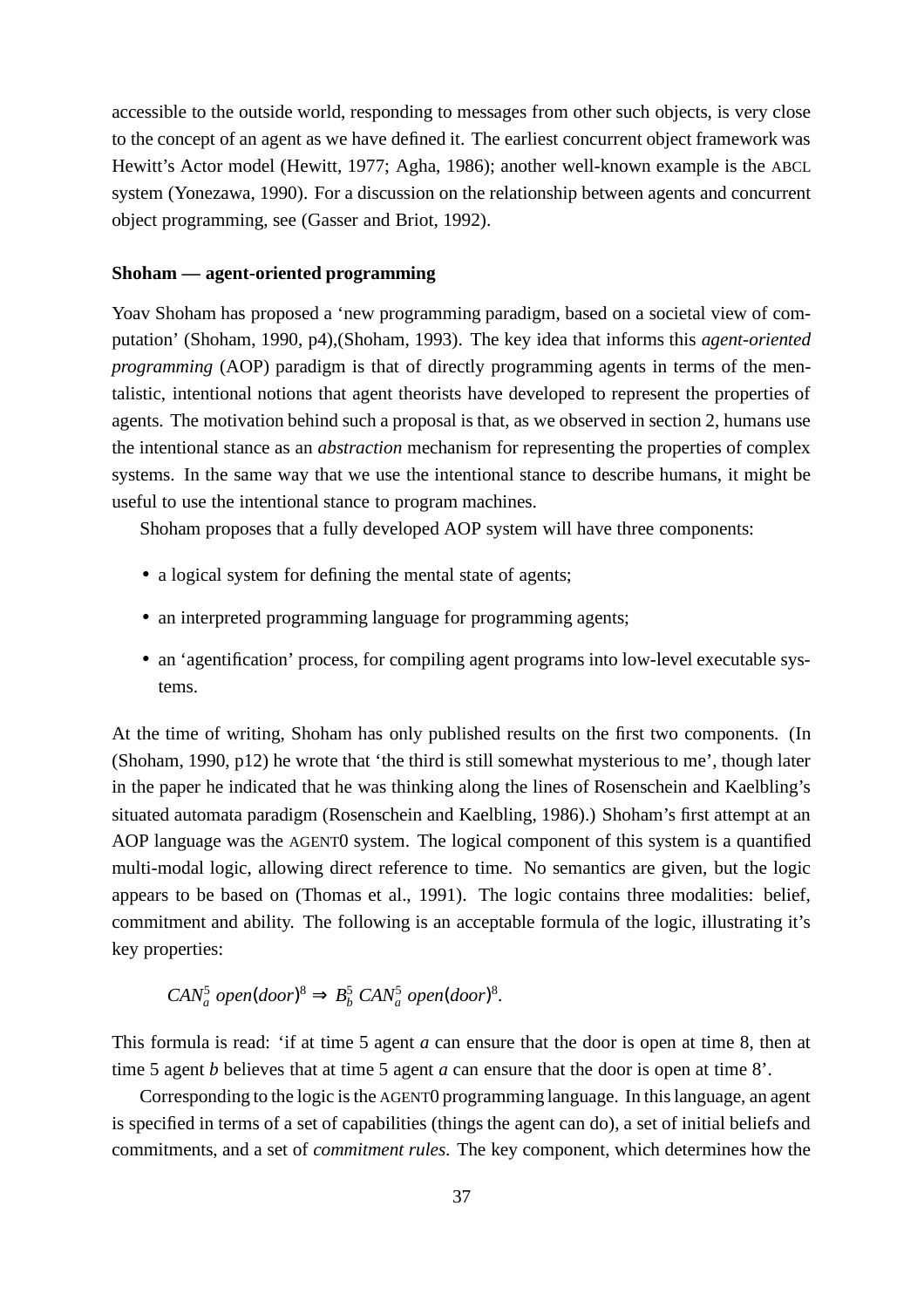agent acts, is the commitment rule set. Each commitment rule contains a *message condition*, a *mental condition*, and an action. In order to determine whether such a rule fires, the message condition is matched against the messages the agent has received; the mental condition is matched against the beliefs of the agent. If the rule fires, then the agent becomes committed to the action. Actions may be *private*, corresponding to an internally executed subroutine, or *communicative*, i.e., sending messages. Messages are constrained to be one of three types: 'requests' or 'unrequests' to perform or refrain from actions, and 'inform' messages, which pass on information — Shoham indicates that he took his inspiration for these message types from speech act theory (Searle, 1969; Cohen and Perrault, 1979). Request and unrequest messages typically result in the agent's commitments being modified; inform messages result in a change to the agent's beliefs.

#### **Thomas —** PLACA

AGENT0 was only ever intended as a prototype, to illustrate the principles of AOP. A more refined implementation was developed by Thomas, for her 1993 doctoral thesis (Thomas, 1993). Her Planning Communicating Agents (PLACA) language was intended to address one severe drawback to AGENT0: the inability of agents to plan, and communicate requests for action via high-level goals. Agents in PLACA are programmed in much the same way as in AGENT0, in terms of *mental change* rules. The logical component of PLACA is similar to AGENT0's, but includes operators for planning to do actions and achieve goals. The semantics of the logic and its properties are examined in detail. However, PLACA is not at the 'production' stage; it is an experimental language.

#### **Fisher — Concurrent** METATEM

One drawback with both AGENT0 and PLACA is that the relationship between the logic and interpreted programming language is only loosely defined: in neither case can the programming language be said to truly *execute* the associated logic. The Concurrent METATEM language developed by Fisher can make a stronger claim in this respect (Fisher, 1994). A Concurrent METATEM system contains a number of concurrently executing agents, each of which is able to communicate with its peers via asynchronous broadcast message passing. Each agent is programmed by giving it a temporal logic specification of the behaviour that it is intended the agent should exhibit. An agent's specification is executed directly to generate its behaviour. Execution of the agent program corresponds to iteratively building a logical model for the temporal agent specification. It is possible to prove that the procedure used to execute an agent specification is correct, in that if it is possible to satisfy the specification, then the agent will do so (Barringer et al., 1989).

The logical semantics of Concurrent METATEM are closely related to the semantics of temporal logic itself. This means that, amongst other things, the specification and verification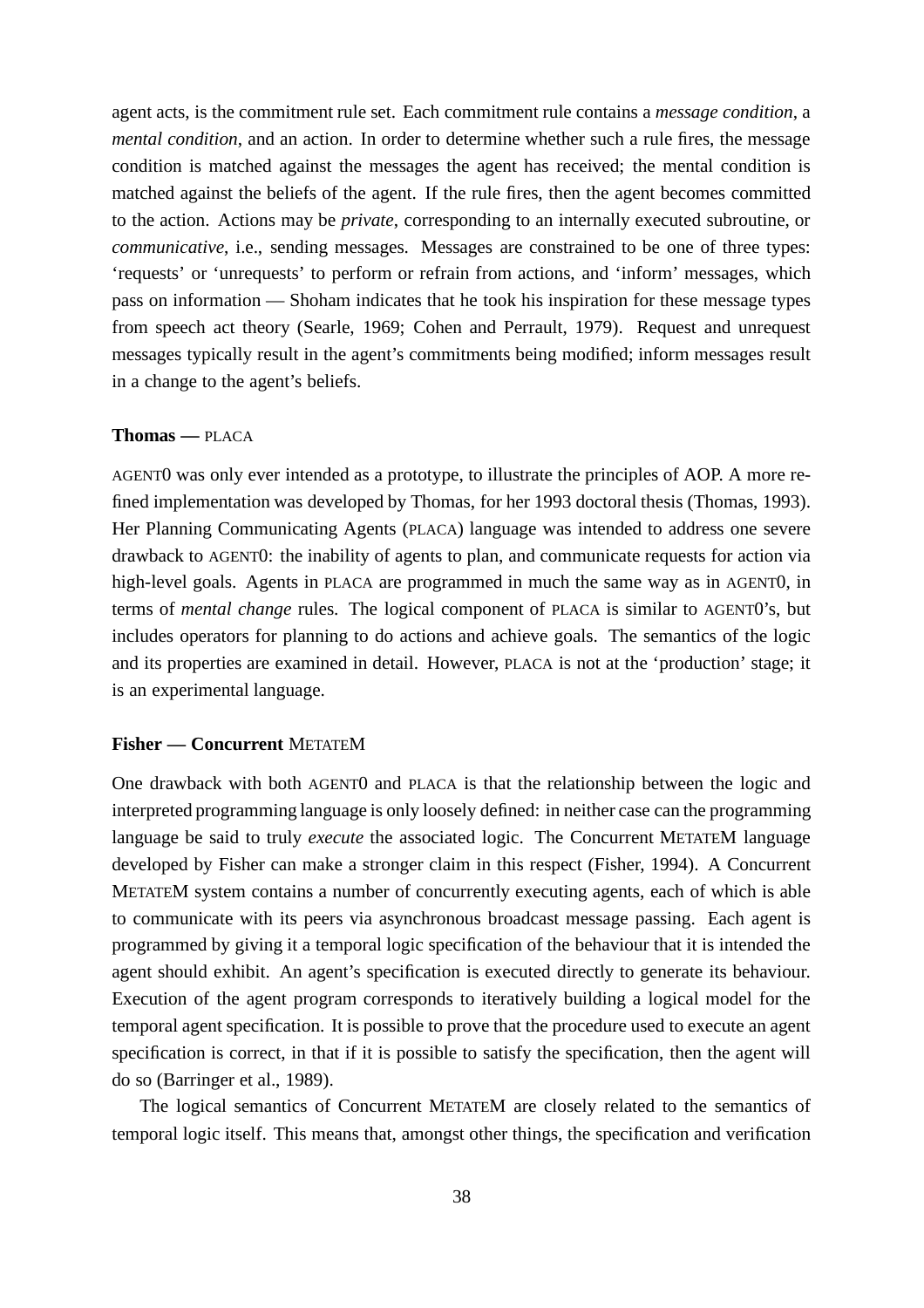of Concurrent METATEM systems is a realistic proposition (Fisher and Wooldridge, 1993). At the time of writing, only prototype implementations of the language are available; full implementations are expected soon.

### **The** IMAGINE **Project —** APRIL **and** MAIL

APRIL (M*<sup>c</sup>*Cabe and Clark, 1995) and MAIL (Haugeneder et al., 1994) are two languages for developing multi-agent applications that were developed as part of the ESPRIT project IMAGINE (Haugeneder, 1994). The two languages are intended to fulfill quite different roles. APRIL was designed to provide the core features required to realise most agent architectures and systems. Thus APRIL provides facilities for multi-tasking (via processes, which are treated as first-class objects, and a UNIX-like *fork* facility), communication (with powerful messagepassing facilities supporting network-transparent agent-to-agent links); and pattern matching and symbolic processing capabilities. The generality of APRIL comes at the expense of powerful abstractions — an APRIL system builder must implement an agent or system architecture from scratch using APRIL's primitives. In contrast, the MAIL language provides a rich collection of pre-defined abstractions, including plans and multi-agent plans. APRIL was originally envisaged as the implementation language for MAIL. The MAIL system has been used to implement several prototype multi-agent systems, including an urban traffic management scenario (Haugeneder and Steiner, 1994).

#### **General Magic, Inc. —** TELESCRIPT

TELESCRIPT is a language-based environment for constructing agent societies that has been developed by General Magic, Inc.: it is perhaps the first commercial agent language.

TELESCRIPT technology is the name given by General Magic to a family of concepts and techniques they have developed to underpin their products. There are two key concepts in TELESCRIPT technology: *places* and *agents*. Places are virtual locations that are occupied by agents. Agents are the providers and consumers of goods in the *electronic marketplace* applications that TELESCRIPT was developed to support. Agents are software processes, and are mobile: they are able to move from one place to another, in which case their program and state are encoded and transmitted across a network to another place, where execution recommences. Agents are able to communicate with one-another: if they occupy different places, then they can connect across a network, in much the standard way; if they occupy the same location, then they can *meet* one another.

Four components have been developed by General Magic to support TELESCRIPT technology. The first is the TELESCRIPT language. This language 'is designed for carrying out complex communication tasks: navigation, transportation, authentication, access control, and so on' (White, 1994, p17). The second component is the TELESCRIPT engine. An engine acts as an interpreter for the TELESCRIPT language, maintains places, schedules agents for execu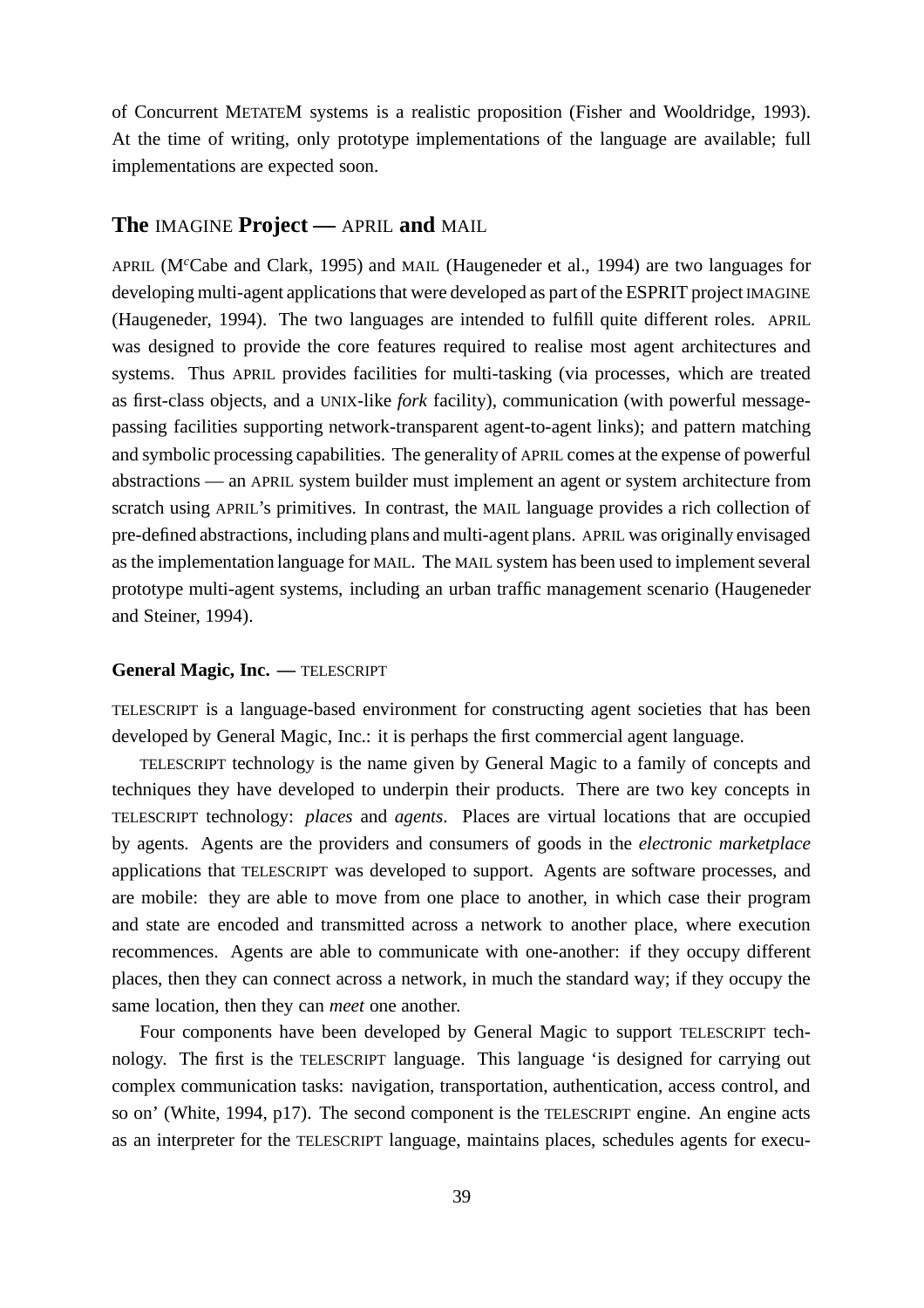tion, manages communication and agent transport, and finally, provides an interface with other applications. The third component is the TELESCRIPT protocol set. These protocols deal primarily with the encoding and decoding of agents, to support transport between places. The final component is a set of software tools to support the development of TELESCRIPT applications.

#### **Connah and Wavish —** ABLE

A group at Philips research labs in the UK have developed an *Agent Behaviour Language*, (ABLE), in which agents are programmed in terms of simple, rule-like *licences* (Connah and Wavish, 1990; Wavish, 1992). Licences may include some representation of time (though the language is not based on any kind of temporal logic): they loosely resemble behaviours in the subsumption architecture (see above). ABLE can be compiled down to a simple digital machine, realised in the 'C' programming language. The idea is similar to situated automata, though there appears to be no equivalent theoretical foundation. The result of the compilation process is a very fast implementation, which has been used to control a Compact Disk-Interactive (CD-I) application. ABLE has recently been extended to a version called Real-Time ABLE (RTA) (Wavish and Graham, 1995).

### **4.a Discussion**

The emergence of various language-based software tools for building agent applications is clearly an important development for the wider acceptance and use of agent technology. The release of TELESCRIPT, a commercial agent language (albeit one that does not embody the strong notion of agency discussed in this paper) is particularly important, as it potentially makes agent technology available to a user base that is industrially (rather than academically) oriented.

While the development of various languages for agent-based applications is of undoubted importance, it is worth noting that all of the academically produced languages mentioned above are in some sense prototypes. Each was designed either to illustrate or examine some set of principles, and these languages were not, therefore, intended as production tools. Work is thus needed, both to make the languages more robust and usable, and to investigate the usefulness of the concepts that underpin them. As with architectures, work is also needed to investigate the kinds of domain for which the different languages are appropriate.

Finally, we turn to the relationship between an agent language and the corresponding theories that we discussed in section 2. As with architectures, it is possible to divide agent languages into various different categories. Thus AGENT0, PLACA, Concurrent METATEM, APRIL, and MAIL are deliberative languages, as they are all based on traditional symbolic AI techniques. ABLE, on the other hand, is a purely *reactive* language. With AGENT0 and PLACA, there is a clear (if informal) relationship between the programming language and the logical theory the language is intended to realise. In both cases, the programming language represents a subset of the corresponding logic, which can be interpreted directly. However, the relationship between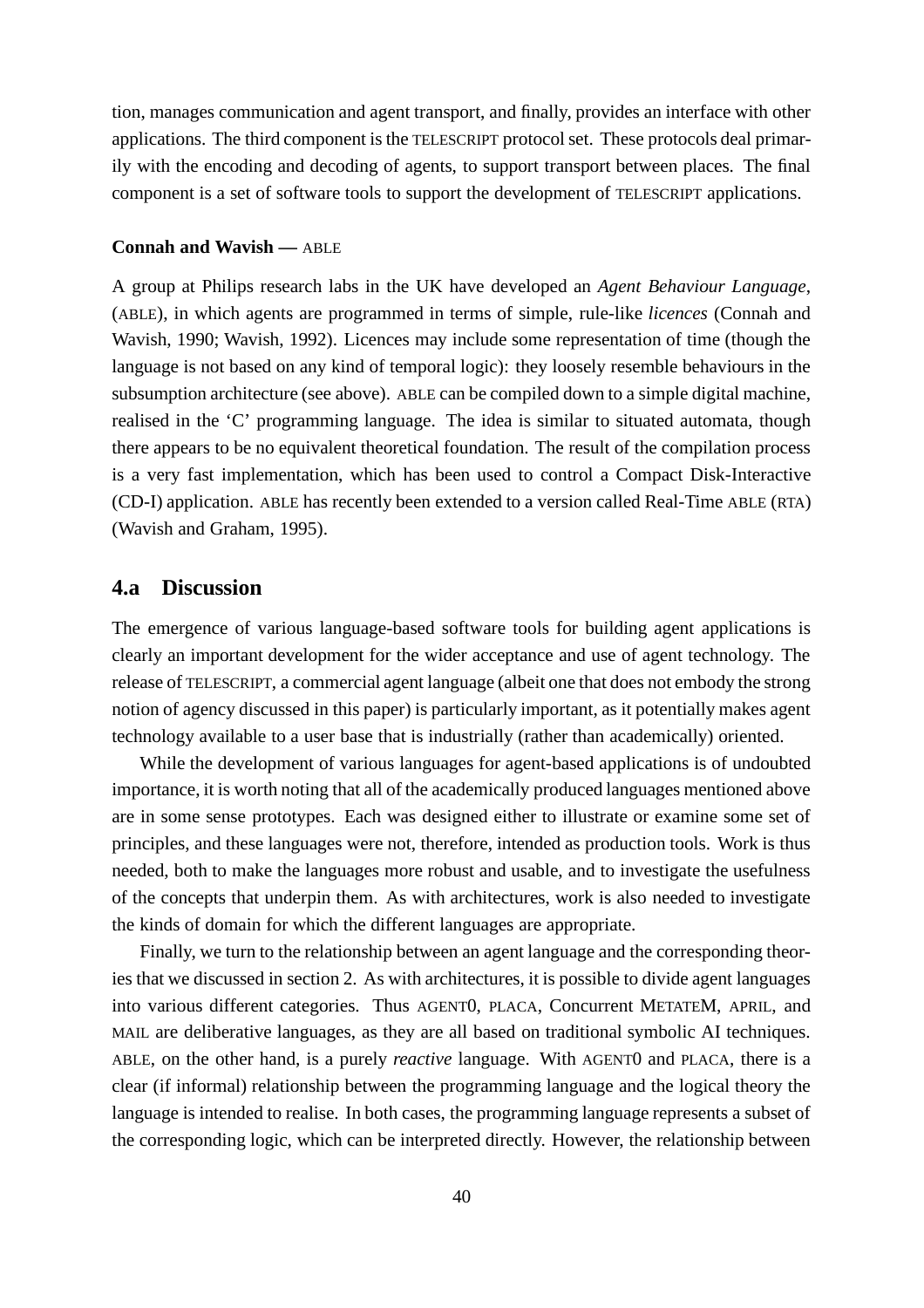logic and language is not formally defined. Like these two languages, Concurrent METATEM is intended to correspond to a logical theory. But the relationship between Concurrent META-TEM and the corresponding logic is much more closely defined, as this language is intended to be a directly executable version of the logic. Agents in Concurrent METATEM, however, are not defined in terms of mentalistic constructs. For a discussion on the relationship between Concurrent METATEM and AGENT0-like languages, see (Fisher, 1995).

## **4.b Further Reading**

A recent collection of papers on concurrent object systems is (Agha et al., 1993). Various languages have been proposed that marry aspects of object-based systems with aspects of Shoham's agent-oriented proposal. Two examples are AGENTSPEAK and DAISY. AGENTSPEAK is loosely based on the PRS agent architecture, and incorporates aspects of concurrent-object technology (Weerasooriya et al., 1995). In contrast, DAISY is based on the concurrent-object language CUBL (Adorni and Poggi, 1993), and incorporates aspects of the agent-oriented proposal (Poggi, 1995).

Other languages of interest include OZ (Henz et al., 1993) and IC PROLOG II (Chu, 1993). The latter, as its name suggests, is an extension of PROLOG, which includes multiple-threads, high-level communication primitives, and some object-oriented features.

## **5 Applications**

Although this article is not intended primarily as an applications review, it is nevertheless worth pausing to examine some of the current and potential applications of agent technology.

## **Cooperative Problem Solving and Distributed AI**

As we observed in section 1, there has been a marked flowering of interest in agent technology since the mid-1980s. This interest is in part due to the upsurge of interest in Distributed AI. Although DAI encompasses most of the issues we have discussed in this paper, it should be stressed that the classical emphasis in DAI has been on *macro* phenomena (the *social* level), rather than the *micro* phenomena (the *agent* level) that we have been concerned with in this paper. DAI thus looks at such issues as how a group of agents can be made to cooperate in order to efficiently solve problems, and how the activities of such a group can be efficiently coordinated. DAI researchers have applied agent technology in a variety of areas. Example applications include power systems management (Wittig, 1992; Varga et al., 1994), air-traffic control (Steeb et al., 1988), particle accelerator control (Jennings et al., 1993), intelligent document retrieval (Mukhopadhyay et al., 1986), patient care (Huang et al., 1995), telecommunications network management (Weihmayer and Velthuijsen, 1994), spacecraft control (Schwuttke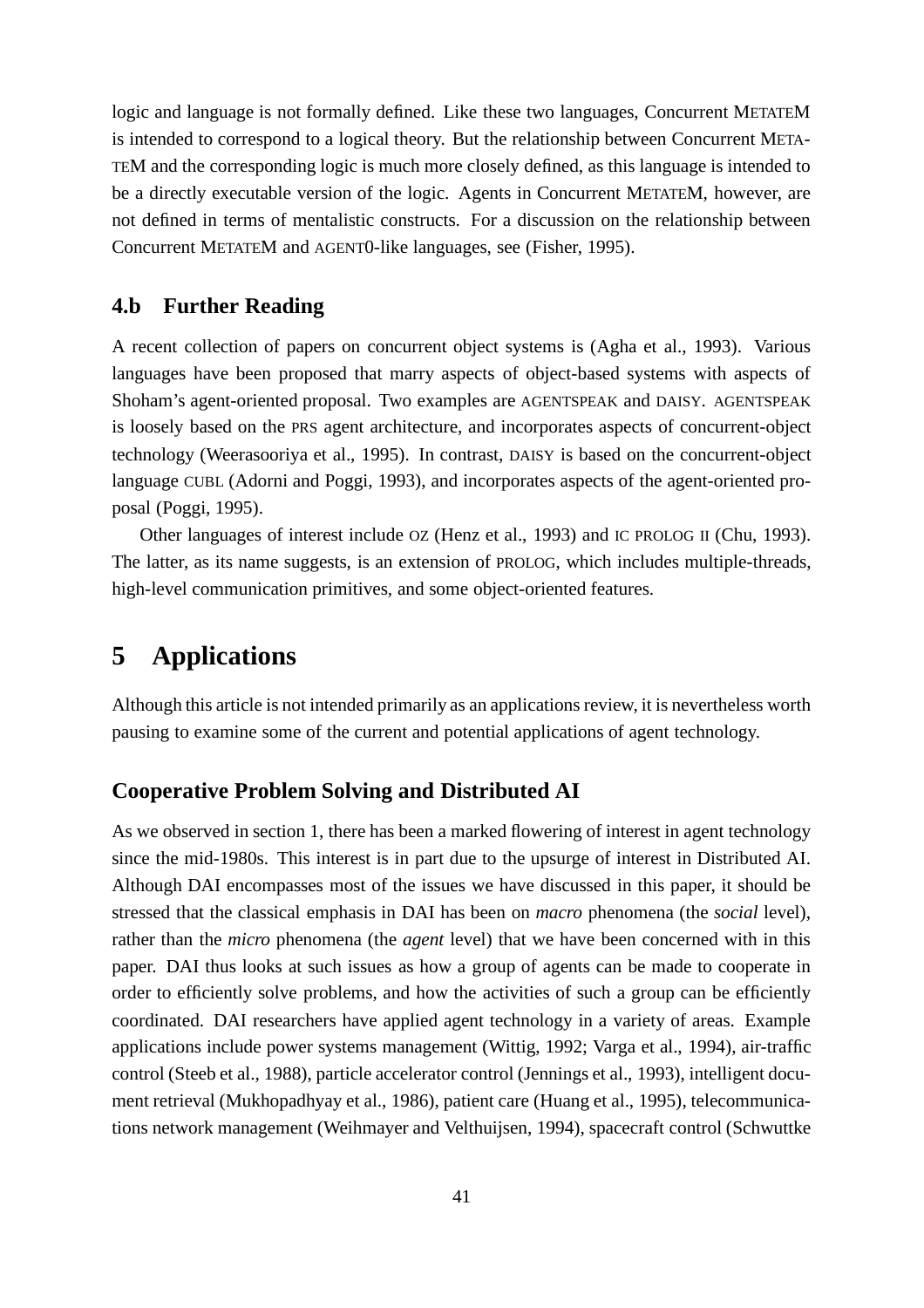and Quan, 1993), computer integrated manufacturing (Parunak, 1995), concurrent engineering (Cutkosky et al., 1993), transportation management (Fischer et al., 1993), job shop scheduling (Morley and Schelberg, 1993), and steel coil processing control (Mori et al., 1988). The classic reference to DAI is (Bond and Gasser, 1988), which includes both a comprehensive review article and a collection of significant papers from the field; a more recent review article is (Chaib-draa et al., 1992).

## **Interface Agents**

Maes defines interface agents as:

'[C]omputer programs that employ artificial intelligence techniques in order to provide assistance to a user dealing with a particular application. … The metaphor is that of a *personal assistant* who is *collaborating with the user* in the same work environment.' (Maes, 1994b, p71)

There are many interface agent prototype applications: for example, the NEWT system is an USENET news filter, (along the lines mentioned in the second scenario that introduced this article) (Maes, 1994a, pp38–39). A NEWT agent is trained by giving it a series of examples, illustrating articles that the user would and would not choose to read. The agent then begins to make suggestions to the user, and is given feedback on its suggestions. NEWT agents are not intended to remove human choice, but to represent an extension of the human's wishes: the aim is for the agent to be able to bring to the attention of the user articles of the type that the user has shown a consistent interest in. Similar ideas have been proposed by McGregor, who imagines *prescient agents* — intelligent administrative assistants, that predict our actions, and carry out routine or repetetive administrative procedures on our behalf (McGregor, 1992).

There is much related work being done by the computer supported cooperative work (CSCW) community. CSCW is informally defined by Baecker to be 'computer assisted coordinated activity such as problem solving and communication carried out by a group of collaborating individuals' (Baecker, 1993, p1). The primary emphasis of CSCW is on the development of (hardware and) software tools to support collaborative human work — the term *groupware* has been coined to describe such tools. Various authors have proposed the use of agent technology in groupware. For example, in his *participant systems* proposal, Chang suggests systems in which humans collaborate with not only other humans, but also with artificial agents (Chang, 1987). We refer the interested reader to the collection of papers edited by Baecker (Baecker, 1993) and the article by Greif (Greif, 1994) for more details on CSCW.

## **Information Agents and Cooperative Information Systems**

An *information agent* is an agent that has access to at least one, and potentially many information sources, and is able to collate and manipulate information obtained from these sources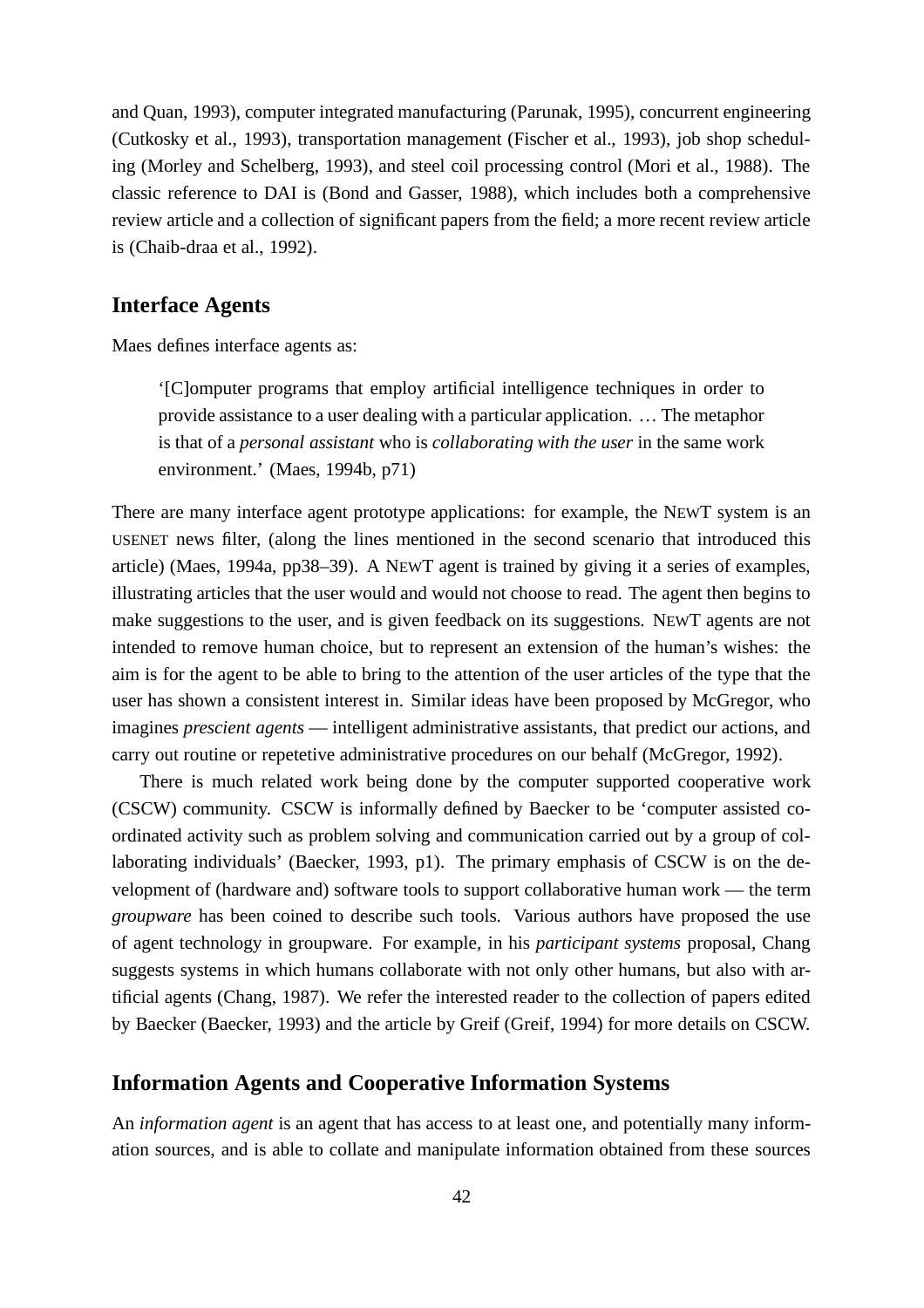in order to answer queries posed by users and other information agents (the network of interoperating information sources are often referred to as intelligent and cooperative information systems (Papazoglou et al., 1992)). The information sources may be of many types, including, for example, traditional databases as well as other information agents. Finding a solution to a query might involve an agent accessing information sources over a network. A typical scenario is that of a user who has heard about somebody at Stanford who has proposed something called agent-oriented programming. The agent is asked to investigate, and, after a careful search of various FTP sites, returns with an appropriate technical report, as well as the name and contact details of the researcher involved. A number of studies have been made of information agents, including a theoretical study of how agents are able to incorporate information from different sources (Levy et al., 1994; Gruber, 1991), as well a prototype system called IRA (information retrieval agent) that is able to search for loosely specificed articles from a range of document repositories (Voorhees, 1994). Another important system in this area is called Carnot (Huhns et al., 1992), which allows pre-existing and heterogeneous database systems to work together to answer queries that are outside the scope of any of the individual databases.

## **Believable Agents**

There is obvious potential for marrying agent technology with that of the cinema, computer games, and virtual reality. The Oz project<sup>6</sup> was initiated to develop:

'… artistically interesting, highly interactive, simulated worlds … to give users the experience of living in (not merely watching) dramatically rich worlds that include moderately competent, emotional agents.' (Bates et al., 1992b, p1)

In order to construct such simulated worlds, one must first develop *believable agents*: agents that 'provide the illusion of life, thus permitting the audience's suspension of disbelief' (Bates, 1994, p122). A key component of such agents is *emotion*: agents should not be represented in a computer game or animated film as the flat, featureless characters that appear in current computer games. They need to show emotions; to act and react in a way that resonates in tune with our empathy and understanding of human behaviour. The Oz group have investigated various architectures for emotion (Bates et al., 1992a), and have developed at least one prototype implementation of their ideas (Bates, 1994).

## **6 Concluding Remarks**

This paper has reviewed the main concepts and issues associated with the theory and practice of intelligent agents. It has drawn together a very wide range of material, and has hopefully

 $6$ Not to be confused with the Oz programming language (Henz et al., 1993).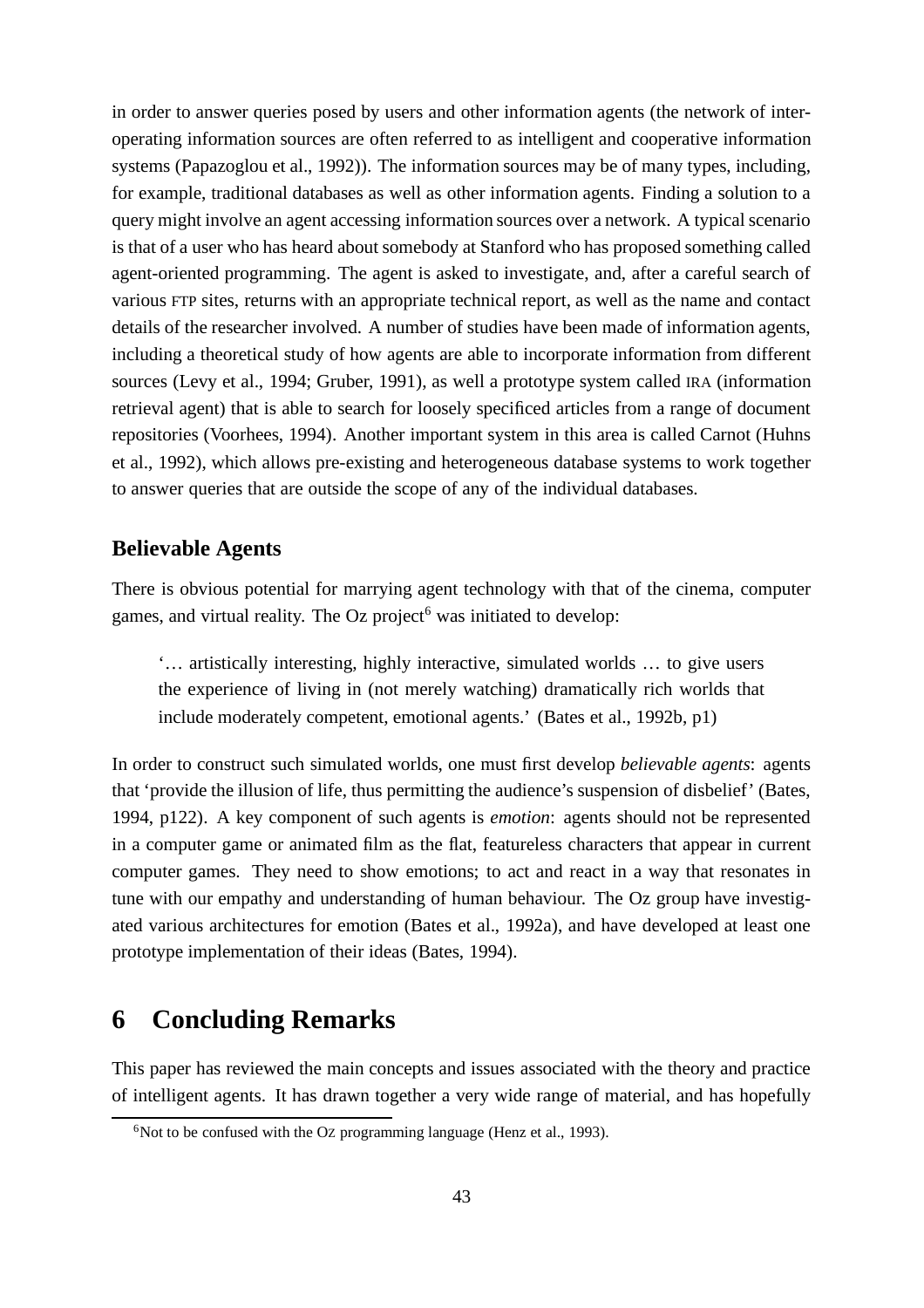provided an insight into what an agent is, how the notion of an agent can be formalised, how appropriate agent architectures can be designed and implemented, how agents can be programmed, and the types of applications for which agent-based solutions have been proposed. The subject matter of this review is important because it is increasingly felt, both within academia and industry, that intelligent agents will be a key technology as computing systems become ever more distributed, interconnected, and open. In such environments, the ability of agents to autonomously plan and pursue their actions and goals, to cooperate, coordinate, and negotiate with others, and to respond flexibly and intelligently to dynamic and unpredictable situations will lead to significant improvements in the quality and sophistication of the software systems that can be conceived and implemented, and the application areas and problems which can be addressed.

## **Acknowledgements**

Much of this paper was adapted from the first author's 1992 PhD thesis (Wooldridge, 1992), and as such this work was supported by the UK Science and Engineering Research Council (now the EPSRC). We are grateful to those people that read and commented on earlier drafts of this article, and in particular to the participants of the 1994 workshop on agent theories, architectures, and languages for their encouragement, enthusiasm, and helpful feedback. Finally, we would like to thank the referees of this paper for their perceptive and helpful comments.

## **References**

- Adorni, G. and Poggi, A. (1993). An object-oriented language for distributed artificial intelligence. *International Journal of Man-Machine Studies*, 38:435–453.
- Agha, G. (1986). *ACTORS: A Model of Concurrent Computation in Distributed Systems*. The MIT Press: Cambridge, MA.
- Agha, G., Wegner, P., and Yonezawa, A., editors (1993). *Research Directions in Concurrent Object-Oriented Programming*. The MIT Press: Cambridge, MA.
- Agre, P. and Chapman, D. (1987). PENGI: An implementation of a theory of activity. In *Proceedings of the Sixth National Conference on Artificial Intelligence (AAAI-87)*, pages 268–272, Seattle, WA.
- Allen, J. F. (1984). Towards a general theory of action and time. *Artificial Intelligence*, 23(2):123–154.
- Allen, J. F., Hendler, J., and Tate, A., editors (1990). *Readings in Planning*. Morgan Kaufmann Publishers: San Mateo, CA.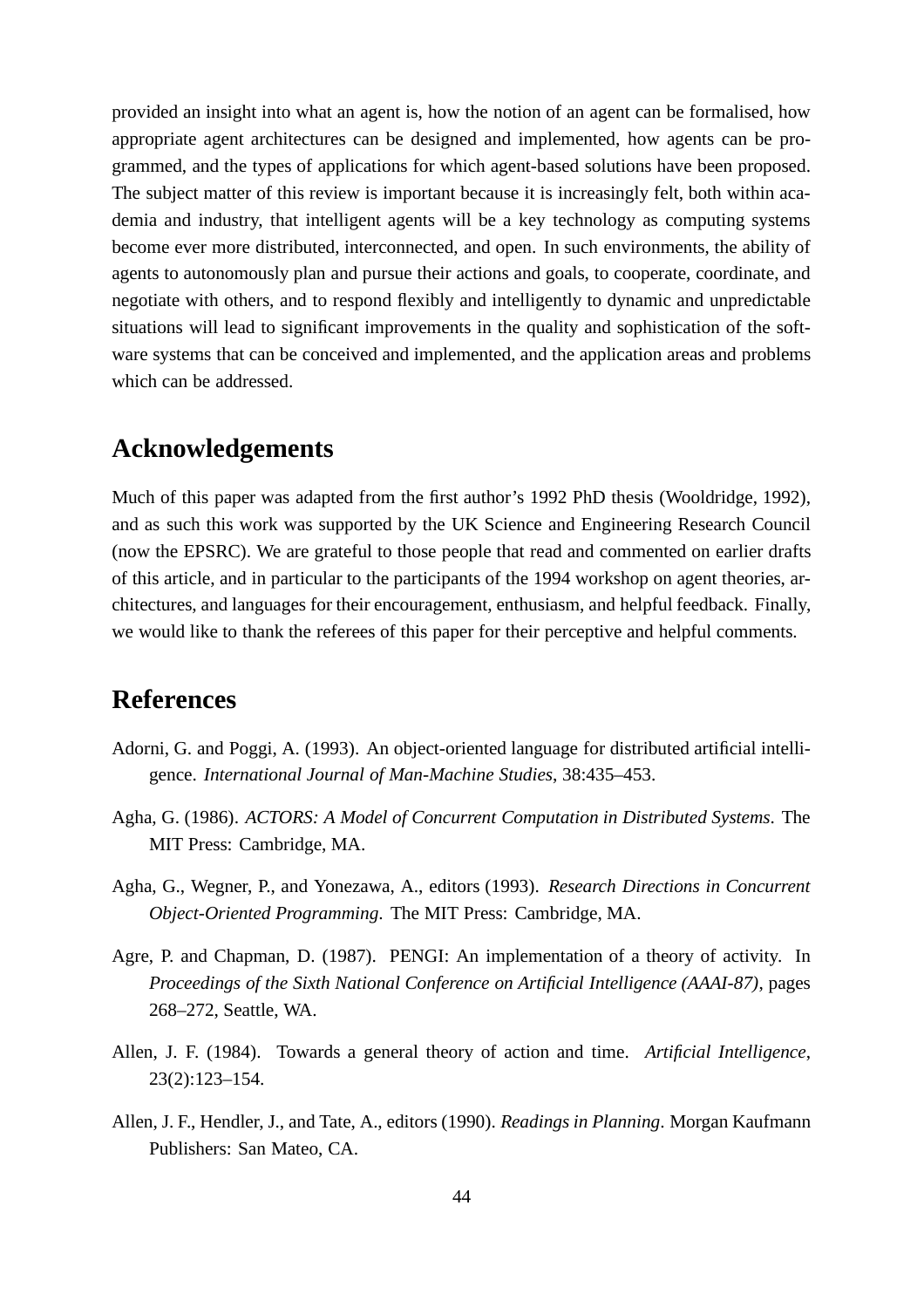- Allen, J. F., Kautz, H., Pelavin, R., and Tenenberg, J. (1991). *Reasoning About Plans*. Morgan Kaufmann Publishers: San Mateo, CA.
- Ambros-Ingerson, J. and Steel, S. (1988). Integrating planning, execution and monitoring. In *Proceedings of the Seventh National Conference on Artificial Intelligence (AAAI-88)*, pages 83–88, St. Paul, MN.
- Austin, J. L. (1962). *How to Do Things With Words*. Oxford University Press: Oxford, England.
- Aylett, R. and Eustace, D. (1994). Multiple cooperating robots combining planning and behaviours. In Deen, S. M., editor, *Proceedings of the 1993 Workshop on Cooperating Knowledge Based Systems (CKBS-93)*, pages 3–11. DAKE Centre, University of Keele, UK.
- Baecker, R. M., editor (1993). *Readings in Groupware and Computer-Supported Cooperative Work*. Morgan Kaufmann Publishers: San Mateo, CA.
- Barringer, H., Fisher, M., Gabbay, D., Gough, G., and Owens, R. (1989). METATEM: A framework for programming in temporal logic. In *REX Workshop on Stepwise Refinement of Distributed Systems: Models, Formalisms, Correctness (LNCS Volume 430)*, pages 94– 129. Springer-Verlag: Heidelberg, Germany.
- Barwise, J. and Perry, J. (1983). *Situations and Attitudes*. The MIT Press: Cambridge, MA.
- Bates, J. (1994). The role of emotion in believable agents. *Communications of the ACM*, 37(7):122–125.
- Bates, J., Bryan Loyall, A., and Scott Reilly, W. (1992a). An architecture for action, emotion, and social behaviour. Technical Report CMU–CS–92–144, School of Computer Science, Carnegie-Mellon University, Pittsburgh, PA.
- Bates, J., Bryan Loyall, A., and Scott Reilly, W. (1992b). Integrating reactivity, goals, and emotion in a broad agent. Technical Report CMU–CS–92–142, School of Computer Science, Carnegie-Mellon University, Pittsburgh, PA.
- Bell, J. (1995). Changing attitudes. In Wooldridge, M. and Jennings, N. R., editors, *Intelligent Agents: Theories, Architectures, and Languages (LNAI Volume 890)*, pages 40–55. Springer-Verlag: Heidelberg, Germany.
- Belnap, N. (1991). Backwards and forwards in the modal logic of agency. *Philosophy and Phenomenological Research*, LI(4):777–807.
- Belnap, N. and Perloff, M. (1988). Seeing to it that: a canonical form for agentives. *Theoria*, 54:175–199.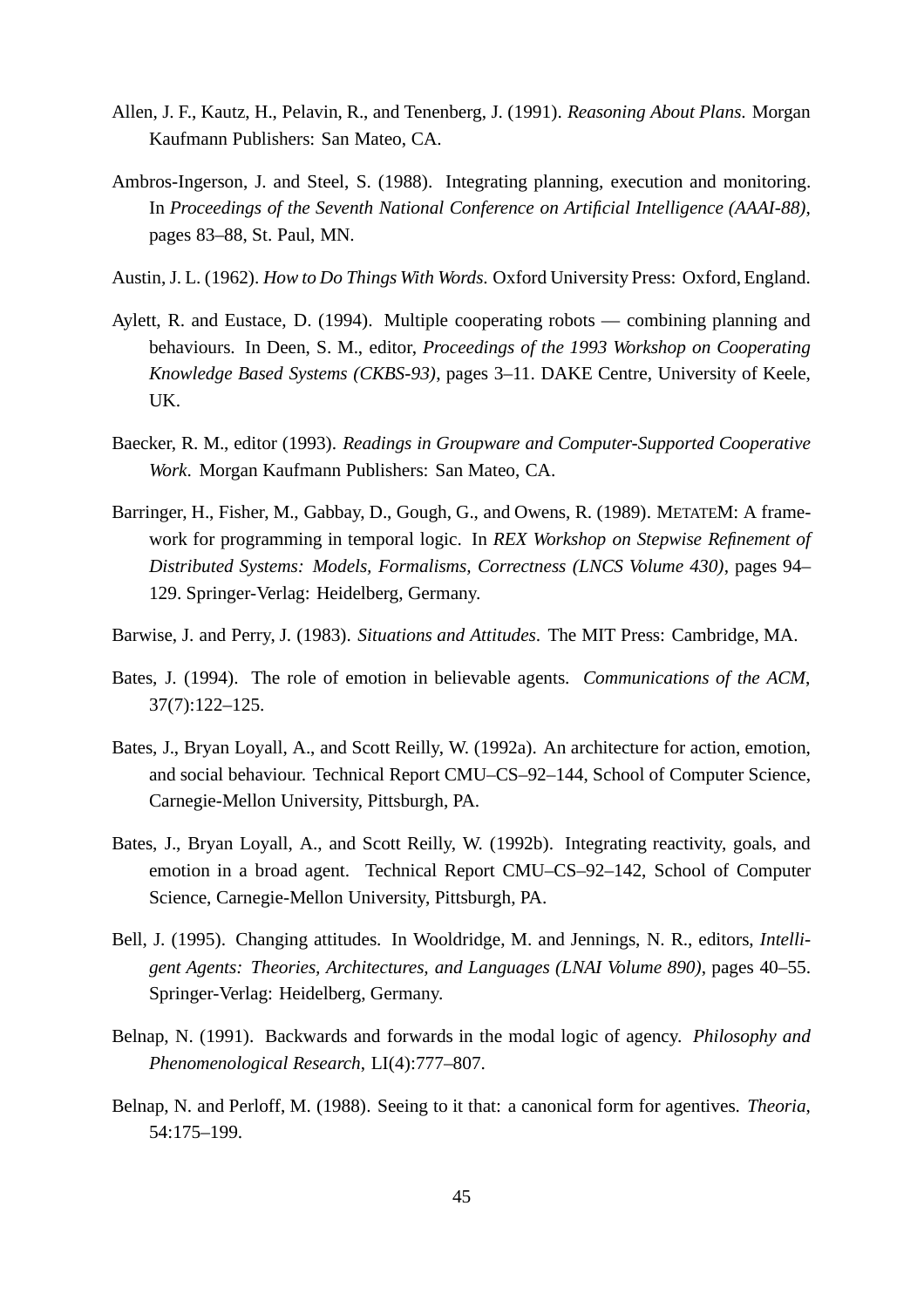- Bond, A. H. and Gasser, L., editors (1988). *Readings in Distributed Artificial Intelligence*. Morgan Kaufmann Publishers: San Mateo, CA.
- Bratman, M. E. (1987). *Intentions, Plans, and Practical Reason*. Harvard University Press: Cambridge, MA.
- Bratman, M. E. (1990). What is intention? In Cohen, P. R., Morgan, J. L., and Pollack, M. E., editors, *Intentions in Communication*, pages 15–32. The MIT Press: Cambridge, MA.
- Bratman, M. E., Israel, D. J., and Pollack, M. E. (1988). Plans and resource-bounded practical reasoning. *Computational Intelligence*, 4:349–355.
- Brooks, R. A. (1986). A robust layered control system for a mobile robot. *IEEE Journal of Robotics and Automation*, 2(1):14–23.
- Brooks, R. A. (1990). Elephants don't play chess. In Maes, P., editor, *Designing Autonomous Agents*, pages 3–15. The MIT Press: Cambridge, MA.
- Brooks, R. A. (1991a). Intelligence without reason. In *Proceedings of the Twelfth International Joint Conference on Artificial Intelligence (IJCAI-91)*, pages 569–595, Sydney, Australia.
- Brooks, R. A. (1991b). Intelligence without representation. *Artificial Intelligence*, 47:139–159.
- Burmeister, B. and Sundermeyer, K. (1992). Cooperative problem solving guided by intentions and perception. In Werner, E. and Demazeau, Y., editors, *Decentralized AI 3 — Proceedings of the Third European Workshop on Modelling Autonomous Agents and Multi-Agent Worlds (MAAMAW-91)*, pages 77–92. Elsevier Science Publishers B.V.: Amsterdam, The Netherlands.
- Bussmann, S. and Demazeau, Y. (1994). An agent model combining reactive and cognitive capabilities. In *Proceedings of the IEEE International Conference on Intelligent Robots and Systems (IROS-94)*, Munich, Germany.
- Castelfranchi, C. (1990). Social power. In Demazeau, Y. and Müller, J.-P., editors, *Decentralized AI — Proceedings of the First European Workshop on Modelling Autonomous Agents in Multi-Agent Worlds (MAAMAW-89)*, pages 49–62. Elsevier Science Publishers B.V.: Amsterdam, The Netherlands.
- Castelfranchi, C. (1995). Guarantees for autonomy in cognitive agent architecture. In Wooldridge, M. and Jennings, N. R., editors, *Intelligent Agents: Theories, Architectures, and Languages (LNAI Volume 890)*, pages 56–70. Springer-Verlag: Heidelberg, Germany.
- Castelfranchi, C., Miceli, M., and Cesta, A. (1992). Dependence relations among autonomous agents. In Werner, E. and Demazeau, Y., editors, *Decentralized AI 3 — Proceedings of the Third European Workshop on Modelling Autonomous Agents and Multi-Agent*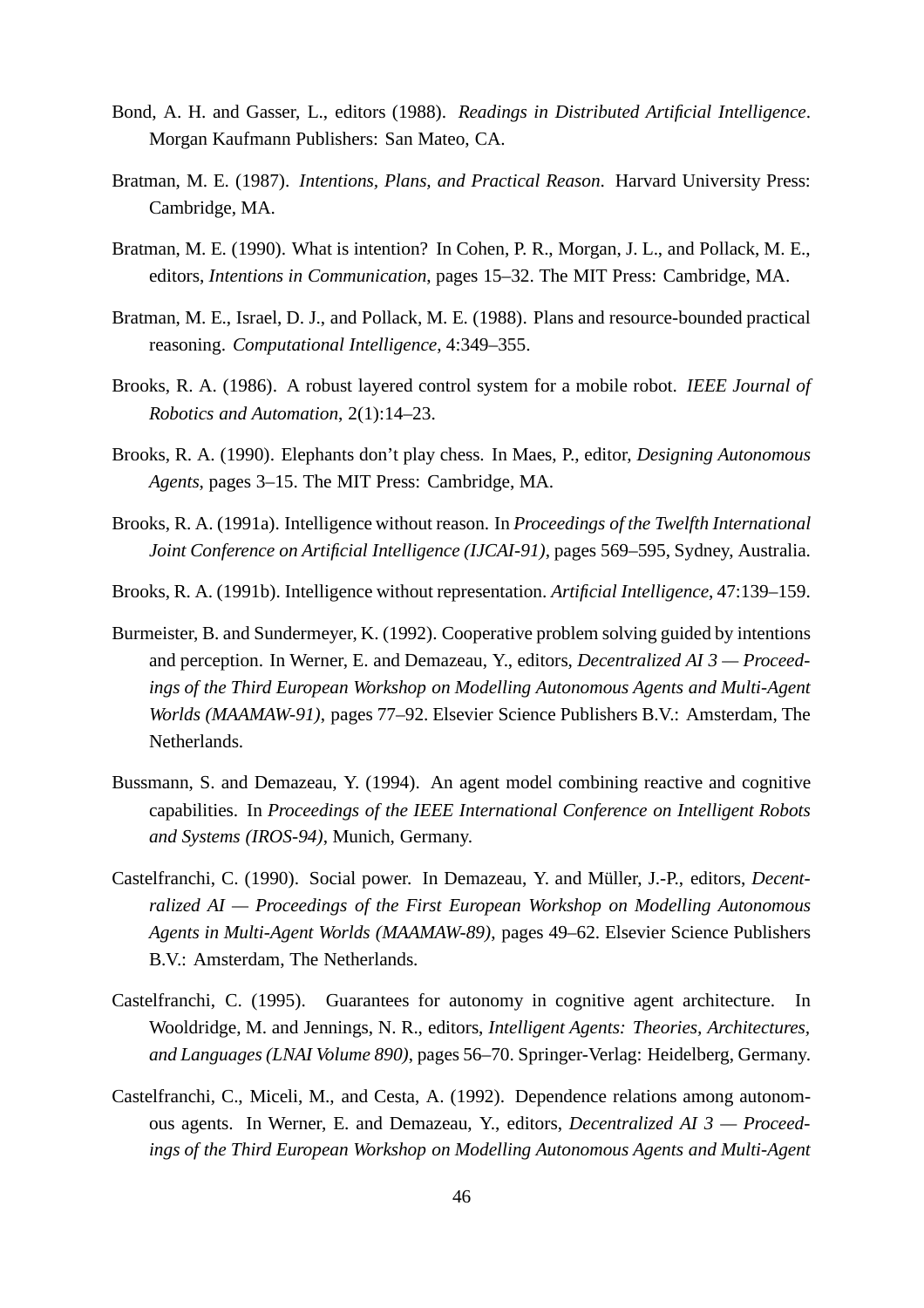*Worlds (MAAMAW-91)*, pages 215–231. Elsevier Science Publishers B.V.: Amsterdam, The Netherlands.

- Catach, L. (1988). Normal multimodal logics. In *Proceedings of the Seventh National Conference on Artificial Intelligence (AAAI-88)*, pages 491–495, St. Paul, MN.
- Chaib-draa, B., Moulin, B., Mandiau, R., and Millot, P. (1992). Trends in distributed artificial intelligence. *Artificial Intelligence Review*, 6:35–66.
- Chang, E. (1987). Participantsystems. In Huhns, M., editor, *Distributed Artificial Intelligence*, pages 311–340. Pitman Publishing: London and Morgan Kaufmann: San Mateo, CA.
- Chapman, D. (1987). Planning for conjunctive goals. *Artificial Intelligence*, 32:333–378.
- Chapman, D. and Agre, P. (1986). Abstract reasoning as emergent from concrete activity. In Georgeff, M. P. and Lansky, A. L., editors, *Reasoning About Actions & Plans — Proceedings of the 1986 Workshop*, pages 411–424. Morgan Kaufmann Publishers: San Mateo, CA.
- Chellas, B. (1980). *Modal Logic: An Introduction*. Cambridge University Press: Cambridge, England.
- Chu, D. (1993). I.C. PROLOG II: A language for implementing multi-agent systems. In Deen, S. M., editor, *Proceedings of the 1992 Workshop on Cooperating Knowledge Based Systems (CKBS-92)*, pages 61–74. DAKE Centre, University of Keele, UK.
- Cohen, P. R., Greenberg, M. L., Hart, D. M., and Howe, A. E. (1989). Trial by fire: Understanding the design requirements for agents in complex environments. *AI Magazine*, 10(3):32–48.
- Cohen, P. R. and Levesque, H. J. (1990a). Intention is choice with commitment. *Artificial Intelligence*, 42:213–261.
- Cohen, P. R. and Levesque, H. J. (1990b). Rational interaction as the basis for communication. In Cohen, P. R., Morgan, J., and Pollack, M. E., editors, *Intentions in Communication*, pages 221–256. The MIT Press: Cambridge, MA.
- Cohen, P. R. and Perrault, C. R. (1979). Elements of a plan based theory of speech acts. *Cognitive Science*, 3:177–212.
- Connah, D. and Wavish, P. (1990). An experiment in cooperation. In Demazeau, Y. and Müller, J.-P., editors, *Decentralized*  $AI - Proceedings$  *of the First European Workshop on Modelling Autonomous Agents in Multi-Agent Worlds (MAAMAW-89)*, pages 197–214. Elsevier Science Publishers B.V.: Amsterdam, The Netherlands.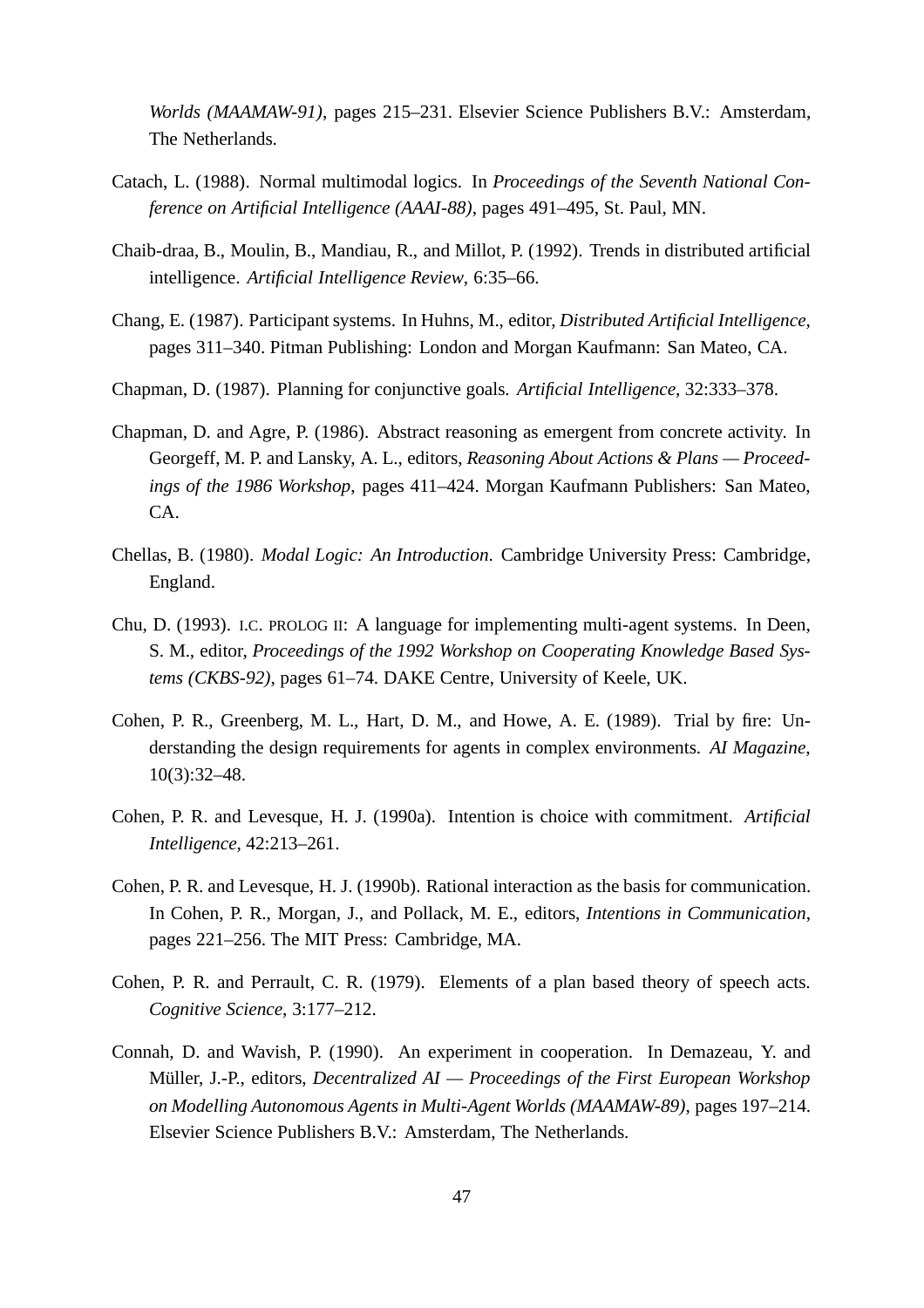- Cutkosky, M. R., Engelmore, R. S., Fikes, R. E., Genesereth, M. . R., Gruber, T., Mark, W. S., Tenenbaum, J. M., and Weber, J. C. (1993). PACT: An experiment in integrating concurrent engineering systems. *IEEE Computer*, 26(1):28–37.
- Davies, N. J. (1993). *Truth, Modality, and Action*. PhD thesis, Department of Computer Science, University of Essex, Colchester, UK.
- Dean, T. L. and Wellman, M. P. (1991). *Planning and Control*. Morgan Kaufmann Publishers: San Mateo, CA.
- Dennett, D. C. (1978). *Brainstorms*. The MIT Press: Cambridge, MA.
- Dennett, D. C. (1987). *The Intentional Stance*. The MIT Press: Cambridge, MA.
- des Rivieres, J. and Levesque, H. J. (1986). The consistency of syntactical treatments of knowledge. In Halpern, J. Y., editor, *Proceedings of the 1986 Conference on Theoretical Aspects of Reasoning About Knowledge*, pages 115–130. Morgan Kaufmann Publishers: San Mateo, CA.
- Devlin, K. (1991). *Logic and Information*. Cambridge University Press: Cambridge, England.
- Dongha, P. (1995). Toward a formal model of commitment for resource-bounded agents. In Wooldridge, M. and Jennings, N. R., editors, *Intelligent Agents: Theories, Architectures, and Languages (LNAI Volume 890)*, pages 86–101. Springer-Verlag: Heidelberg, Germany.
- Downs, J. and Reichgelt, H. (1991). Integrating classical and reactive planning within an architecture for autonomous agents. In Hertzberg, J., editor, *European Workshop on Planning (LNAI Volume 522)*, pages 13–26.
- Doyle, J., Shoham, Y., and Wellman, M. P. (1991). A logic of relative desire. In Ras, Z. W. and Zemankova, M., editors, *Methodologies for Intelligent Systems — Sixth International Symposium, ISMIS-91 (LNAI Volume 542)*. Springer-Verlag: Heidelberg, Germany.
- Emerson, E. A. (1990). Temporal and modal logic. In van Leeuwen, J., editor, *Handbook of Theoretical Computer Science*, pages 996–1072. Elsevier Science Publishers B.V.: Amsterdam, The Netherlands.
- Emerson, E. A. and Halpern, J. Y. (1986). 'Sometimes' and 'not never' revisited: on branching time versus linear time temporal logic. *Journal of the ACM*, 33(1):151–178.
- Etzioni, O., Lesh, N., and Segal, R. (1994). Building softbots for UNIX. In Etzioni, O., editor, *Software Agents — Papers from the 1994 Spring Symposium (Technical Report SS–94–03)*, pages 9–16. AAAI Press.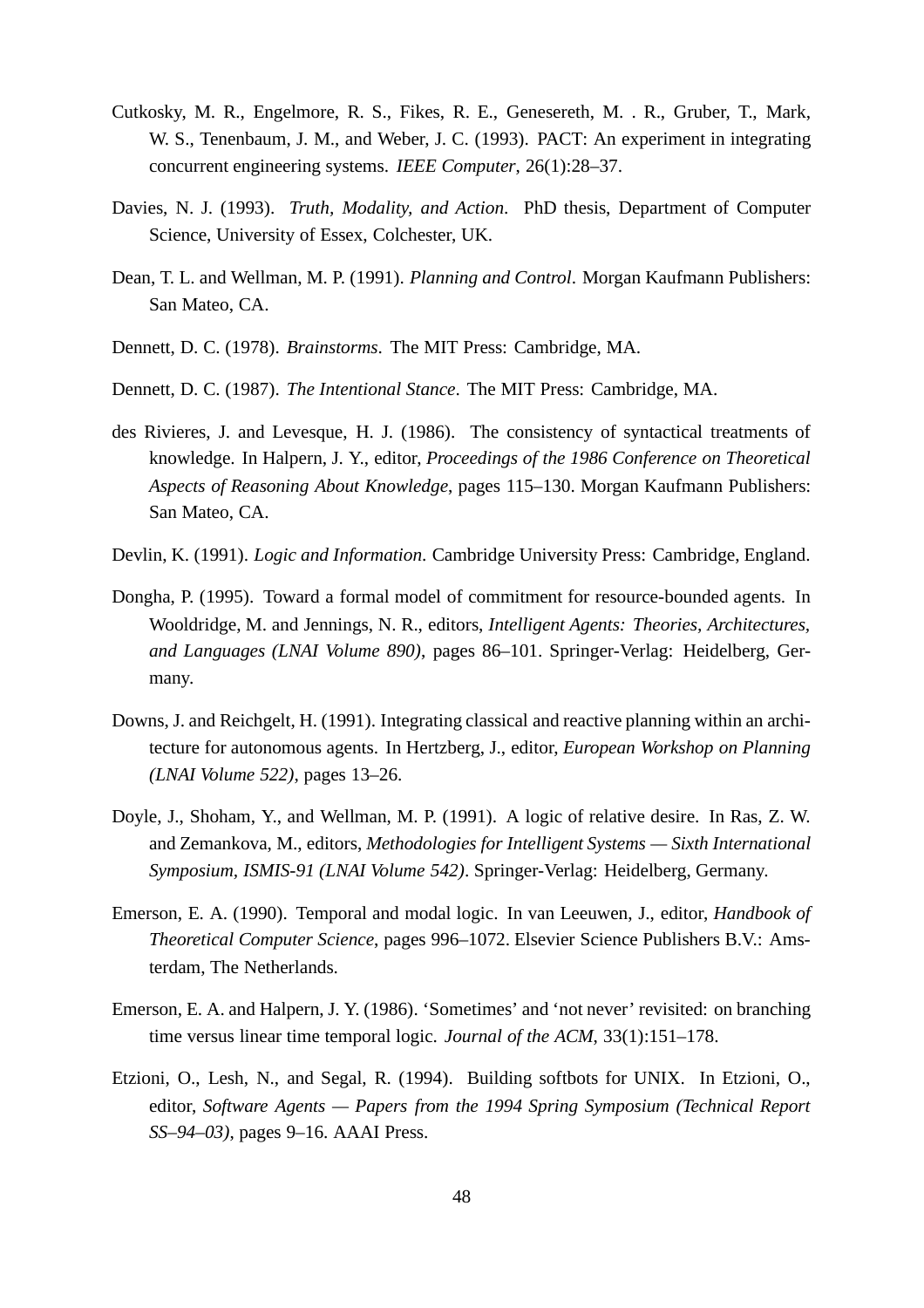- Fagin, R. and Halpern, J. Y. (1985). Belief, awareness, and limited reasoning. In *Proceedings of the Ninth International Joint Conference on Artificial Intelligence (IJCAI-85)*, pages 480–490, Los Angeles, CA.
- Fagin, R., Halpern, J. Y., and Vardi, M. Y. (1992). What can machines know? on the properties of knowledge in distributed systems. *Journal of the ACM*, 39(2):328–376.
- Ferguson, I. A. (1992a). *TouringMachines: An Architecture for Dynamic, Rational, Mobile Agents*. PhD thesis, Clare Hall, University of Cambridge, UK. (Also available as Technical Report No. 273, University of Cambridge Computer Laboratory).
- Ferguson, I. A. (1992b). Towards an architecture for adaptive, rational, mobile agents. In Werner, E. and Demazeau, Y., editors, *Decentralized AI 3 — Proceedings of the Third European Workshop on Modelling Autonomous Agents and Multi-Agent Worlds (MAAMAW-91)*, pages 249–262. Elsevier Science PublishersB.V.: Amsterdam, The Netherlands.
- Fikes, R. E. and Nilsson, N. (1971). STRIPS: A new approach to the application of theorem proving to problem solving. *Artificial Intelligence*, 5(2):189–208.
- Firby,J. A. (1987). An investigation into reactive planning in complex domains. In *Proceedings of the Tenth International Joint Conference on Artificial Intelligence (IJCAI-87)*, pages 202–206, Milan, Italy.
- Fischer, K., Kuhn, N., Müller, H. J., Müller, J. P., and Pischel, M. (1993). Sophisticated and distributed: The transportation domain. In *Proceedings of the Fifth European Workshop on Modelling Autonomous Agents and Multi-Agent Worlds (MAAMAW-93)*, Neuchatel, Switzerland.
- Fisher, M. (1994). A survey of Concurrent METATEM the language and its applications. In Gabbay, D. M. and Ohlbach, H. J., editors, *Temporal Logic — Proceedings of the First International Conference (LNAI Volume 827)*, pages 480–505. Springer-Verlag: Heidelberg, Germany.
- Fisher, M. (1995). Representing and executing agent-based systems. In Wooldridge, M. and Jennings, N. R., editors, *Intelligent Agents: Theories, Architectures, and Languages (LNAI Volume 890)*, pages 307–323. Springer-Verlag: Heidelberg, Germany.
- Fisher, M. and Wooldridge, M. (1993). Specifying and verifying distributed intelligent systems. In Filgueiras, M. and Damas, L., editors, *Progress in Artificial Intelligence — Sixth Portuguese Conference on Artificial Intelligence (LNAI Volume 727)*, pages 13–28. Springer-Verlag: Heidelberg, Germany.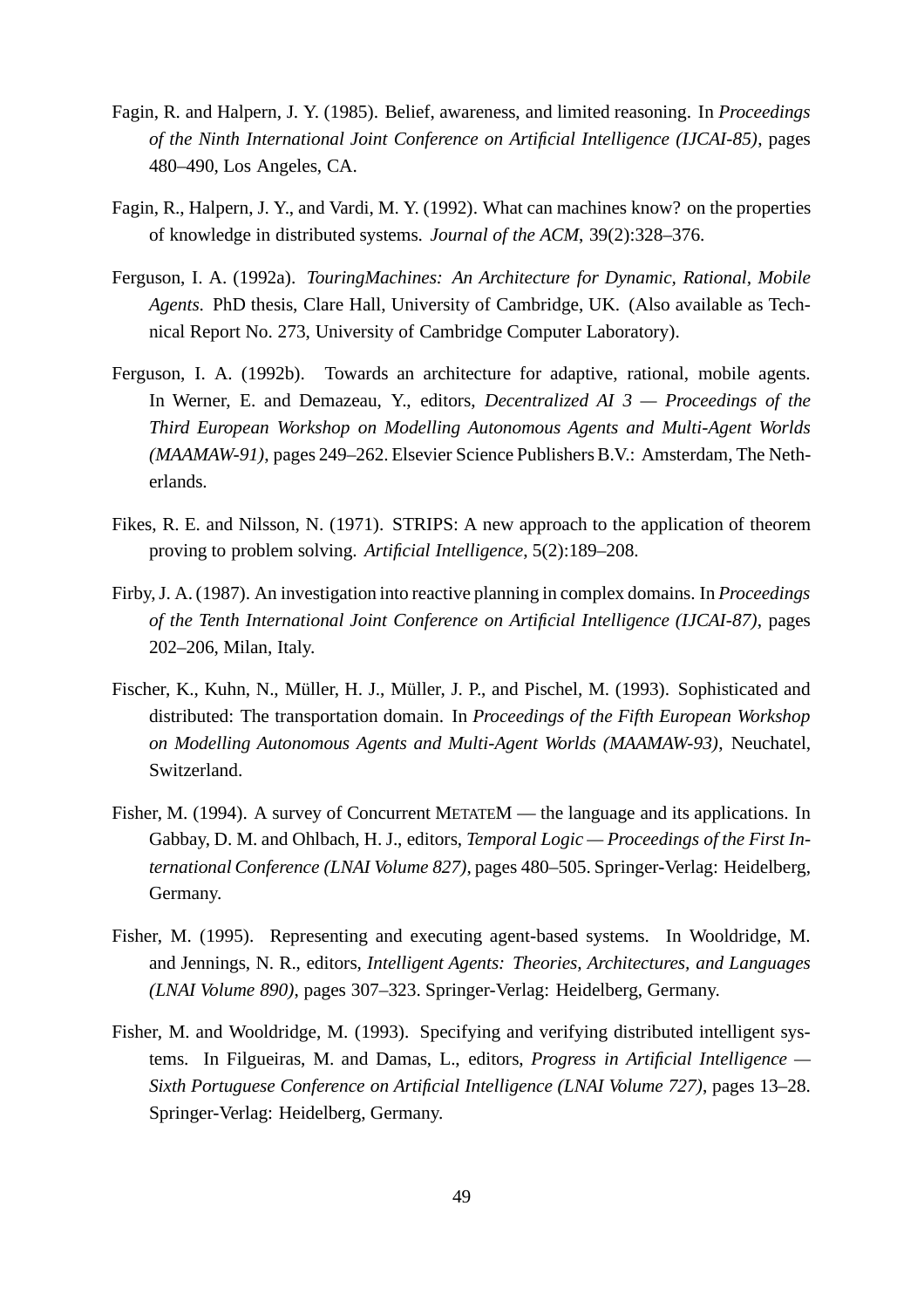- Galliers, J. R. (1988a). A strategic framework for multi-agent cooperative dialogue. In *Proceedings of the Eighth European Conference on Artificial Intelligence (ECAI-88)*, pages 415–420, Munich, Federal Republic of Germany.
- Galliers, J. R. (1988b). *A Theoretical Framework for Computer Models of Cooperative Dialogue, Acknowledging Multi-Agent Conflict*. PhD thesis, Open University, UK.
- Gasser, L. (1991). Social conceptions of knowledge and action: DAI foundations and open systems semantics. *Artificial Intelligence*, 47:107–138.
- Gasser, L., Braganza, C., and Hermann, N. (1987). MACE: A flexible testbed for distributed AI research. In Huhns, M., editor, *Distributed Artificial Intelligence*, pages 119–152. Pitman Publishing: London and Morgan Kaufmann: San Mateo, CA.
- Gasser, L. and Briot, J. P. (1992). Object-based concurrent programming and DAI. In *Distributed Artificial Intelligence: Theory and Praxis*, pages 81–108. Kluwer Academic Publishers: Boston, MA.
- Geissler, C. and Konolige, K. (1986). A resolution method for quantified modal logics of knowledge and belief. In Halpern, J. Y., editor, *Proceedings of the 1986 Conference on Theoretical Aspects of Reasoning About Knowledge*, pages 309–324. Morgan Kaufmann Publishers: San Mateo, CA.
- Genesereth, M. R. and Ketchpel, S. P. (1994). Software agents. *Communications of the ACM*, 37(7):48–53.
- Genesereth, M. R. and Nilsson, N. (1987). *Logical Foundations of Artificial Intelligence*. Morgan Kaufmann Publishers: San Mateo, CA.
- Georgeff, M. P. (1987). Planning. *Annual Review of Computer Science*, 2:359–400.
- Georgeff, M. P. and Ingrand, F. F. (1989). Decision-making in an embedded reasoning system. In *Proceedings of the Eleventh International Joint Conference on Artificial Intelligence (IJCAI-89)*, pages 972–978, Detroit, MI.
- Georgeff, M. P. and Lansky, A. L., editors (1986). *Reasoning About Actions & Plans — Proceedings of the 1986 Workshop*. Morgan Kaufmann Publishers: San Mateo, CA.
- Georgeff, M. P. and Lansky, A. L. (1987). Reactive reasoning and planning. In *Proceedings of the Sixth National Conference on Artificial Intelligence (AAAI-87)*, pages 677–682, Seattle, WA.
- Ginsberg, M. (1993). *Essentials of Artificial Intelligence*. Morgan Kaufmann Publishers: San Mateo, CA.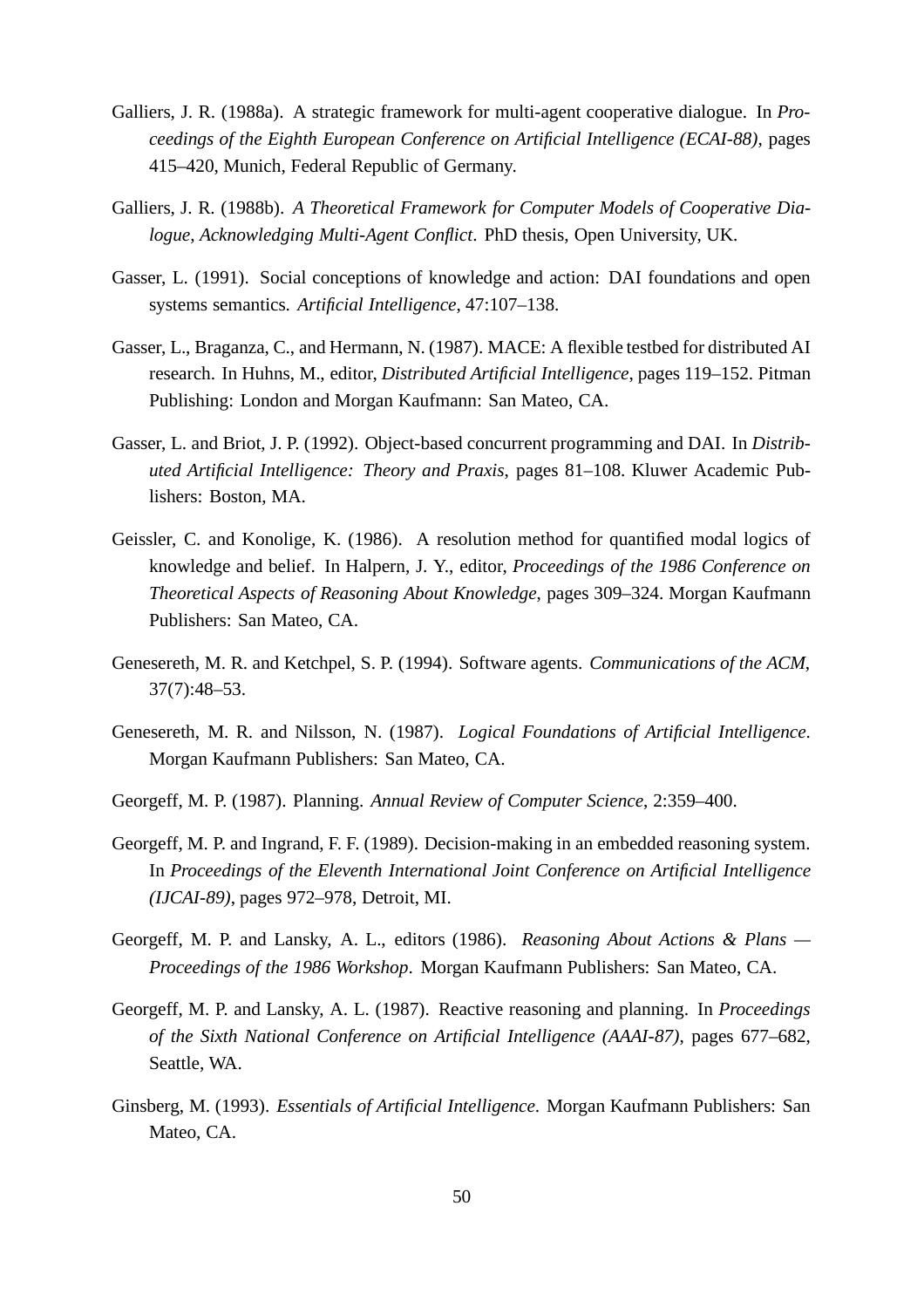- Gmytrasiewicz, P. and Durfee, E. H. (1993). Elements of a utilitarian theory of knowledge and action. In *Proceedings of the Thirteenth International Joint Conference on Artificial Intelligence* (*IJCAI-93*), pages 396–402, Chambéry, France.
- Goldblatt, R. (1987). *Logics of Time and Computation*. Centre for the Study of Language and Information — Lecture Notes Series. (Distributed by Chicago University Press).
- Goldman, R. P. and Lang, R. R. (1991). Intentions in time. Technical Report TUTR 93–101, Tulane University.
- Goodwin, R. (1993). Formalizing properties of agents. Technical Report CMU–CS–93–159, School of Computer Science, Carnegie-Mellon University, Pittsburgh, PA.
- Greif, I. (1994). Desktop agents in group-enabled products. *Communications of the ACM*, 37(7):100–105.
- Grosz, B. J. and Sidner, C. L. (1990). Plans for discourse. In Cohen, P. R., Morgan, J., and Pollack, M. E., editors, *Intentions in Communication*, pages 417–444. The MIT Press: Cambridge, MA.
- Gruber, T. R. (1991). The role of common ontology in achieving sharable, reusable knowledge bases. In Fikes, R. and Sandewall, E., editors, *Proceedings of Knowledge Representation and Reasoning (KR&R-91)*. Morgan Kaufmann Publishers: San Mateo, CA.
- Guha, R. V. and Lenat, D. B. (1994). Enabling agents to work together. *Communications of the ACM*, 37(7):127–142.
- Haas, A. (1986). A syntactic theory of belief and knowledge. *Artificial Intelligence*, 28(3):245– 292.
- Haddadi, A. (1994). A hybrid architecture for multi-agent systems. In Deen, S. M., editor, *Proceedings of the 1993 Workshop on Cooperating Knowledge Based Systems (CKBS-93)*, pages 13–26, DAKE Centre, University of Keele, UK.
- Halpern, J. Y. (1986). Reasoning about knowledge: An overview. In Halpern, J. Y., editor, *Proceedings of the 1986 Conference on Theoretical Aspects of Reasoning About Knowledge*, pages 1–18. Morgan Kaufmann Publishers: San Mateo, CA.
- Halpern, J. Y. (1987). Using reasoning about knowledge to analyze distributed systems. *Annual Review of Computer Science*, 2:37–68.
- Halpern, J. Y. and Moses, Y. (1992). A guide to completeness and complexity for modal logics of knowledge and belief. *Artificial Intelligence*, 54:319–379.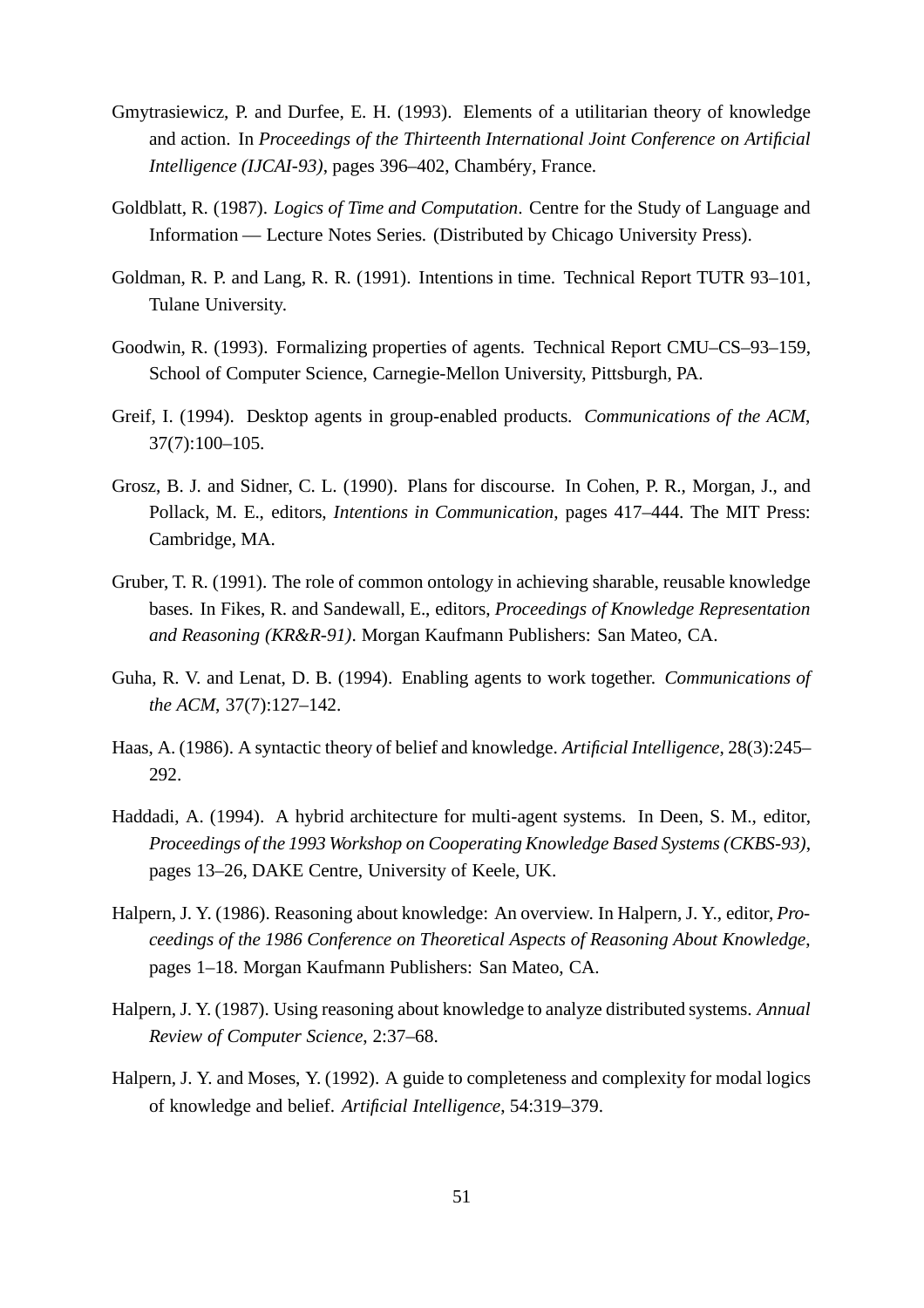- Halpern, J. Y. and Vardi, M. Y. (1989). The complexity of reasoning about knowledge and time. I. Lower bounds. *Journal of Computer and System Sciences*, 38:195–237.
- Harel, D. (1984). Dynamic logic. In Gabbay, D. and Guenther, F., editors, *Handbook of Philosophical Logic Volume II — Extensions of Classical Logic*, pages 497–604. D. Reidel Publishing Company: Dordrecht, The Netherlands. (Synthese library Volume 164).
- Haugeneder, H. (1994). IMAGINE final project report.
- Haugeneder, H. and Steiner, D. (1994). A multi-agent approach to cooperation in urban traffic. In Deen, S. M., editor, *Proceedings of the 1993 Workshop on Cooperating Knowledge Based Systems (CKBS-93)*, pages 83–98. DAKE Centre, University of Keele, UK.
- Haugeneder, H., Steiner, D., and M*<sup>c</sup>*Cabe, F. G. (1994). IMAGINE: A framework for building multi-agent systems. In Deen, S. M., editor, *Proceedings of the 1994 International Working Conference on Cooperating Knowledge Based Systems (CKBS-94)*, pages 31–64, DAKE Centre, University of Keele, UK.
- Hayes-Roth, B. (1990). Architectural foundations for real-time performance in intelligent agents. *The Journal of Real-Time Systems*, 2:99–125.
- Hendler, J., editor (1992). *Artificial Intelligence Planning: Proceedings of the First International Conference*. Morgan Kaufmann Publishers: San Mateo, CA.
- Henz, M., Smolka, G., and Wuertz, J. (1993). Oz a programming language for multi-agent systems. In *Proceedings of the Thirteenth International Joint Conference on Artificial Intelligence* (*IJCAI-93*), pages 404–409, Chambéry, France.
- Hewitt, C. (1977). Viewing control structures as patterns of passing messages. *Artificial Intelligence*, 8(3):323–364.
- Hintikka, J. (1962). *Knowledge and Belief*. Cornell University Press: Ithaca, NY.
- Houlder, V. (1994). Special agents. In *Financial Times*, 15 August 1994, page 12.
- Huang, J., Jennings, N. R., and Fox, J. (1995). An agent architecture for distributed medical care. In Wooldridge, M. and Jennings, N. R., editors, *Intelligent Agents: Theories, Architectures, and Languages (LNAI Volume 890)*, pages 219–232. Springer-Verlag: Heidelberg, Germany.
- Hughes, G. E. and Cresswell, M. J. (1968). *Introduction to Modal Logic*. Methuen and Co., Ltd.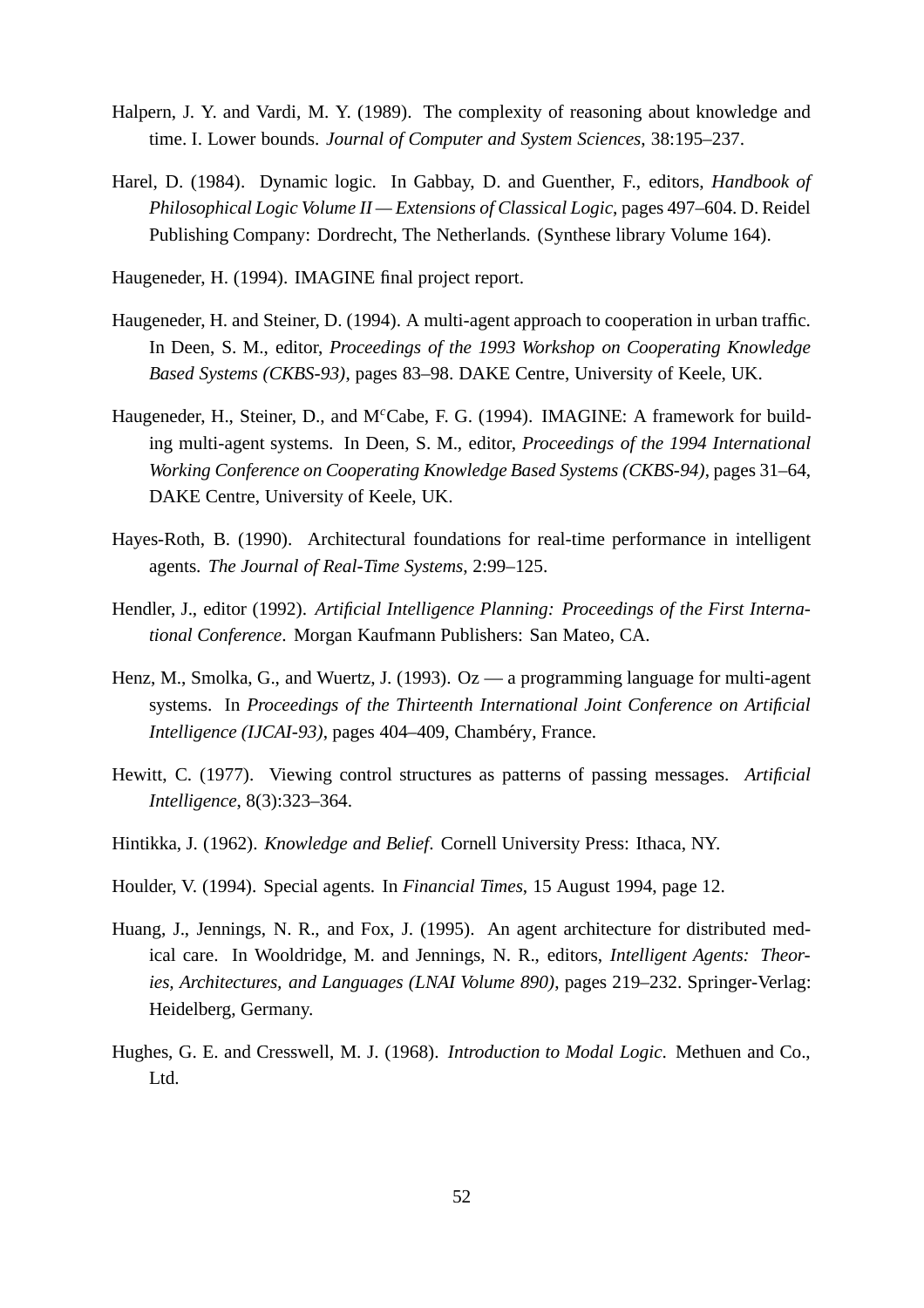- Huhns, M. N., Jacobs, N., Ksiezyk, T., Shen, W. M., Singh, M. P., and Cannata, P. E. (1992). Integrating enterprise information models in Carnot. In *Proceedings of the International Conference on Intelligent and Cooperative Information Systems*, pages 32–42, Rotterdam, The Netherlands.
- Israel, D. J. (1993). The role(s) of logic in artificial intelligence. In Gabbay, D. M., Hogger, C. J., and Robinson, J. A., editors, *Handbook of Logic in Artificial Intelligence and Logic Programming*, pages 1–29. Oxford University Press: Oxford, England.
- Jennings, N. R. (1992). On being responsible. In Werner, E. and Demazeau, Y., editors, *Decentralized AI 3 — Proceedings of the Third European Workshop on Modelling Autonomous Agents and Multi-Agent Worlds (MAAMAW-91)*, pages 93–102. Elsevier Science Publishers B.V.: Amsterdam, The Netherlands.
- Jennings, N. R. (1993a). Commitments and conventions: The foundation of coordination in multi-agent systems. *Knowledge Engineering Review*, 8(3):223–250.
- Jennings, N. R. (1993b). Specification and implementation of a belief desire joint-intention architecture for collaborative problem solving. *Journal of Intelligent and Cooperative Information Systems*, 2(3):289–318.
- Jennings, N. R. (1995). Controlling cooperative problem solving in industrial multi-agent systems using joint intentions. *Artificial Intelligence*, 74(2). (To appear).
- Jennings, N. R., Varga, L. Z., Aarnts, R. P., Fuchs, J., and Skarek, P. (1993). Transforming standalone expert systems into a community of cooperating agents. *International Journal of Engineering Applications of Artificial Intelligence*, 6(4):317–331.
- Kaelbling, L. P. (1986). An architecture for intelligent reactive systems. In Georgeff, M. P. and Lansky, A. L., editors, *Reasoning About Actions & Plans — Proceedings of the 1986 Workshop*, pages 395–410. Morgan Kaufmann Publishers: San Mateo, CA.
- Kaelbling, L. P. (1991). A situated automata approach to the design of embedded agents. *SIGART Bulletin*, 2(4):85–88.
- Kaelbling, L. P. and Rosenschein, S. J. (1990). Action and planning in embedded agents. In Maes, P., editor, *Designing Autonomous Agents*, pages 35–48. The MIT Press: Cambridge, MA.
- Kinny, D., Ljungberg, M., Rao, A. S., Sonenberg, E., Tidhar, G., and Werner, E. (1992). Planned team activity. In Castelfranchi, C. and Werner, E., editors, *Artificial Social Systems — Selected Papers from the Fourth European Workshop on Modelling Autonomous Agents and Multi-Agent Worlds, MAAMAW-92 (LNAI Volume 830)*, pages 226–256. Springer-Verlag: Heidelberg, Germany.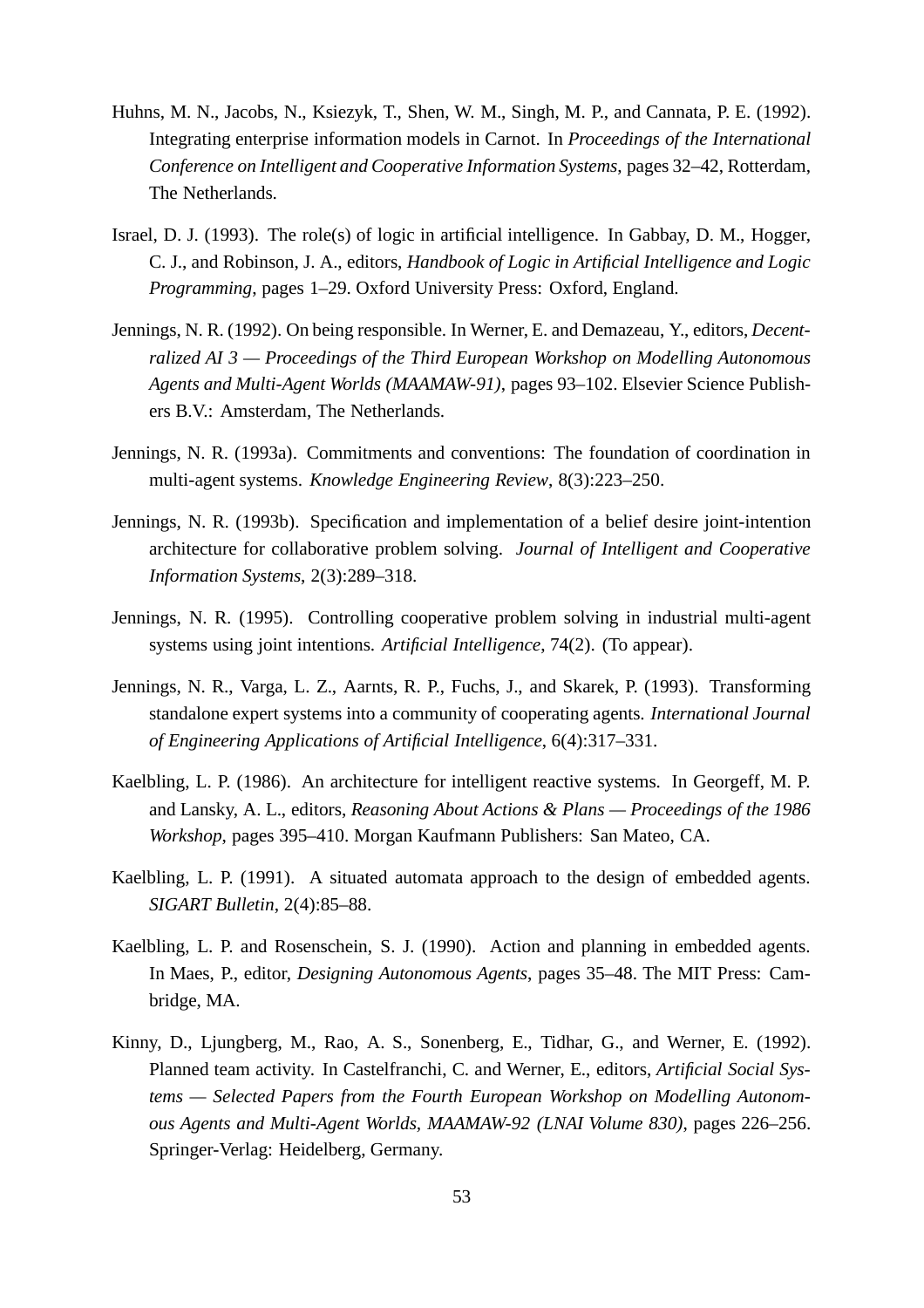- Kiss, G. and Reichgelt, H. (1992). Towards a semantics of desires. In Werner, E. and Demazeau, Y., editors, *Decentralized AI 3 — Proceedings of the Third European Workshop on Modelling Autonomous Agents and Multi-Agent Worlds (MAAMAW-91)*, pages 115– 128. Elsevier Science Publishers B.V.: Amsterdam, The Netherlands.
- Konolige, K. (1982). A first-order formalization of knowledge and action for a multi-agent planning system. In Hayes, J. E., Michie, D., and Pao, Y., editors, *Machine Intelligence 10*, pages 41–72. Ellis Horwood: Chichester, England.
- Konolige, K. (1986a). *A Deduction Model of Belief*. Pitman Publishing: London and Morgan Kaufmann: San Mateo, CA.
- Konolige, K. (1986b). What awareness isn't: A sentential view of implicit and explicit belief (position paper). In Halpern, J. Y., editor, *Proceedings of the 1986 Conference on Theoretical Aspects of Reasoning About Knowledge*, pages 241–250. Morgan Kaufmann Publishers: San Mateo, CA.
- Konolige, K. and Pollack, M. E. (1993). A representationalist theory of intention. In *Proceedings of the Thirteenth International Joint Conference on Artificial Intelligence (IJCAI-93)*, pages 390–395, Chambéry, France.
- Kraus, S. and Lehmann, D. (1988). Knowledge, belief and time. *Theoretical Computer Science*, 58:155–174.
- Kripke, S. (1963). Semantical analysis of modal logic. *Zeitschrift für Mathematische Logik und Grundlagen der Mathematik*, 9:67–96.
- Lakemeyer, G. (1991). A computationally attractive first-order logic of belief. In *JELIA-90: Proceedings of the European Workshop on Logics in AI (LNAI Volume 478)*, pages 333–347. Springer-Verlag: Heidelberg, Germany.
- Lespérance, Y. (1989). A formal account of self knowledge and action. In *Proceedings of the Eleventh International Joint Conference on Artificial Intelligence (IJCAI-89)*, pages 868–874, Detroit, MI.
- Levesque, H. J. (1984). A logic of implicit and explicit belief. In *Proceedings of the Fourth National Conference on Artificial Intelligence (AAAI-84)*, pages 198–202, Austin, TX.
- Levesque, H. J., Cohen, P. R., and Nunes, J. H. T. (1990). On acting together. In *Proceedings of the Eighth National Conference on Artificial Intelligence (AAAI-90)*, pages 94–99, Boston, MA.
- Levy, A. Y., Sagiv, Y., and Srivastava, D. (1994). Towards efficient information gathering agents. In Etzioni, O., editor, *Software Agents — Papers from the 1994 Spring Symposium (Technical Report SS–94–03)*, pages 64–70. AAAI Press.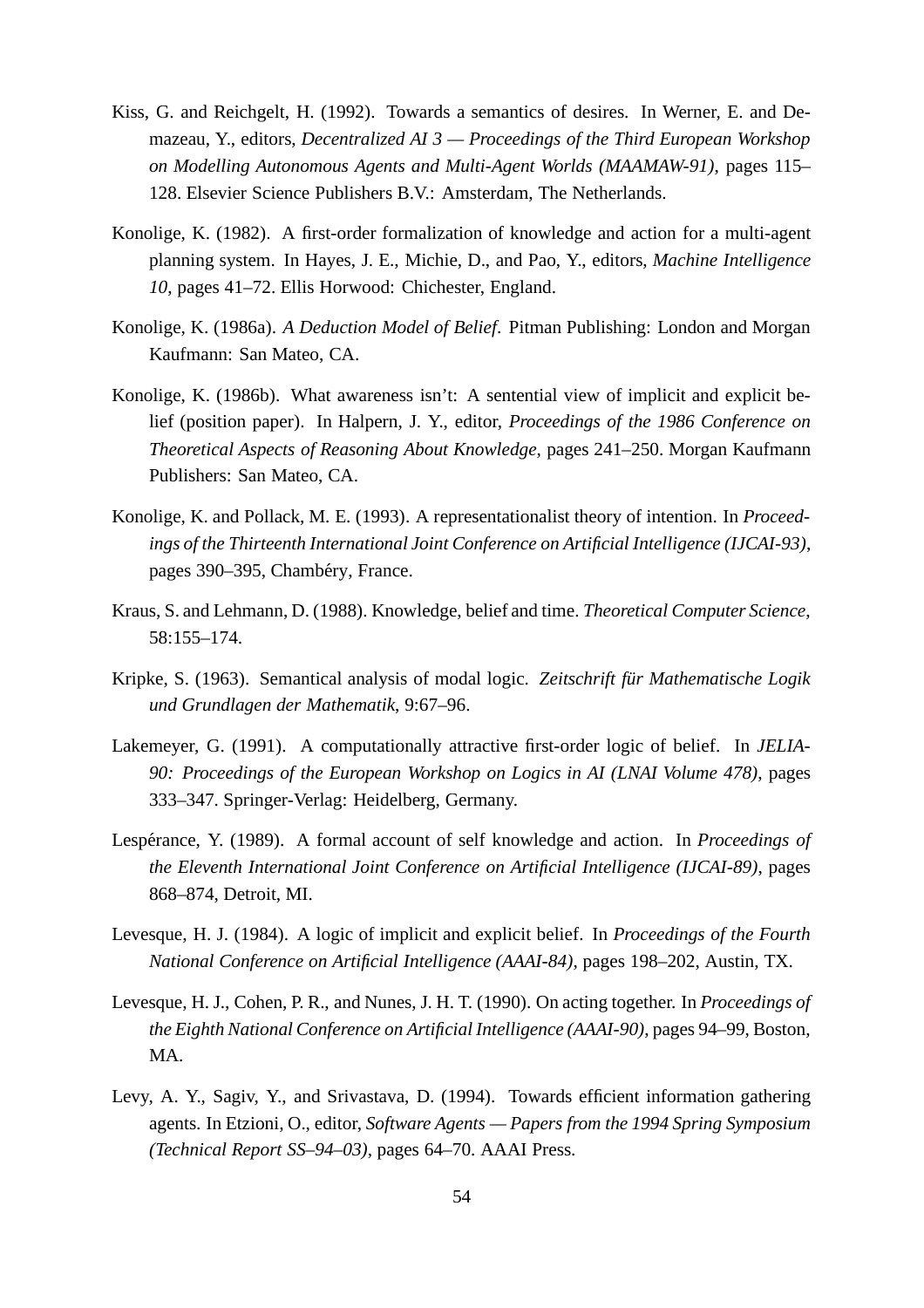- Mack, D. (1994). A new formal model of belief. In *Proceedings of the Eleventh European Conference on Artificial Intelligence (ECAI-94)*, pages 573–577, Amsterdam, The Netherlands.
- Maes, P. (1989). The dynamics of action selection. In *Proceedings of the Eleventh International Joint Conference on Artificial Intelligence (IJCAI-89)*, pages 991–997, Detroit, MI.
- Maes, P., editor (1990a). *Designing Autonomous Agents*. The MIT Press: Cambridge, MA.
- Maes, P. (1990b). Situated agents can have goals. In Maes, P., editor, *Designing Autonomous Agents*, pages 49–70. The MIT Press: Cambridge, MA.
- Maes, P. (1991). The agent network architecture (ANA). *SIGART Bulletin*, 2(4):115–120.
- Maes, P. (1994a). Agents that reduce work and information overload. *Communications of the ACM*, 37(7):31–40.
- Maes, P. (1994b). Social interface agents: Acquiring competence by learning from users and other agents. In Etzioni, O., editor, *Software Agents — Papers from the 1994 Spring Symposium (Technical Report SS–94–03)*, pages 71–78. AAAI Press.
- M*<sup>c</sup>*Cabe, F. G. and Clark, K. L. (1995). April agent process interaction language. In Wooldridge, M. and Jennings, N. R., editors, *Intelligent Agents: Theories, Architectures, and Languages (LNAI Volume 890)*, pages 324–340. Springer-Verlag: Heidelberg, Germany.
- McCarthy, J. (1978). Ascribing mental qualities to machines. Technical report, Stanford University AI Lab., Stanford, CA 94305.
- McGregor, S. L. (1992). Prescient agents. In Coleman, D., editor, *Proceedings of Groupware-92*, pages 228–230.
- Montague, R. (1963). Syntactical treatments of modality, with corollaries on reflexion principles and finite axiomatizations. *Acta Philosophica Fennica*, 16:153–167.
- Moore, R. C. (1990). A formal theory of knowledge and action. In Allen, J. F., Hendler, J., and Tate, A., editors, *Readings in Planning*, pages 480–519. Morgan Kaufmann Publishers: San Mateo, CA.
- Morgenstern, L. (1987). Knowledge preconditions for actions and plans. In *Proceedings of the Tenth International Joint Conference on Artificial Intelligence (IJCAI-87)*, pages 867– 874, Milan, Italy.
- Mori, K., Torikoshi, H., Nakai, K., and Masuda, T. (1988). Computer control system for iron and steel plants. *Hitachi Review*, 37(4):251–258.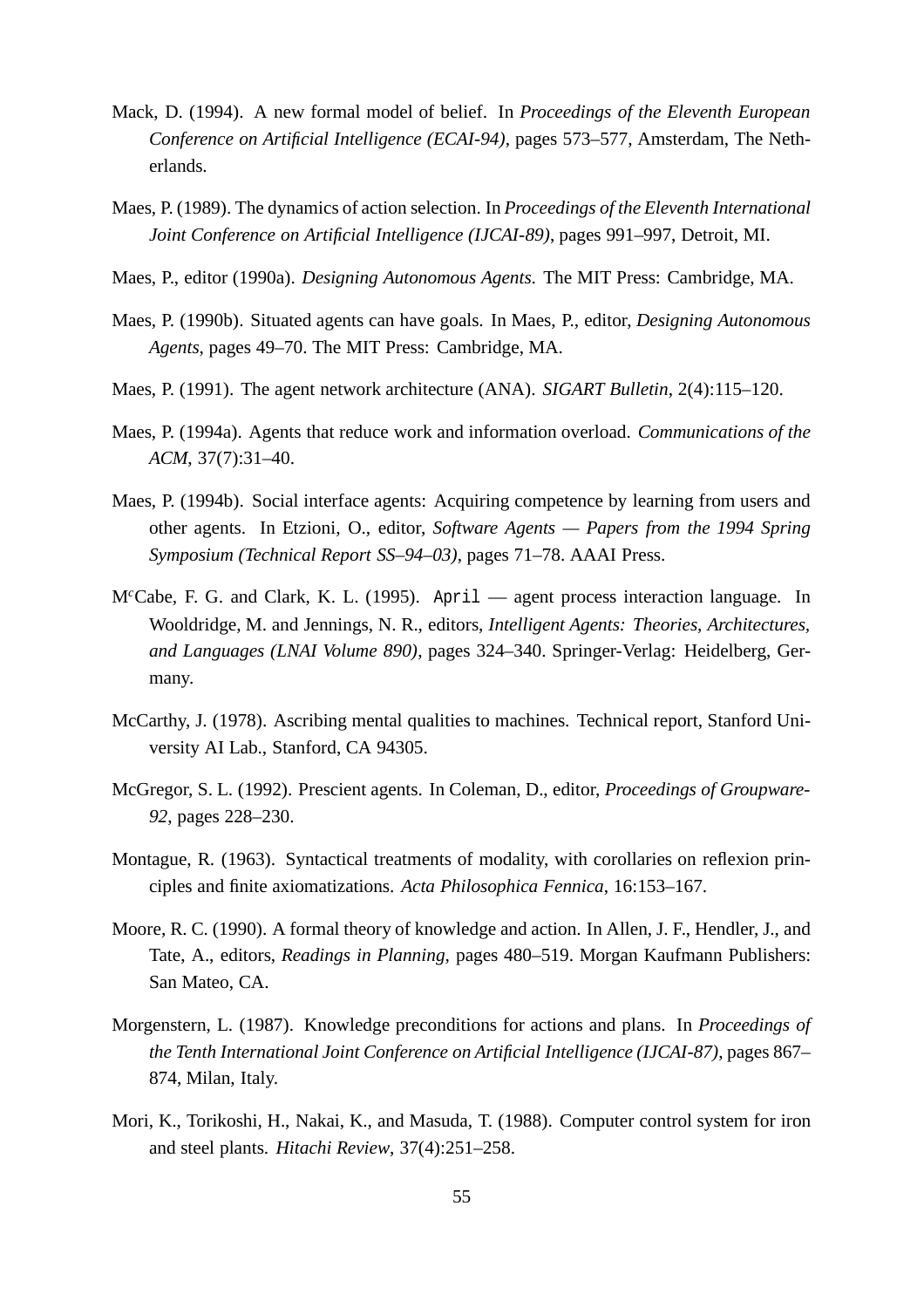- Morley, R. E. and Schelberg, C. (1993). An analysis of a plant-specific dynamic scheduler. In *Proceedings of the NSF Workshop on Dynamic Scheduling*, Cocoa Beach, Florida.
- Mukhopadhyay, U., Stephens, L., and Huhns, M. (1986). An intelligent system for document retrieval in distributed office environments. *Journal of the American Society for Information Science*, 37:123–135.
- Müller, J. P. (1994). A conceptual model for agent interaction. In Deen, S. M., editor, *Proceedings of the Second International Working Conference on Cooperating Knowledge Based Systems (CKBS-94)*, pages 213–234, DAKE Centre, University of Keele, UK.
- Müller, J. P. and Pischel, M. (1994). Modelling interacting agents in dynamic environments. In *Proceedings of the Eleventh European Conference on Artificial Intelligence (ECAI-94)*, pages 709–713, Amsterdam, The Netherlands.
- Müller, J. P., Pischel, M., and Thiel, M. (1995). Modelling reactive behaviour in vertically layered agent architectures. In Wooldridge, M. and Jennings, N. R., editors, *Intelligent Agents: Theories, Architectures, and Languages (LNAI Volume 890)*, pages 261–276. Springer-Verlag: Heidelberg, Germany.
- Newell, A. and Simon, H. A. (1976). Computer science as empirical enquiry. *Communications of the ACM*, 19:113–126.
- Nilsson, N. J. (1992). Towards agent programs with circuit semantics. Technical Report STAN–CS–92–1412, Computer Science Department, Stanford University, Stanford, CA 94305.
- Norman, T. J. and Long, D. (1995). Goal creation in motivated agents. In Wooldridge, M. and Jennings, N. R., editors, *Intelligent Agents: Theories, Architectures, and Languages (LNAI Volume 890)*, pages 277–290. Springer-Verlag: Heidelberg, Germany.
- Papazoglou, M. P., Laufman, S. C., and Sellis, T. K. (1992). An organizational framework for cooperating intelligent information systems. *Journal of Intelligent and Cooperative Information Systems*, 1(1):169–202.
- Parunak, H. V. D. (1995). Applications of distributed artificial intelligence in industry. In O'Hare, G. M. P. and Jennings, N. R., editors, *Foundations of Distributed AI*. John Wiley & Sons: Chichester, England. (To appear).
- Patil, R. S., Fikes, R. E., Patel-Schneider, P. F., McKay, D., Finin, T., Gruber, T., and Neches, R. (1992). The DARPA knowledge sharing effort: Progress report. In Rich, C., Swartout, W., and Nebel, B., editors, *Proceedings of Knowledge Representation and Reasoning (KR&R-92)*, pages 777–788.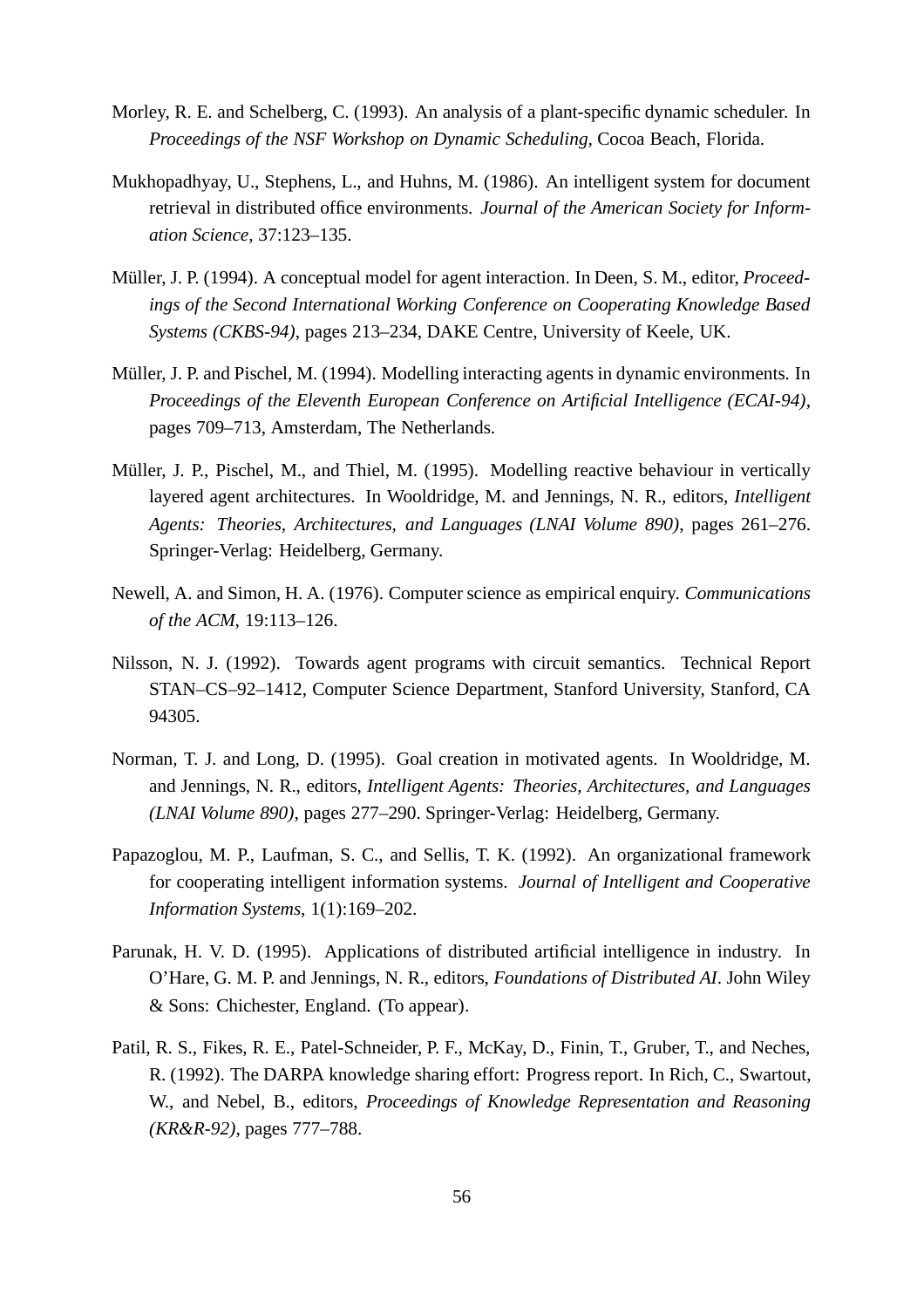- Perlis, D. (1985). Languages with self reference I: Foundations. *Artificial Intelligence*, 25:301– 322.
- Perlis, D. (1988). Languages with self reference II: Knowledge, belief, and modality. *Artificial Intelligence*, 34:179–212.
- Perloff, M. (1991). *STIT* and the language of agency. *Synthese*, 86:379–408.
- Poggi, A. (1995). DAISY: An object-oriented system for distributed artificial intelligence. In Wooldridge, M. and Jennings, N. R., editors, *Intelligent Agents: Theories, Architectures, and Languages (LNAI Volume 890)*, pages 341–254. Springer-Verlag: Heidelberg, Germany.
- Pollack, M. E. and Ringuette, M. (1990). Introducing the Tileworld: Experimentally evaluating agent architectures. In *Proceedings of the Eighth National Conference on Artificial Intelligence (AAAI-90)*, pages 183–189, Boston, MA.
- Rao, A. S. and Georgeff, M. P. (1991a). Asymmetry thesis and side-effect problems in linear time and branching time intention logics. In *Proceedings of the Twelfth International Joint Conference on Artificial Intelligence (IJCAI-91)*, pages 498–504, Sydney, Australia.
- Rao, A. S. and Georgeff, M. P. (1991b). Modeling rational agents within a BDI-architecture. In Fikes, R. and Sandewall, E., editors, *Proceedings of Knowledge Representation and Reasoning (KR&R-91)*, pages 473–484. Morgan Kaufmann Publishers: San Mateo, CA.
- Rao, A. S. and Georgeff, M. P. (1992a). An abstract architecture for rational agents. In Rich, C., Swartout, W., and Nebel, B., editors, *Proceedings of Knowledge Representation and Reasoning (KR&R-92)*, pages 439–449.
- Rao, A. S. and Georgeff, M. P. (1992b). Social plans: Preliminary report. In Werner, E. and Demazeau, Y., editors, *Decentralized AI 3 — Proceedings of the Third European Workshop on Modelling Autonomous Agents and Multi-Agent Worlds (MAAMAW-91)*, pages 57–76. Elsevier Science Publishers B.V.: Amsterdam, The Netherlands.
- Rao, A. S. and Georgeff, M. P. (1993). A model-theoretic approach to the verification of situated reasoning systems. In *Proceedings of the Thirteenth International Joint Conference on Artificial Intelligence* (IJCAI-93), pages 318–324, Chambéry, France.
- Reichgelt, H. (1989a). A comparison of first-order and modal logics of time. In Jackson, P., Reichgelt, H., and van Harmelen, F., editors, *Logic Based Knowledge Representation*, pages 143–176. The MIT Press: Cambridge, MA.
- Reichgelt, H. (1989b). Logics for reasoning about knowledge and belief. *Knowledge Engineering Review*, 4(2):119–139.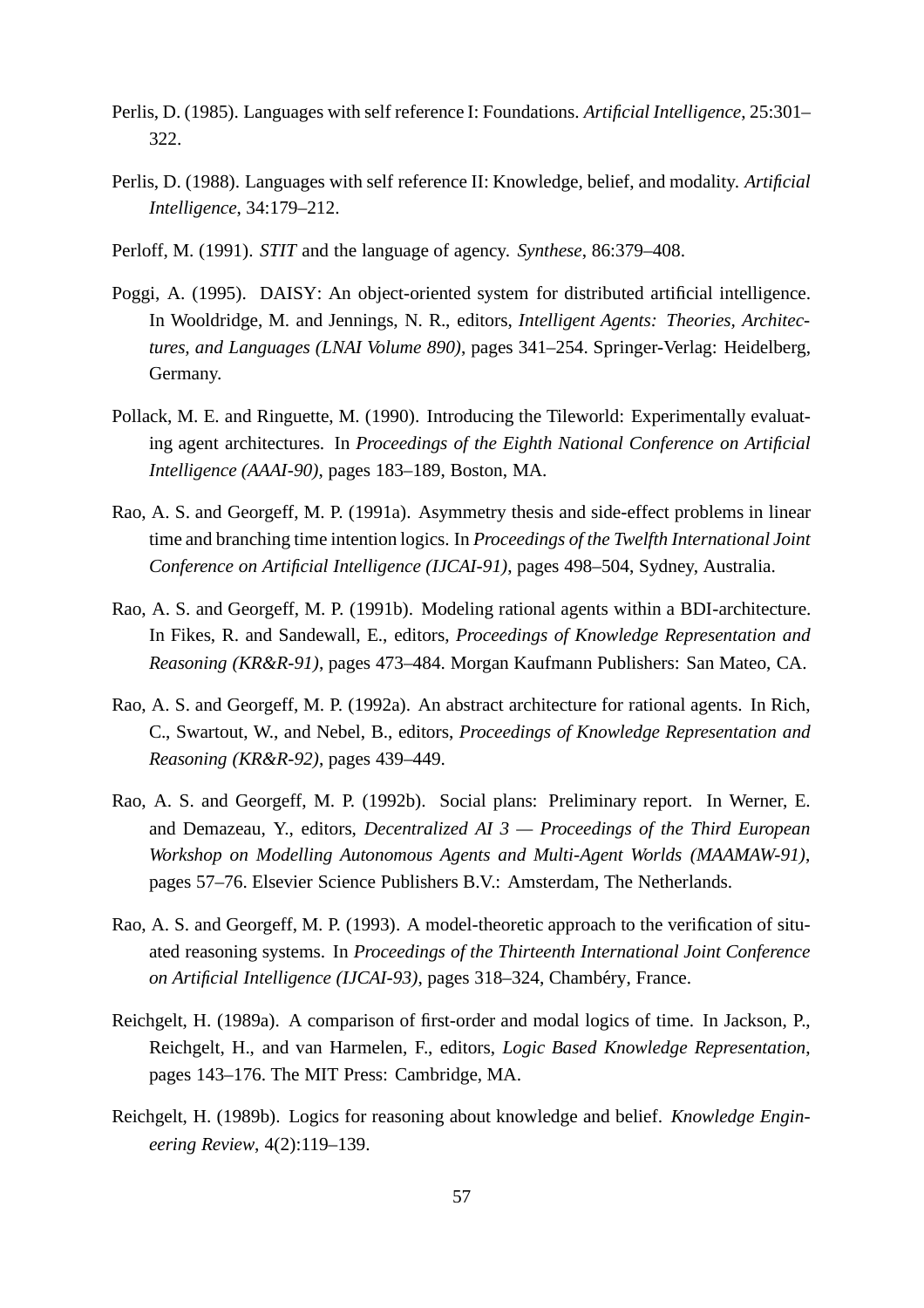- Rosenschein, J. S. and Genesereth, M. R. (1985). Deals among rational agents. In *Proceedings of the Ninth International Joint Conference on Artificial Intelligence (IJCAI-85)*, pages 91–99, Los Angeles, CA.
- Rosenschein, S. (1985). Formal theories of knowledge in AI and robotics. *New Generation Computing*, pages 345–357.
- Rosenschein, S. and Kaelbling, L. P. (1986). The synthesis of digital machines with provable epistemic properties. In Halpern, J. Y., editor, *Proceedings of the 1986 Conference on Theoretical Aspects of Reasoning About Knowledge*, pages 83–98. Morgan Kaufmann Publishers: San Mateo, CA.
- Russell, S. J. and Wefald, E. (1991). *Do the Right Thing — Studies in Limited Rationality*. The MIT Press: Cambridge, MA.
- Sacerdoti, E. (1974). Planning in a hierarchy of abstraction spaces. *Artificial Intelligence*, 5:115–135.
- Sacerdoti, E. (1975). The non-linear nature of plans. In *Proceedings of the Fourth International Joint Conference on Artificial Intelligence (IJCAI-75)*, pages 206–214, Stanford, CA.
- Sadek, M. D. (1992). A study in the logic of intention. In Rich, C., Swartout, W., and Nebel, B., editors, *Proceedings of Knowledge Representation and Reasoning (KR&R-92)*, pages 462–473.
- Sargent, P. (1992). Back to school for a brand new ABC. In *The Guardian*, 12 March 1992, page 28.
- Schoppers, M. J. (1987). Universal plans for reactive robots in unpredictable environments. In *Proceedings of the Tenth International Joint Conference on Artificial Intelligence (IJCAI-87)*, pages 1039–1046, Milan, Italy.
- Schwuttke, U. M. and Quan, A. G. (1993). Enhancing performance of cooperating agents in real-time diagnostic systems. In *Proceedings of the Thirteenth International Joint Conference on Artificial Intelligence* (IJCAI-93), pages 332-337, Chambéry, France.
- Searle, J. R. (1969). *Speech Acts: An Essay in the Philosophy of Language*. Cambridge University Press: Cambridge, England.
- Seel, N. (1989). *Agent Theories and Architectures*. PhD thesis, Surrey University, Guildford, UK.
- Segerberg, K. (1989). Bringing it about. *Journal of Philosophical Logic*, 18:327–347.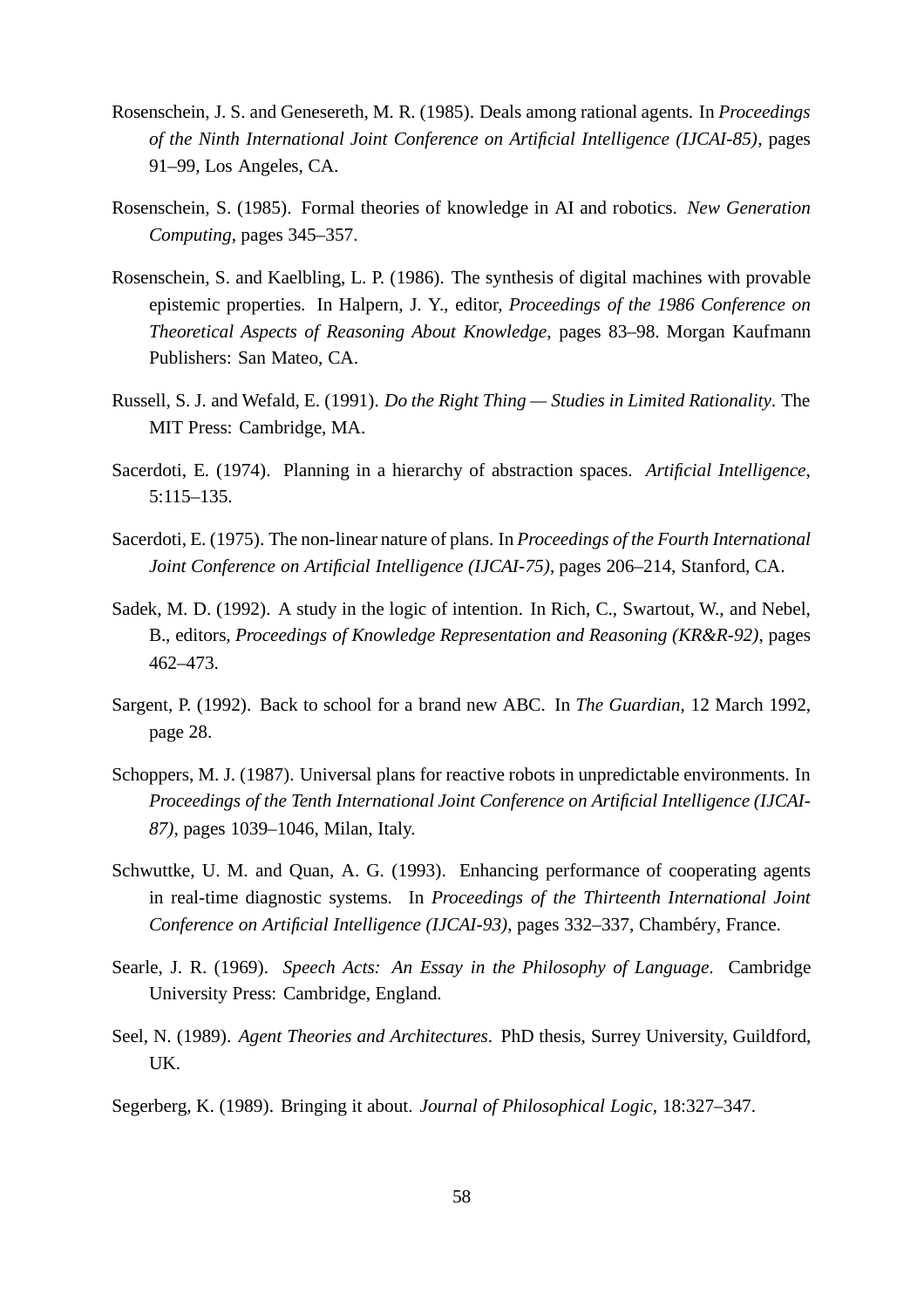- Shardlow, N. (1990). Action and agency in cognitive science. Master's thesis, Department of Psychlogy, University of Manchester, Oxford Rd., Manchester M13 9PL, UK.
- Shoham, Y. (1988). *Reasoning About Change: Time and Causation from the Standpoint of Artificial Intelligence*. The MIT Press: Cambridge, MA.
- Shoham, Y. (1989). Time for action: on the relation between time, knowledge and action. In *Proceedings of the Eleventh International Joint Conference on Artificial Intelligence (IJCAI-89)*, pages 954–959, Detroit, MI.
- Shoham, Y. (1990). Agent-oriented programming. Technical Report STAN–CS–1335–90, Computer Science Department, Stanford University, Stanford, CA 94305.
- Shoham, Y. (1993). Agent-oriented programming. *Artificial Intelligence*, 60(1):51–92.
- Singh, M. P. (1990a). Group intentions. In *Proceedings of the Tenth International Workshop on Distributed Artificial Intelligence (IWDAI-90)*.
- Singh, M. P. (1990b). Towards a theory of situated know-how. In *Proceedings of the Ninth European Conference on Artificial Intelligence (ECAI-90)*, pages 604–609, Stockholm, Sweden.
- Singh, M. P. (1991a). Group ability and structure. In Demazeau, Y. and Müller, J.-P., editors, *Decentralized AI 2 — Proceedings of the Second European Workshop on Modelling Autonomous Agents and Multi-Agent Worlds (MAAMAW-90)*, pages 127–146. Elsevier Science Publishers B.V.: Amsterdam, The Netherlands.
- Singh, M. P. (1991b). Towards a formal theory of communication for multi-agent systems. In *Proceedings of the Twelfth International Joint Conference on Artificial Intelligence (IJCAI-91)*, pages 69–74, Sydney, Australia.
- Singh, M. P. (1992). A critical examination of the Cohen-Levesque theory of intention. In *Proceedings of the Tenth European Conference on Artificial Intelligence (ECAI-92)*, pages 364–368, Vienna, Austria.
- Singh, M. P. (1994). *Multiagent Systems: A Theoretical Framework for Intentions, Know-How, and Communications (LNAI Volume 799)*. Springer-Verlag: Heidelberg, Germany.
- Singh, M. P. and Asher, N. M. (1991). Towards a formal theory of intentions. In *Logics in AI — Proceedings of the European Workshop JELIA-90 (LNAI Volume 478)*, pages 472–486. Springer-Verlag: Heidelberg, Germany.
- Smith, R. G. (1980). *A Framework for Distributed Problem Solving*. UMI Research Press.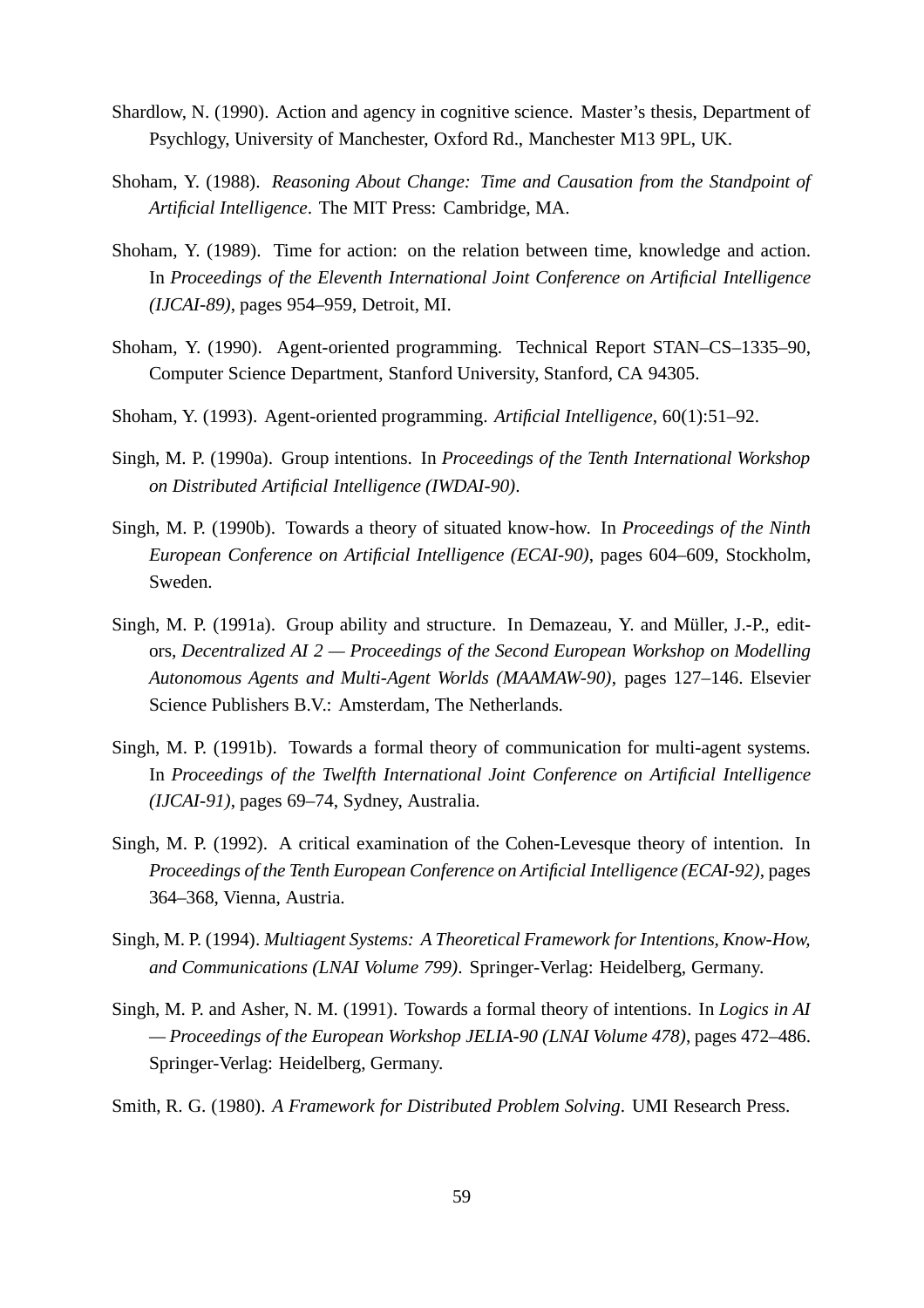- Steeb, R., Cammarata, S., Hayes-Roth, F. A., Thorndyke, P. W., and Wesson, R. B. (1988). Distributed intelligence for air fleet control. In Bond, A. H. and Gasser, L., editors, *Readings in Distributed Artificial Intelligence*, pages 90–101. Morgan Kaufmann Publishers: San Mateo, CA.
- Steels, L. (1990). Cooperation between distributed agents through self organization. In Demazeau, Y. and Müller, J.-P., editors, *Decentralized*  $AI - Proceedings$  *of the First European Workshop on Modelling Autonomous Agents in Multi-Agent Worlds (MAAMAW-89)*, pages 175–196. Elsevier Science Publishers B.V.: Amsterdam, The Netherlands.
- Thomas, S. R. (1993). *PLACA, an Agent Oriented Programming Language*. PhD thesis, Computer Science Department, Stanford University, Stanford, CA 94305. (Available as technical report STAN–CS–93–1487).
- Thomas, S. R., Shoham, Y., Schwartz, A., and Kraus, S. (1991). Preliminary thoughts on an agent description language. *International Journal of Intelligent Systems*, 6:497–508.
- Thomason, R. (1980). A note on syntactical treatments of modality. *Synthese*, 44:391–395.
- Turner, R. (1990). *Truth and Modality for Knowledge Representation*. Pitman Publishing: London.
- Varga, L. Z., Jennings, N. R., and Cockburn, D. (1994). Integrating intelligent systems into a cooperating community for electricity distribution management. *International Journal of Expert Systems with Applications*, 7(4):563–579.
- Vere, S. and Bickmore, T. (1990). A basic agent. *Computational Intelligence*, 6:41–60.
- Voorhees, E. M. (1994). Software agents for information retrieval. In Etzioni, O., editor, *Software Agents — Papers from the 1994 Spring Symposium (Technical Report SS–94– 03)*, pages 126–129. AAAI Press.
- Wainer, J. (1994). Yet another semantics of goals and goal priorities. In *Proceedings of the Eleventh European Conference on Artificial Intelligence (ECAI-94)*, pages 269–273, Amsterdam, The Netherlands.
- Wavish, P. (1992). Exploiting emergent behaviour in multi-agent systems. In Werner, E. and Demazeau, Y., editors, *Decentralized AI 3 — Proceedings of the Third European Workshop on Modelling Autonomous Agents and Multi-Agent Worlds (MAAMAW-91)*, pages 297–310. Elsevier Science Publishers B.V.: Amsterdam, The Netherlands.
- Wavish, P. and Graham, M. (1995). Roles, skills, and behaviour: a situated action approach to organising systems of interacting agents. In Wooldridge, M. and Jennings, N. R., editors, *Intelligent Agents: Theories, Architectures, and Languages (LNAI Volume 890)*, pages 371–385. Springer-Verlag: Heidelberg, Germany.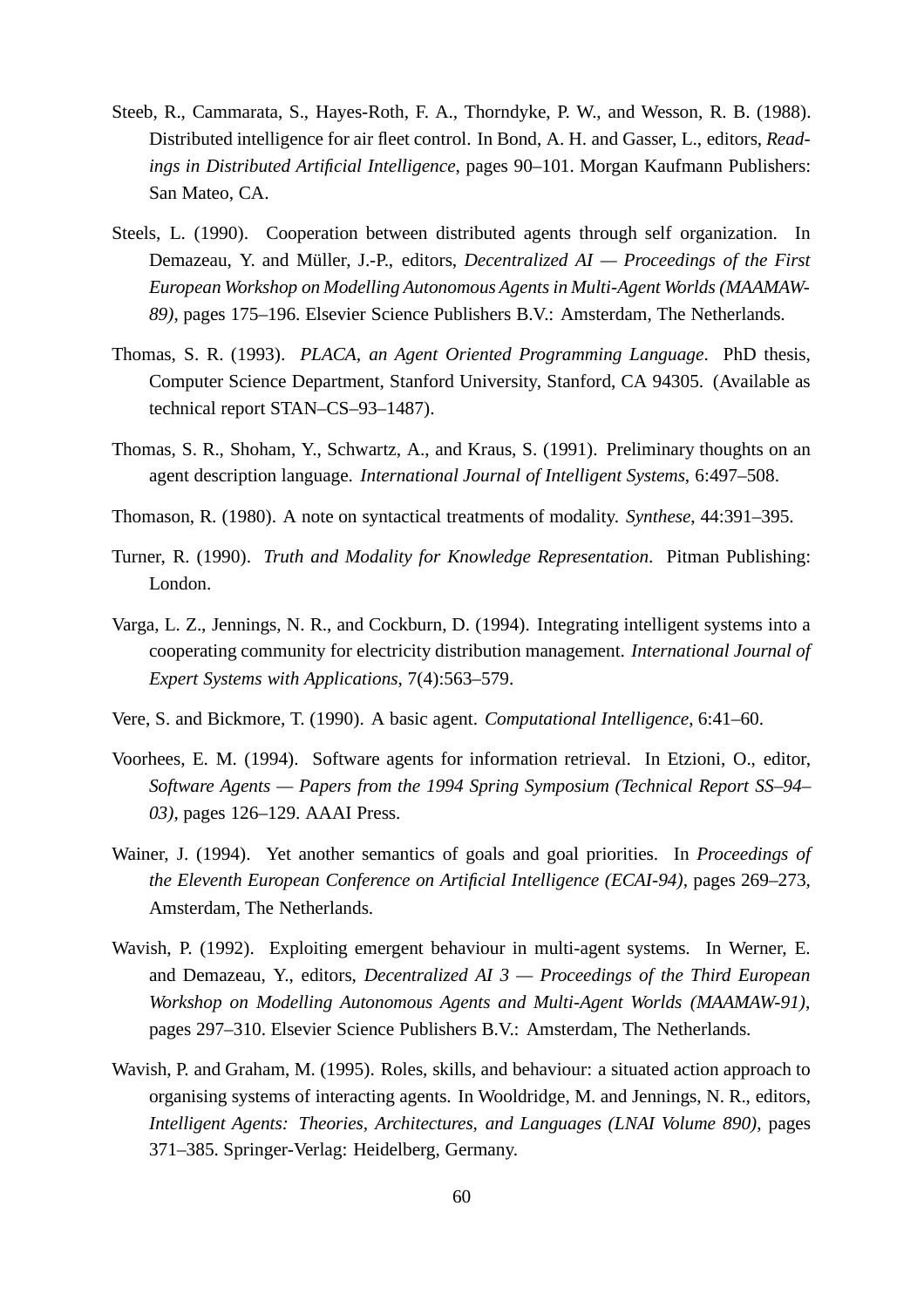- Weerasooriya, D., Rao, A., and Ramamohanarao, K. (1995). Design of a concurrent agentoriented language. In Wooldridge, M. and Jennings, N. R., editors, *Intelligent Agents: Theories, Architectures, and Languages (LNAI Volume 890)*, pages 386–402. Springer-Verlag: Heidelberg, Germany.
- Weihmayer, R. and Velthuijsen, H. (1994). Application of distributed AI and cooperative problem solving to telecommunications. In Liebowitz, J. and Prereau, D., editors, *AI Approaches to Telecommunications and Network Management*. IOS Press.
- Werner, E. (1988). Toward a theory of communication and cooperation for multiagent planning. In Vardi, M. Y., editor, *Proceedings of the Second Conference on Theoretical Aspects of Reasoning About Knowledge*, pages 129–144. Morgan Kaufmann Publishers: San Mateo, CA.
- Werner, E. (1989). Cooperating agents: A unified theory of communication and social structure. In Gasser, L. and Huhns, M., editors, *Distributed Artificial Intelligence Volume II*, pages 3–36. Pitman Publishing: London and Morgan Kaufmann: San Mateo, CA.
- Werner, E. (1990). What can agents do together: A semantics of co-operative ability. In *Proceedings of the Ninth European Conference on Artificial Intelligence (ECAI-90)*, pages 694–701, Stockholm, Sweden.
- Werner, E. (1991). A unified view of information, intention and ability. In Demazeau, Y. and Müller, J.-P., editors, *Decentralized AI* 2 *— Proceedings of the Second European Workshop on Modelling Autonomous Agents and Multi-Agent Worlds (MAAMAW-90)*, pages 109–126. Elsevier Science Publishers B.V.: Amsterdam, The Netherlands.
- White, J. E. (1994). Telescript technology: The foundation for the electronic marketplace. White paper, General Magic, Inc., 2465 Latham Street, Mountain View, CA 94040.
- Wilkins, D. (1988). *Practical Planning: Extending the Classical AI Planning Paradigm*. Morgan Kaufmann Publishers: San Mateo, CA.
- Wittig, T., editor (1992). *ARCHON: An Architecture for Multi-Agent Systems*. Ellis Horwood: Chichester, England.
- Wood, S. (1993). *Planning and Decision Making in Dynamic Domains*. Ellis Horwood: Chichester, England.
- Wooldridge, M. (1992). *The Logical Modelling of Computational Multi-Agent Systems*. PhD thesis, Department of Computation, UMIST, Manchester, UK. (Also available as Technical Report MMU–DOC–94–01, Department of Computing, Manchester Metropolitan University, Chester St., Manchester, UK).